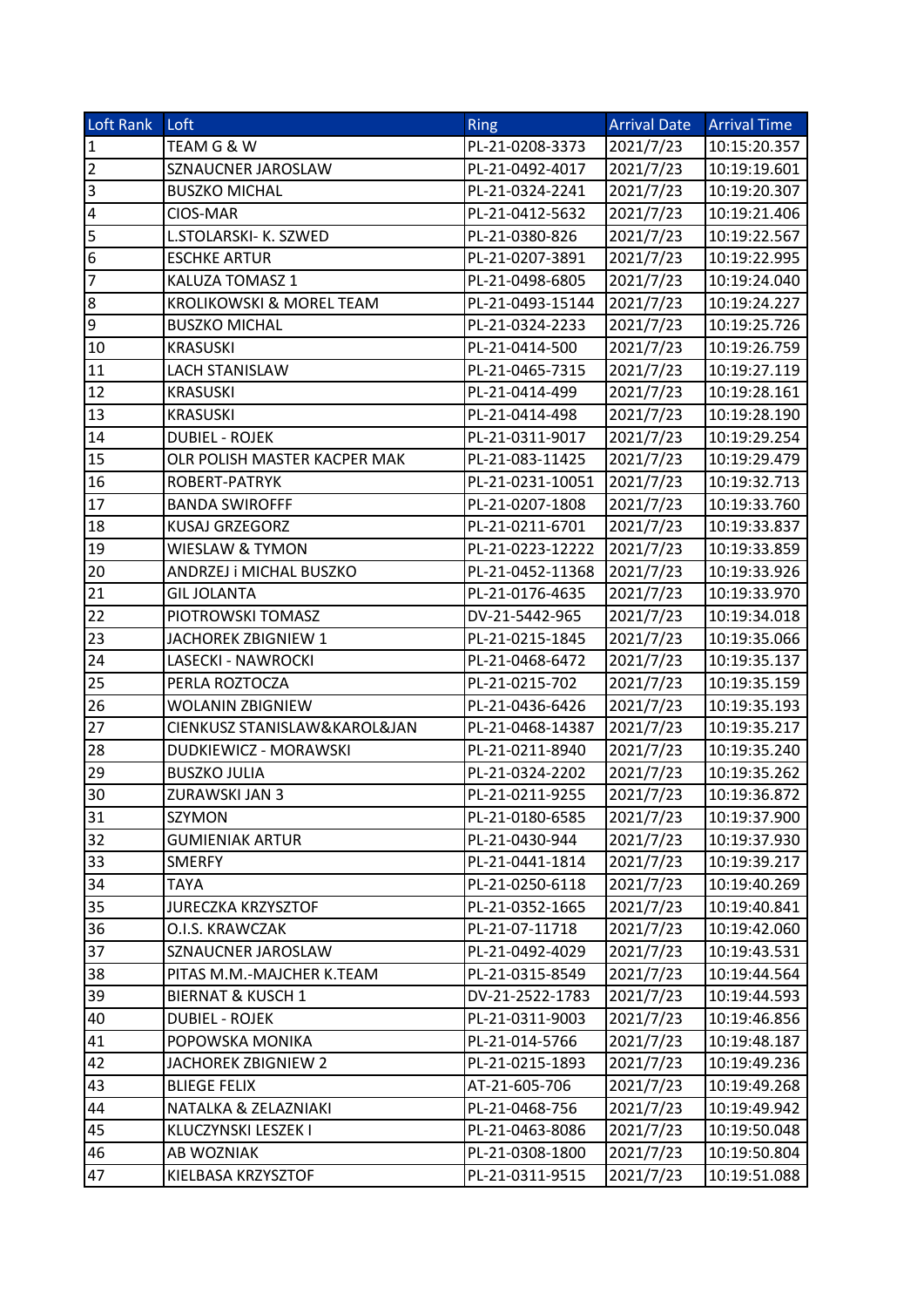| 48 | SITARSKI MAREK                     | PL-21-0262-1786  | 2021/7/23 | 10:19:52.308 |
|----|------------------------------------|------------------|-----------|--------------|
| 49 | <b>SMYK TOMASZ</b>                 | PL-21-0497-2185  | 2021/7/23 | 10:19:53.359 |
| 50 | KLUCZYNSKI LESZEK I                | PL-21-0463-8084  | 2021/7/23 | 10:19:53.403 |
| 51 | SZYMANSKI JERZY                    | PL-21-0208-7075  | 2021/7/23 | 10:19:53.461 |
| 52 | <b>TEAM "RICHI"</b>                | DV-21-6339-433   | 2021/7/23 | 10:19:54.760 |
| 53 | <b>BUSZKO MICHAL &amp; ANDRZEJ</b> | PL-21-0324-2240  | 2021/7/23 | 10:19:55.794 |
| 54 | <b>LESZEK SERAFIN</b>              | PL-21-0250-6115  | 2021/7/23 | 10:19:55.857 |
| 55 | MICHAL & REMIX                     | PL-21-0468-14549 | 2021/7/23 | 10:19:55.880 |
| 56 | <b>SG SEHNKE-MARZEION</b>          | DV-21-8762-977   | 2021/7/23 | 10:19:55.912 |
| 57 | <b>JOKER 0430</b>                  | PL-21-0430-7023  | 2021/7/23 | 10:19:55.940 |
| 58 | KUSAJ GRZEGORZ                     | PL-21-0211-6706  | 2021/7/23 | 10:19:57.202 |
| 59 | DLA GRAZYNKI 1                     | PL-21-0425-8160  | 2021/7/23 | 10:19:58.232 |
| 60 | <b>JOKER 0430</b>                  | PL-21-0430-7055  | 2021/7/23 | 10:19:58.259 |
| 61 | KROLIKOWSKI & MOREL TEAM           | PL-21-0493-15018 | 2021/7/23 | 10:19:59.317 |
| 62 | POPLAWSKI MIECZYSLAW               | PL-21-0441-551   | 2021/7/23 | 10:19:59.344 |
| 63 | WEDZINA WIESLAW                    | PL-21-0215-2408  | 2021/7/23 | 10:19:59.380 |
| 64 | TEAM BLECHARZ - MULLER             | DV-21-1078-647   | 2021/7/23 | 10:19:59.415 |
| 65 | <b>RED TEAM</b>                    | PL-21-02-3256    | 2021/7/23 | 10:19:59.944 |
| 66 | ZAK & HULAS                        | PL-21-0412-2028  | 2021/7/23 | 10:20:0.199  |
| 67 | <b>KROPOP TOMASZ</b>               | PL-21-0432-11610 | 2021/7/23 | 10:20:1.246  |
| 68 | <b>MALEC MAREK</b>                 | PL-21-0215-2742  | 2021/7/23 | 10:20:1.284  |
| 69 | SROKA-KUSION-KAWA                  | PL-21-0318-3109  | 2021/7/23 | 10:20:1.324  |
| 70 | <b>SCHULZ TEAM</b>                 | PL-21-0217-230   | 2021/7/23 | 10:20:2.082  |
| 71 | PANAS TEAM                         | PL-21-0210-1177  | 2021/7/23 | 10:20:3.129  |
| 72 | "MADZIAR"                          | PL-21-0463-1813  | 2021/7/23 | 10:20:3.154  |
| 73 | MICHAL & REMIX                     | PL-21-0468-13001 | 2021/7/23 | 10:20:4.192  |
| 74 | <b>GRYGLAS ARTUR</b>               | PL-21-010-5486   | 2021/7/23 | 10:20:4.221  |
| 75 | <b>OCHIJEWICZ MAREK</b>            | PL-21-0441-5101  | 2021/7/23 | 10:20:5.310  |
| 76 | SITARSKI MAREK                     | PL-21-0280-12865 | 2021/7/23 | 10:20:6.365  |
| 77 | STYPCZYNSKI DARIUSZ                | PL-21-0473-9621  | 2021/7/23 | 10:20:6.398  |
| 78 | DLA GRAZYNKI 1                     | PL-21-0425-8123  | 2021/7/23 | 10:20:6.432  |
| 79 | ZAJAC TOMASZ                       | PL-21-0215-630   | 2021/7/23 | 10:20:6.472  |
| 80 | <b>TCHORZEWSKI WOJCIECH</b>        | PL-21-0468-6315  | 2021/7/23 | 10:20:6.519  |
| 81 | <b>GORZEL TOMASZ</b>               | PL-21-0497-6250  | 2021/7/23 | 10:20:6.558  |
| 82 | <b>BOCHENCZAK JAN</b>              | PL-21-0236-825   | 2021/7/23 | 10:20:6.587  |
| 83 | <b>BIERNAT &amp; KUSCH 2</b>       | DV-21-2522-1780  | 2021/7/23 | 10:20:6.694  |
| 84 | TEAM BLECHARZ - MULLER             | PL-21-0499-4526  | 2021/7/23 | 10:20:7.728  |
| 85 | WALKI                              | PL-21-0162-5702  | 2021/7/23 | 10:20:7.789  |
| 86 | <b>WOZNY KONRAD</b>                | PL-21-0208-4557  | 2021/7/23 | 10:20:7.818  |
| 87 | <b>TEAM KACZOR</b>                 | PL-21-0412-3269  | 2021/7/23 | 10:20:7.863  |
| 88 | <b>GORA MARCIN</b>                 | PL-21-0311-3613  | 2021/7/23 | 10:20:7.907  |
| 89 | KUBACEK-JURASEK-CHMELAR TEAM       | CZ-21-0259-3412  | 2021/7/23 | 10:20:7.964  |
| 90 | ZAK & HULAS                        | PL-21-0412-2019  | 2021/7/23 | 10:20:8.194  |
| 91 | <b>BERNACKI - KOWALISZYN</b>       | PL-21-0291-706   | 2021/7/23 | 10:20:10.256 |
| 92 | <b>RAFAL GORSKI</b>                | PL-21-0223-583   | 2021/7/23 | 10:20:11.311 |
| 93 | <b>KURKOWSKI SLAWOMIR</b>          | PL-21-0321-5000  | 2021/7/23 | 10:20:11.369 |
| 94 | TEAM BLECHARZ - MULLER             | PL-21-0499-4521  | 2021/7/23 | 10:20:11.400 |
| 95 | <b>ESCHKE ARTUR</b>                | PL-21-0207-3896  | 2021/7/23 | 10:20:11.459 |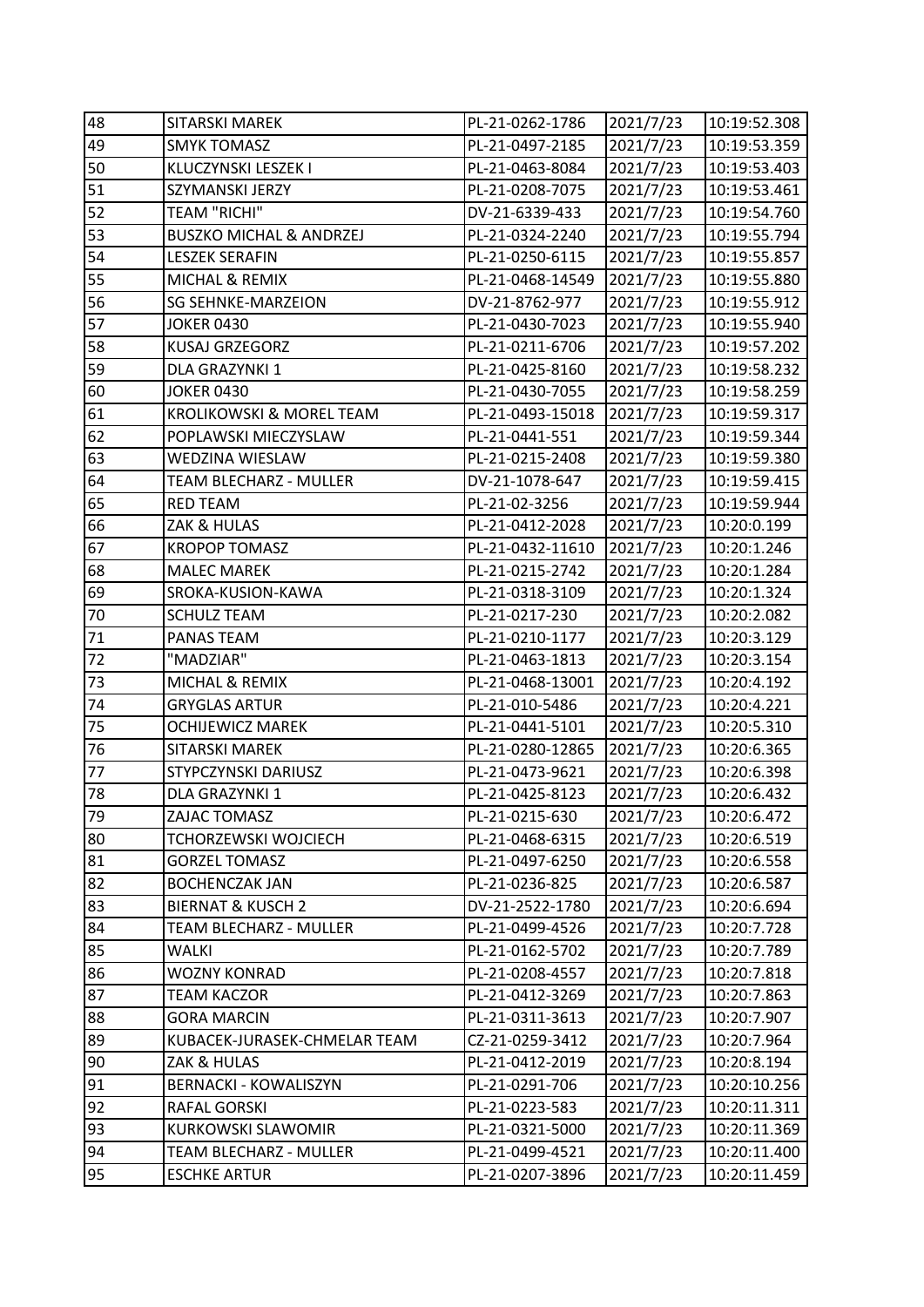| 96  | <b>KREPIECTIM</b>                  | PL-21-0497-6277  | 2021/7/23 | 10:20:11.490 |
|-----|------------------------------------|------------------|-----------|--------------|
| 97  | ZAWISLAK ADAM                      | PL-21-0215-6076  | 2021/7/23 | 10:20:11.606 |
| 98  | AMELKA J.K. II                     | PL-21-0424-8122  | 2021/7/23 | 10:20:11.714 |
| 99  | <b>SZYMON</b>                      | PL-21-0180-6511  | 2021/7/23 | 10:20:12.288 |
| 100 | ZURAWSKI JAN dr.1                  | PL-21-0211-9237  | 2021/7/23 | 10:20:14.296 |
| 101 | "MADZIAR"                          | PL-21-0463-1816  | 2021/7/23 | 10:20:14.338 |
| 102 | CZAJKA TEAM                        | PL-21-0311-9950  | 2021/7/23 | 10:20:14.388 |
| 103 | KLUCZYNSKI LESZEK I                | PL-21-0463-8087  | 2021/7/23 | 10:20:14.549 |
| 104 | <b>RAZIK MAREK</b>                 | DV-21-8867-83    | 2021/7/23 | 10:20:15.589 |
| 105 | CIENKUSZ STANISLAW&KAROL&JAN       | PL-21-0468-14391 | 2021/7/23 | 10:20:15.640 |
| 106 | <b>DREAM TEAM</b>                  | PL-21-0173-12941 | 2021/7/23 | 10:20:15.686 |
| 107 | <b>MAJCHER - BARAN TEAM</b>        | PL-21-0230-105   | 2021/7/23 | 10:20:15.738 |
| 108 | TEAM G & W                         | PL-21-0208-4251  | 2021/7/23 | 10:20:16.282 |
| 109 | <b>BANDA SWIROFFF</b>              | PL-21-0266-3903  | 2021/7/23 | 10:20:17.322 |
| 110 | LOBODA ADAM                        | PL-21-033-1326   | 2021/7/23 | 10:20:17.382 |
| 111 | <b>KROLICZAK JANUSZ</b>            | PL-21-021-6087   | 2021/7/23 | 10:20:17.438 |
| 112 | SROKA-KUSION-KAWA                  | PL-21-0318-3142  | 2021/7/23 | 10:20:17.545 |
| 113 | DLA GRAZYNKI 2                     | PL-21-0425-8103  | 2021/7/23 | 10:20:17.652 |
| 114 | <b>AMELKA III</b>                  | PL-21-0424-8113  | 2021/7/23 | 10:20:18.696 |
| 115 | <b>BUSZKO MICHAL &amp; ANDRZEJ</b> | PL-21-0324-2205  | 2021/7/23 | 10:20:18.825 |
| 116 | POPOWSKA MONIKA                    | PL-21-014-5768   | 2021/7/23 | 10:20:19.126 |
| 117 | "GRUBIORZE"                        | PL-21-0422-7347  | 2021/7/23 | 10:20:20.172 |
| 118 | <b>BANDA SWIROFFF</b>              | PL-21-0263-3937  | 2021/7/23 | 10:20:20.199 |
| 119 | LEWANDOWSKI TEAM                   | PL-21-0411-7431  | 2021/7/23 | 10:20:20.479 |
| 120 | <b>KRZYCHOL</b>                    | AU-21---171      | 2021/7/23 | 10:20:21.516 |
| 121 | CIOS-MAR                           | PL-21-0412-5523  | 2021/7/23 | 10:20:21.547 |
| 122 | LASECKI - NAWROCKI                 | PL-21-0468-6468  | 2021/7/23 | 10:20:21.588 |
| 123 | TEAM KACZOR                        | PL-21-0412-3265  | 2021/7/23 | 10:20:21.615 |
| 124 | <b>JARCZOK FILIP</b>               | PL-21-047-8520   | 2021/7/23 | 10:20:21.642 |
| 125 | AB WOZNIAK                         | PL-21-0308-1786  | 2021/7/23 | 10:20:21.687 |
| 126 | <b>ROJEK &amp; DUBIEL</b>          | PL-21-0311-9031  | 2021/7/23 | 10:20:21.762 |
| 127 | PAWEL SZTOBNICKI                   | S-21-08-015      | 2021/7/23 | 10:20:22.798 |
| 128 | PANAS TEAM                         | PL-21-0210-1174  | 2021/7/23 | 10:20:22.830 |
| 129 | SYLWIA I DAREK ZYBURA 1            | PL-21-0211-3803  | 2021/7/23 | 10:20:22.899 |
| 130 | POPOWSKA MONIKA                    | PL-21-014-5779   | 2021/7/23 | 10:20:22.931 |
| 131 | NIEDUZAK JOZEF                     | PL-21-0289-5984  | 2021/7/23 | 10:20:23.053 |
| 132 | STYPCZYNSKI DARIUSZ                | PL-21-0473-9616  | 2021/7/23 | 10:20:23.162 |
| 133 | <b>BOCHENCZAK JAN</b>              | PL-21-0236-870   | 2021/7/23 | 10:20:24.239 |
| 134 | STYPCZYNSKI DARIUSZ                | PL-21-0473-9620  | 2021/7/23 | 10:20:24.317 |
| 135 | <b>ROJEK &amp; DUBIEL</b>          | PL-21-0311-9012  | 2021/7/23 | 10:20:24.517 |
| 136 | SZYMON                             | PL-21-0180-6600  | 2021/7/23 | 10:20:24.624 |
| 137 | <b>ARTUR ZOLKIEWSKI</b>            | PL-21-0210-1574  | 2021/7/23 | 10:20:24.731 |
| 138 | KORALEWICZ BRACIA                  | PL-21-0289-1881  | 2021/7/23 | 10:20:24.939 |
| 139 | KORALEWICZ BRACIA                  | PL-21-0289-1845  | 2021/7/23 | 10:20:25.983 |
| 140 | <b>SLAWOMIR WIERZBICKI</b>         | PL-21-0244-7031  | 2021/7/23 | 10:20:26.011 |
| 141 | <b>KRYSTKI</b>                     | PL-21-0413-11579 | 2021/7/23 | 10:20:26.057 |
| 142 | JACHOREK ZBIGNIEW 1                | PL-21-0215-1900  | 2021/7/23 | 10:20:26.097 |
| 143 | MAT-BUD                            | PL-21-0430-5538  | 2021/7/23 | 10:20:26.122 |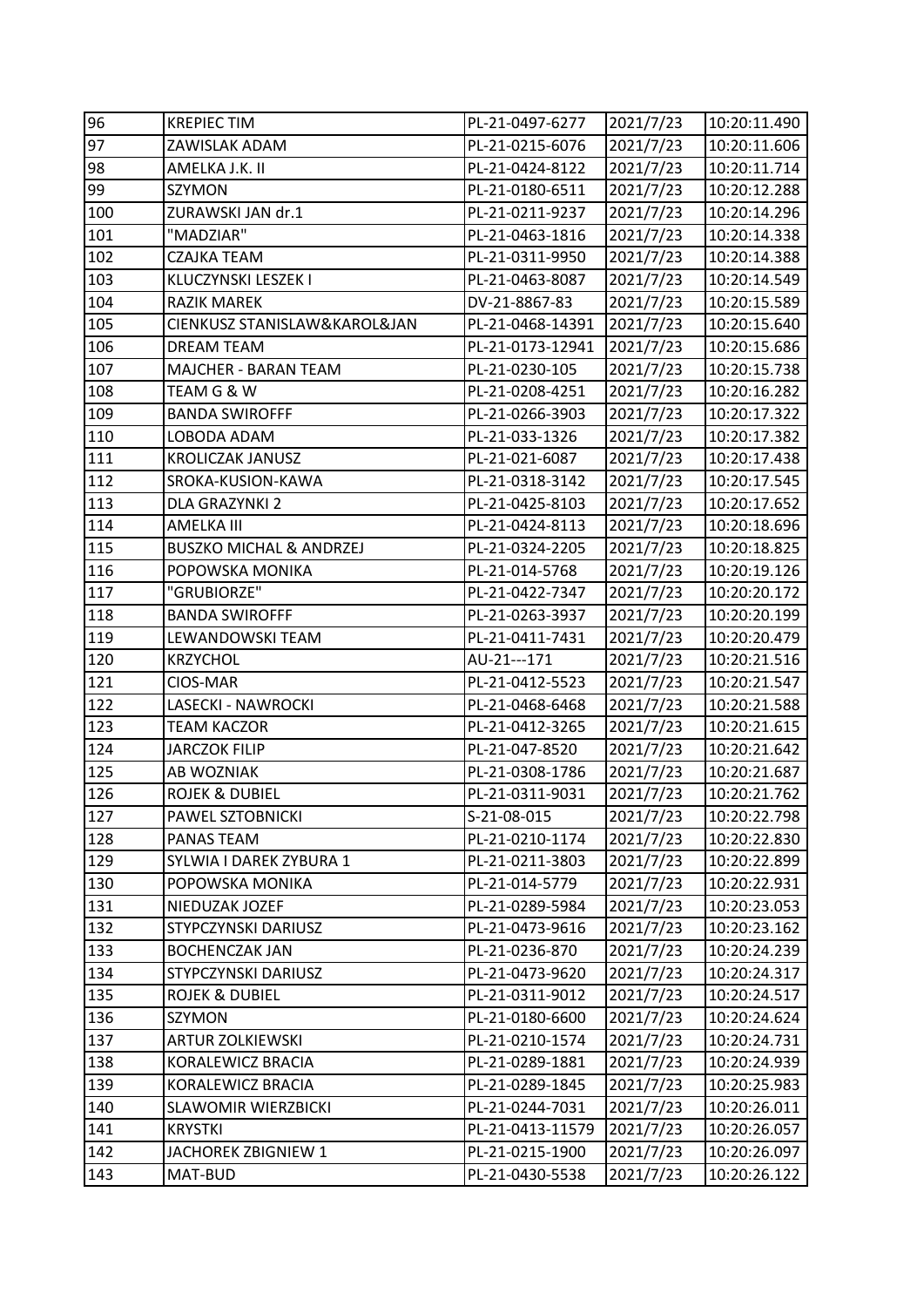| 144 | <b>LOEWE BARTLOMIEJ</b>         | PL-21-0152-141   | 2021/7/23 | 10:20:26.155 |
|-----|---------------------------------|------------------|-----------|--------------|
| 145 | LUKASZ I MONIKA LIPIAN II       | PL-21-0208-8971  | 2021/7/23 | 10:20:26.263 |
| 146 | <b>TEAM SIATKA &amp; LIPIAN</b> | PL-21-0208-8956  | 2021/7/23 | 10:20:27.295 |
| 147 | <b>GUMIENIAK ARTUR</b>          | GB-21-V-207563   | 2021/7/23 | 10:20:27.355 |
| 148 | LIS ANDRZEJ                     | PL-21-09-8600    | 2021/7/23 | 10:20:27.377 |
| 149 | PIOTROWSKI TOMASZ               | PL-21-0285-1697  | 2021/7/23 | 10:20:27.522 |
| 150 | MAT-BUD                         | PL-21-0430-5550  | 2021/7/23 | 10:20:28.211 |
| 151 | TAYA                            | PL-21-0250-6122  | 2021/7/23 | 10:20:29.272 |
| 152 | STANCZAK DAMIAN                 | PL-21-0239-13290 | 2021/7/23 | 10:20:29.305 |
| 153 | AMELKA J.K. I                   | PL-21-0424-8105  | 2021/7/23 | 10:20:29.328 |
| 154 | <b>RED TEAM</b>                 | PL-21-02-3248    | 2021/7/23 | 10:20:29.356 |
| 155 | <b>GRYGLAS ARTUR</b>            | PL-21-010-5453   | 2021/7/23 | 10:20:29.394 |
| 156 | RAFAL KAMIL                     | PL-21-0215-120   | 2021/7/23 | 10:20:29.424 |
| 157 | FLOREK-WOJCIESZAK               | PL-21-0196-1790  | 2021/7/23 | 10:20:29.450 |
| 158 | PATRYCJA I ADRIAN DROZD         | PL-21-0463-7750  | 2021/7/23 | 10:20:29.484 |
| 159 | <b>ABBAS PIGEONS</b>            | S-21-04-211      | 2021/7/23 | 10:20:29.527 |
| 160 | <b>LACH STANISLAW</b>           | PL-21-0465-7301  | 2021/7/23 | 10:20:29.566 |
| 161 | MAJCHER - BARAN TEAM            | PL-21-0230-178   | 2021/7/23 | 10:20:29.674 |
| 162 | <b>TAYA</b>                     | PL-21-0250-6143  | 2021/7/23 | 10:20:30.050 |
| 163 | <b>BIENIEK DARIUSZ</b>          | S-21-20-1036     | 2021/7/23 | 10:20:30.251 |
| 164 | MAJEWSKI WALDEK                 | PL-21-0180-4806  | 2021/7/23 | 10:20:30.569 |
| 165 | <b>OCHIJEWICZ MAREK</b>         | PL-21-0441-5103  | 2021/7/23 | 10:20:31.611 |
| 166 | LIS ANDRZEJ                     | PL-21-09-8599    | 2021/7/23 | 10:20:31.639 |
| 167 | POPOWSKA MONIKA                 | PL-21-014-5762   | 2021/7/23 | 10:20:31.662 |
| 168 | AMELKA J.K. II                  | PL-21-0424-8121  | 2021/7/23 | 10:20:31.694 |
| 169 | KATARZYNA & KRZYSZTOF KORBUS    | PL-21-0211-3082  | 2021/7/23 | 10:20:31.744 |
| 170 | "GRUBIORZE"                     | PL-21-0422-7306  | 2021/7/23 | 10:20:31.772 |
| 171 | <b>GIL JOLANTA</b>              | PL-21-0176-4613  | 2021/7/23 | 10:20:32.804 |
| 172 | KALYTA +SCZYGIOL NIEMCY         | DV-21-3540-323   | 2021/7/23 | 10:20:32.880 |
| 173 | <b>SLAWOMIR WIERZBICKI</b>      | PL-21-0244-7028  | 2021/7/23 | 10:20:32.917 |
| 174 | MAJA & HANIA TEAM               | PL-21-0497-2128  | 2021/7/23 | 10:20:33.034 |
| 175 | RAZIK MAREK                     | DV-21-8867-70    | 2021/7/23 | 10:20:33.140 |
| 176 | <b>DUBIEL - ROJEK</b>           | PL-21-0311-9019  | 2021/7/23 | 10:20:33.246 |
| 177 | <b>LASEK LUKASZ</b>             | PL-21-0185-575   | 2021/7/23 | 10:20:33.358 |
| 178 | ZURAWSKI JAN dr.1               | PL-21-0211-9238  | 2021/7/23 | 10:20:33.465 |
| 179 | <b>DREAM TEAM</b>               | PL-21-0173-12942 | 2021/7/23 | 10:20:33.846 |
| 180 | PO RA PI                        | PL-21-0280-3130  | 2021/7/23 | 10:20:34.367 |
| 181 | <b>ORLOF KRZYSZTOF</b>          | PL-21-0500-6089  | 2021/7/23 | 10:20:35.412 |
| 182 | WISZNIEWSKI WLODZOMIERZ         | PL-21-07-4995    | 2021/7/23 | 10:20:35.451 |
| 183 | MISIAK & SMORAWSKI TEAM         | PL-21-0347-11966 | 2021/7/23 | 10:20:35.486 |
| 184 | <b>GORA MARCIN</b>              | PL-21-0122-1557  | 2021/7/23 | 10:20:35.523 |
| 185 | <b>SCHULZ TEAM</b>              | PL-21-0217-201   | 2021/7/23 | 10:20:35.568 |
| 186 | <b>LUBIARZ ROBERT</b>           | PL-21-0412-4721  | 2021/7/23 | 10:20:35.591 |
| 187 | <b>GAWRONSKI SLAWOMIR</b>       | PL-21-0209-11341 | 2021/7/23 | 10:20:35.631 |
| 188 | DUDKIEWICZ - MORAWSKI           | PL-21-0211-8947  | 2021/7/23 | 10:20:36.096 |
| 189 | <b>HUBEX</b>                    | PL-20-0211-11229 | 2021/7/23 | 10:20:36.203 |
| 190 | <b>KRZYCHOL</b>                 | AU-21---174      | 2021/7/23 | 10:20:36.500 |
|     |                                 |                  |           |              |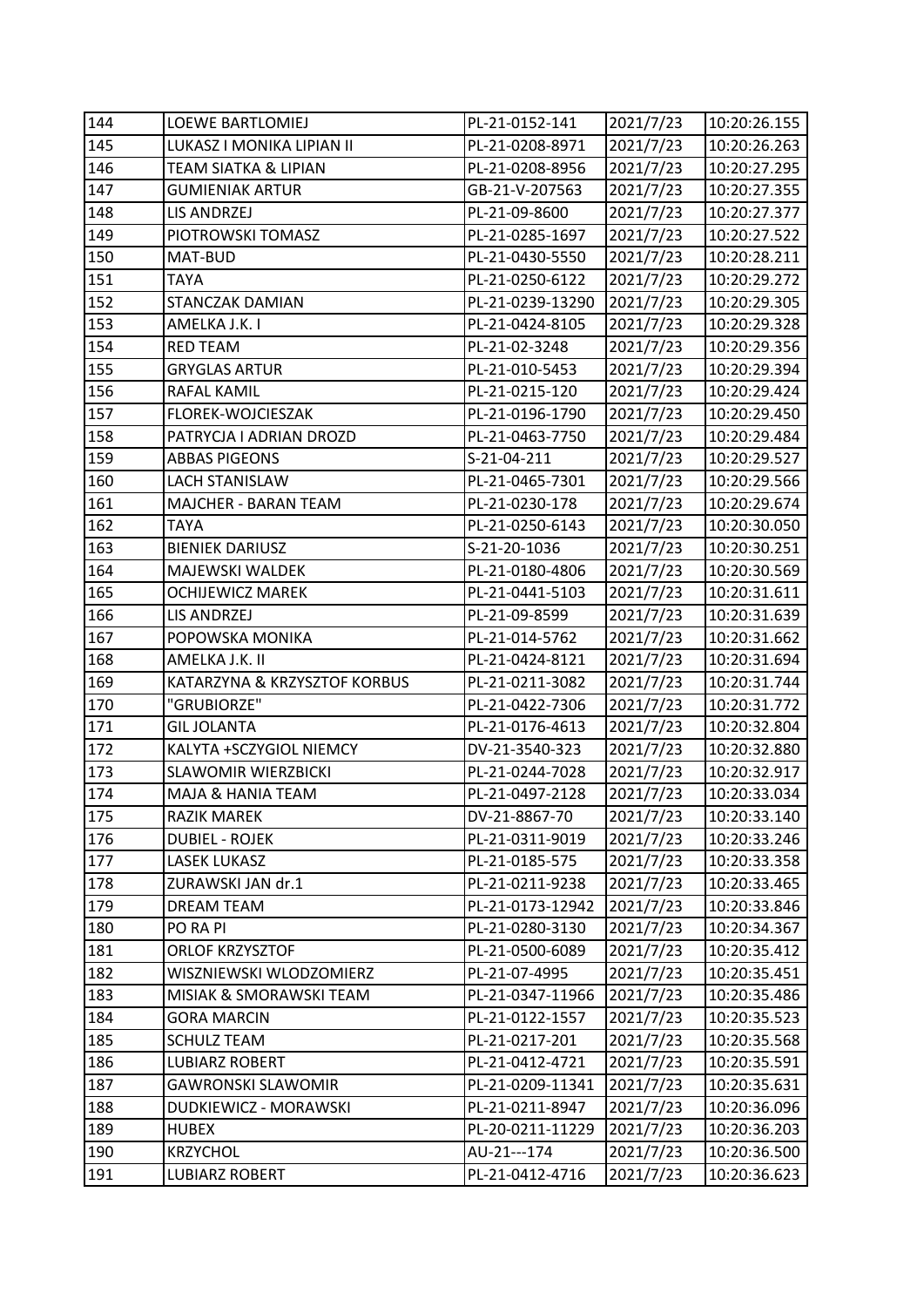| 192 | JACHOREK ZBIGNIEW 1          | PL-21-0215-1846  | 2021/7/23 | 10:20:37.715 |
|-----|------------------------------|------------------|-----------|--------------|
| 193 | <b>JACHOREK ZBIGNIEW 2</b>   | PL-21-0215-1884  | 2021/7/23 | 10:20:37.741 |
| 194 | STRZELCZYK TOMASZ            | PL-21-0221-5414  | 2021/7/23 | 10:20:37.770 |
| 195 | <b>SPARROW TEAM II</b>       | DV-21-1911-1257  | 2021/7/23 | 10:20:37.981 |
| 196 | MDANOLOWICZ                  | PL-21-0215-1108  | 2021/7/23 | 10:20:38.087 |
| 197 | MAJA                         | PL-21-053-14746  | 2021/7/23 | 10:20:39.120 |
| 198 | <b>WOLANIN ZBIGNIEW</b>      | PL-21-0248-9758  | 2021/7/23 | 10:20:39.164 |
| 199 | O.I.S. KRAWCZAK              | PL-21-07-11787   | 2021/7/23 | 10:20:39.192 |
| 200 | <b>SMYK TOMASZ</b>           | PL-21-0497-2188  | 2021/7/23 | 10:20:39.215 |
| 201 | <b>BLIEGE FELIX</b>          | AT-21-605-724    | 2021/7/23 | 10:20:39.237 |
| 202 | SZNAUCNER JAROSLAW           | PL-21-0492-4005  | 2021/7/23 | 10:20:39.285 |
| 203 | <b>RED TEAM</b>              | PL-21-02-3251    | 2021/7/23 | 10:20:39.322 |
| 204 | KOSTRUBIEC ZDZISLAW          | PL-21-0215-8515  | 2021/7/23 | 10:20:39.351 |
| 205 | MAJEWSKI WALDEK              | PL-21-0425-12278 | 2021/7/23 | 10:20:39.562 |
| 206 | WASNIEWSKI - DOBIES          | PL-21-0281-2162  | 2021/7/23 | 10:20:40.596 |
| 207 | <b>KRZYCHOL</b>              | PL-21-0317-1345  | 2021/7/23 | 10:20:40.636 |
| 208 | POPLAWSKI MIECZYSLAW         | PL-21-0441-525   | 2021/7/23 | 10:20:40.658 |
| 209 | KALYTA +SCZYGIOL NIEMCY      | DV-21-7243-1097  | 2021/7/23 | 10:20:40.681 |
| 210 | <b>JURECZKA KRZYSZTOF</b>    | PL-21-0352-1663  | 2021/7/23 | 10:20:40.718 |
| 211 | K <sub>2</sub>               | PL-21-0497-3078  | 2021/7/23 | 10:20:40.770 |
| 212 | <b>GORA MARCIN</b>           | PL-21-0311-3608  | 2021/7/23 | 10:20:40.817 |
| 213 | <b>ABBAS PIGEONS</b>         | S-21-04-213      | 2021/7/23 | 10:20:41.854 |
| 214 | <b>WLODARCZYK MAREK</b>      | PL-21-065-10213  | 2021/7/23 | 10:20:41.912 |
| 215 | <b>JARCZOK FILIP</b>         | PL-21-047-8518   | 2021/7/23 | 10:20:41.952 |
| 216 | <b>ROJEK &amp; DUBIEL</b>    | PL-21-0311-9018  | 2021/7/23 | 10:20:41.979 |
| 217 | POPLAWSKI MIECZYSLAW         | PL-21-0441-573   | 2021/7/23 | 10:20:42.101 |
| 218 | ORLOF KRZYSZTOF              | PL-21-0500-5658  | 2021/7/23 | 10:20:42.209 |
| 219 | KOPACZ ADAM TOMASZ 2         | PL-21-0317-4563  | 2021/7/23 | 10:20:42.319 |
| 220 | <b>LACH STANISLAW</b>        | PL-21-0465-7307  | 2021/7/23 | 10:20:42.428 |
| 221 | TEAM A.A.                    | PL-21-0411-3740  | 2021/7/23 | 10:20:43.460 |
| 222 | AMELIA J.K. IV               | PL-21-0424-8125  | 2021/7/23 | 10:20:43.482 |
| 223 | <b>KRASUSKI</b>              | PL-21-0414-457   | 2021/7/23 | 10:20:43.504 |
| 224 | <b>BLASZCZYK LEON</b>        | PL-21-0352-1606  | 2021/7/23 | 10:20:43.526 |
| 225 | KIELBASA KRZYSZTOF           | PL-21-0311-9518  | 2021/7/23 | 10:20:43.550 |
| 226 | RUBINKOWSKI DAMIAN           | PL-21-0397-1192  | 2021/7/23 | 10:20:43.600 |
| 227 | <b>WAJSZCZUK RYSZARD</b>     | PL-21-0215-1486  | 2021/7/23 | 10:20:43.781 |
| 228 | <b>J.J KORYCCY</b>           | PL-21-0490-6855  | 2021/7/23 | 10:20:44.813 |
| 229 | <b>KRYSTKI</b>               | PL-21-0413-11567 | 2021/7/23 | 10:20:44.869 |
| 230 | <b>TAYA</b>                  | PL-21-0250-6131  | 2021/7/23 | 10:20:44.911 |
| 231 | <b>BIERNAT &amp; KUSCH 2</b> | DV-21-2522-1789  | 2021/7/23 | 10:20:44.943 |
| 232 | <b>HANIA &amp; MAJA TEAM</b> | PL-21-0497-2143  | 2021/7/23 | 10:20:44.981 |
| 233 | LANDMAN                      | PL-21-0208-7928  | 2021/7/23 | 10:20:45.008 |
| 234 | WALKI                        | PL-21-0162-5703  | 2021/7/23 | 10:20:45.420 |
| 235 | K 2                          | PL-21-0497-3086  | 2021/7/23 | 10:20:46.491 |
| 236 | <b>BERNACKI - KOWALISZYN</b> | PL-21-0291-760   | 2021/7/23 | 10:20:46.512 |
| 237 | RAFAL KAMIL                  | PL-21-03-10114   | 2021/7/23 | 10:20:46.553 |
| 238 | KALYTA +SCZYGIOL NIEMCY      | DV-21-7243-1100  | 2021/7/23 | 10:20:46.749 |
| 239 | <b>TORZ SLAWOMIR</b>         | PL-21-0155-6256  | 2021/7/23 | 10:20:47.803 |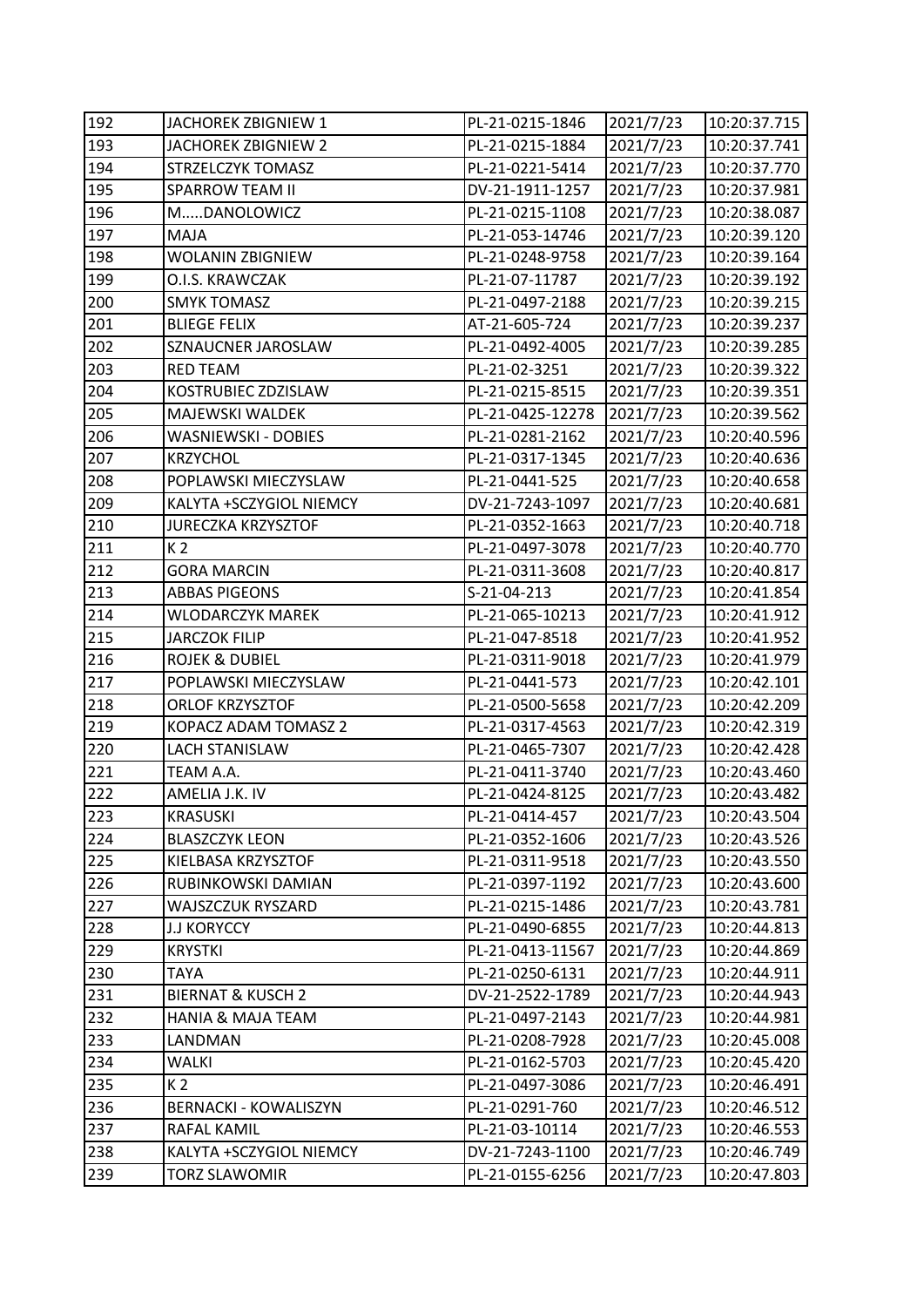| 240 | "MADZIAR"                        | PL-21-0463-1808  | 2021/7/23 | 10:20:47.833 |
|-----|----------------------------------|------------------|-----------|--------------|
| 241 | NATALKA & ZELAZNIAKI             | PL-21-0468-619   | 2021/7/23 | 10:20:47.861 |
| 242 | RAFAL GORSKI                     | PL-21-0223-595   | 2021/7/23 | 10:20:47.924 |
| 243 | <b>GIULIA</b>                    | PL-21-0250-6145  | 2021/7/23 | 10:20:47.947 |
| 244 | JACHOREK ZBIGNIEW 2              | PL-21-0215-1882  | 2021/7/23 | 10:20:47.970 |
| 245 | PAWEL SZTOBNICKI                 | PL-21-0175-1960  | 2021/7/23 | 10:20:47.995 |
| 246 | KALUZA TOMASZ 2                  | PL-21-0498-6820  | 2021/7/23 | 10:20:48.018 |
| 247 | <b>KRAWIECZEK LUCJAN</b>         | PL-21-0129-901   | 2021/7/23 | 10:20:48.050 |
| 248 | KORALEWICZ BRACIA                | PL-21-0289-1784  | 2021/7/23 | 10:20:48.276 |
| 249 | PAWEL WARDA & ADALBERT BISCHOF   | PL-21-0497-1453  | 2021/7/23 | 10:20:48.382 |
| 250 | AB WOZNIAK                       | PL-21-0308-1788  | 2021/7/23 | 10:20:48.578 |
| 251 | WROBEL WALDEMAR I                | PL-21-0498-3683  | 2021/7/23 | 10:20:48.684 |
| 252 | P+E TEAM                         | PL-21-0347-8121  | 2021/7/23 | 10:20:48.825 |
| 253 | <b>MALEC MAREK</b>               | PL-21-0215-242   | 2021/7/23 | 10:20:49.857 |
| 254 | JACHOREK ZBIGNIEW 1              | PL-21-0215-1808  | 2021/7/23 | 10:20:49.898 |
| 255 | AMELIA <sub>5</sub>              | PL-21-0424-8127  | 2021/7/23 | 10:20:49.948 |
| 256 | ZURAWSKI JAN 3                   | PL-21-0211-9235  | 2021/7/23 | 10:20:49.972 |
| 257 | <b>LIS ANDRZEJ</b>               | PL-21-09-8580    | 2021/7/23 | 10:20:50.000 |
| 258 | LANDMAN                          | PL-21-0208-7920  | 2021/7/23 | 10:20:50.038 |
| 259 | SZYMANSKI JERZY                  | PL-21-0208-7046  | 2021/7/23 | 10:20:51.075 |
| 260 | PIOTROWSKI TOMASZ                | PL-21-0285-1626  | 2021/7/23 | 10:20:51.121 |
| 261 | CZAJKA TEAM                      | PL-21-0311-9147  | 2021/7/23 | 10:20:51.152 |
| 262 | TEAM G & W                       | PL-21-0208-3376  | 2021/7/23 | 10:20:51.186 |
| 263 | LUKASZ I MONIKA LIPIAN           | PL-21-0208-8959  | 2021/7/23 | 10:20:51.230 |
| 264 | <b>TEAM "RICHI"</b>              | DV-21-6339-439   | 2021/7/23 | 10:20:51.260 |
| 265 | PERLA ROZTOCZA                   | PL-21-0215-793   | 2021/7/23 | 10:20:51.283 |
| 266 | DLA GRAZYNKI 1                   | PL-21-0425-8125  | 2021/7/23 | 10:20:51.305 |
| 267 | CIOS-MAR                         | PL-21-0412-5504  | 2021/7/23 | 10:20:51.363 |
| 268 | SZKOLNY-KROLIKOWSKI              | PL-21-0355-306   | 2021/7/23 | 10:20:51.391 |
| 269 | <b>HANIA &amp; MAJA TEAM</b>     | PL-21-0497-2165  | 2021/7/23 | 10:20:51.431 |
| 270 | <b>SOBIERAJ &amp; GALCZYNSKI</b> | PL-21-0183-7032  | 2021/7/23 | 10:20:51.538 |
| 271 | <b>FILIP &amp; GOLBA</b>         | PL-21-0468-10006 | 2021/7/23 | 10:20:51.826 |
| 272 | STYPCZYNSKI DARIUSZ              | PL-21-0473-9618  | 2021/7/23 | 10:20:51.934 |
| 273 | JACHOREK ZBIGNIEW 1              | PL-21-0215-1827  | 2021/7/23 | 10:20:52.041 |
| 274 | <b>PAWELEC ARTUR 2</b>           | PL-21-0275-14038 | 2021/7/23 | 10:20:52.147 |
| 275 | <b>ROJEK &amp; DUBIEL</b>        | PL-21-0311-9023  | 2021/7/23 | 10:20:52.258 |
| 276 | DUDKIEWICZ - MORAWSKI            | PL-21-0211-8944  | 2021/7/23 | 10:20:52.364 |
| 277 | ZURAWSKI JAN 3                   | PL-21-0211-9251  | 2021/7/23 | 10:20:52.472 |
| 278 | WEDZINA JAROSLAW                 | PL-21-0215-2420  | 2021/7/23 | 10:20:53.510 |
| 279 | SITARSKI MAREK                   | PL-21-0262-1764  | 2021/7/23 | 10:20:53.562 |
| 280 | KATARZYNA & KRZYSZTOF KORBUS     | PL-21-0211-3093  | 2021/7/23 | 10:20:55.626 |
| 281 | JACHOREK ZBIGNIEW 2              | PL-21-0215-1891  | 2021/7/23 | 10:20:55.693 |
| 282 | PIEROG SEBASTIAN                 | PL-21-0312-8147  | 2021/7/23 | 10:20:55.771 |
| 283 | DUDEK MONIKA & DAWID             | PL-21-0388-1235  | 2021/7/23 | 10:20:55.821 |
| 284 | FILIP & GOLBA                    | PL-21-0468-9832  | 2021/7/23 | 10:20:56.855 |
| 285 | STEFANSKI MAREK MWG ROGOWO I     | PL-21-0495-6875  | 2021/7/23 | 10:20:56.877 |
| 286 | KLIMAS MIROSLAW                  | PL-21-0235-5812  | 2021/7/23 | 10:20:56.925 |
| 287 | LASEK LUKASZ                     | PL-21-0185-543   | 2021/7/23 | 10:20:56.975 |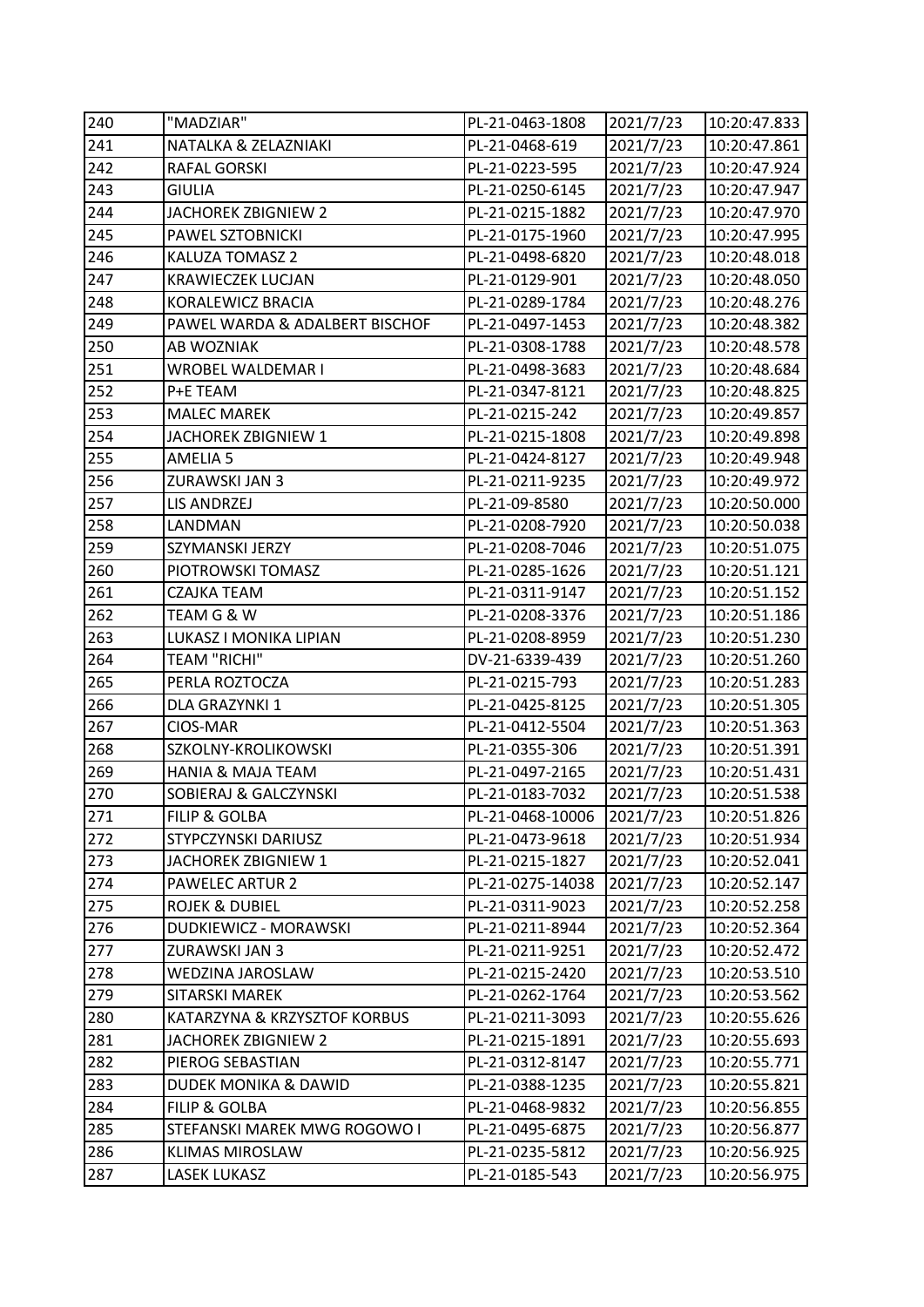| 288 | <b>BUSZKO MICHAL</b>         | PL-21-0324-2222  | 2021/7/23 | 10:20:57.007 |
|-----|------------------------------|------------------|-----------|--------------|
| 289 | <b>ARTUR ZOLKIEWSKI</b>      | PL-21-0210-1556  | 2021/7/23 | 10:20:57.080 |
| 290 | WROBEL WALDEMAR II           | PL-21-0498-3674  | 2021/7/23 | 10:20:57.108 |
| 291 | SYLWIA I DAREK ZYBURA 1      | PL-21-0211-3802  | 2021/7/23 | 10:20:57.138 |
| 292 | TCHORZEWSKI WOJCIECH         | PL-21-0468-6335  | 2021/7/23 | 10:20:57.182 |
| 293 | KOSTRUBIEC ZDZISLAW          | PL-21-0215-8508  | 2021/7/23 | 10:20:57.214 |
| 294 | CIENKUSZ STANISLAW&KAROL&JAN | PL-21-0468-14381 | 2021/7/23 | 10:20:57.237 |
| 295 | <b>JOKER 0430</b>            | PL-21-0430-7048  | 2021/7/23 | 10:20:57.286 |
| 296 | JACHOREK ZBIGNIEW 2          | PL-21-0215-1898  | 2021/7/23 | 10:20:57.314 |
| 297 | STEFANSKI MAREK MWG ROGOWO I | PL-21-0495-6964  | 2021/7/23 | 10:20:57.342 |
| 298 | KOPACZ ADAM TOMASZ 2         | PL-21-0317-4570  | 2021/7/23 | 10:20:57.377 |
| 299 | <b>SPARROW TEAM I</b>        | DV-21-1911-1282  | 2021/7/23 | 10:20:57.420 |
| 300 | C.K.                         | PL-21-0211-421   | 2021/7/23 | 10:20:57.469 |
| 301 | TEAM BLECHARZ - MULLER       | DV-21-1078-640   | 2021/7/23 | 10:20:57.570 |
| 302 | <b>MAJA &amp; HANIA TEAM</b> | PL-21-0497-2082  | 2021/7/23 | 10:20:58.073 |
| 303 | <b>KRASUSKI</b>              | PL-21-0414-496   | 2021/7/23 | 10:20:58.271 |
| 304 | <b>KREPIECTIM</b>            | PL-21-04973301   | 2021/7/23 | 10:21:0.323  |
| 305 | KIELBASA KRZYSZTOF           | PL-21-0311-9516  | 2021/7/23 | 10:21:1.372  |
| 306 | <b>RAZIK MAREK</b>           | DV-21-8867-97    | 2021/7/23 | 10:21:1.407  |
| 307 | <b>KURYLO KRZYSZTOF</b>      | PL-21-0412-6537  | 2021/7/23 | 10:21:1.431  |
| 308 | <b>GORA MARCIN</b>           | PL-21-0311-3603  | 2021/7/23 | 10:21:1.473  |
| 309 | <b>LASEK LUKASZ</b>          | PL-21-0185-620   | 2021/7/23 | 10:21:1.521  |
| 310 | KIELBASA KRZYSZTOF           | PL-21-0311-9589  | 2021/7/23 | 10:21:1.549  |
| 311 | <b>DOMAN</b>                 | PL-21-0452-11559 | 2021/7/23 | 10:21:2.584  |
| 312 | <b>KRAWIECZEK LUCJAN</b>     | PL-21-0129-1145  | 2021/7/23 | 10:21:2.606  |
| 313 | WROBEL WALDEMAR I            | PL-21-0498-3656  | 2021/7/23 | 10:21:2.635  |
| 314 | KUBACEK-JURASEK-CHMELAR TEAM | CZ-21-0234-2869  | 2021/7/23 | 10:21:2.676  |
| 315 | LOEWE BARTLOMIEJ             | PL-21-0152-139   | 2021/7/23 | 10:21:2.707  |
| 316 | <b>STRZELCZYK TOMASZ</b>     | PL-21-0221-5425  | 2021/7/23 | 10:21:2.731  |
| 317 | <b>LOEWE BARTLOMIEJ</b>      | PL-21-0152-137   | 2021/7/23 | 10:21:2.761  |
| 318 | <b>LASEK LUKASZ</b>          | PL-21-0185-619   | 2021/7/23 | 10:21:2.803  |
| 319 | <b>FILIP &amp; GOLBA</b>     | PL-21-0468-10117 | 2021/7/23 | 10:21:2.841  |
| 320 | DANILOWICZ Aa M              | PL-21-0215-13    | 2021/7/23 | 10:21:2.868  |
| 321 | SZYMANSKI JERZY              | PL-21-0208-7080  | 2021/7/23 | 10:21:2.929  |
| 322 | DUDEK MONIKA & DAWID         | PL-21-0388-1234  | 2021/7/23 | 10:21:2.957  |
| 323 | ROBERT-PATRYK                | PL-21-0231-10014 | 2021/7/23 | 10:21:2.985  |
| 324 | CZAJKA TEAM                  | PL-21-0311-9163  | 2021/7/23 | 10:21:3.030  |
| 325 | KIELBASA KRZYSZTOF           | PL-21-0311-9514  | 2021/7/23 | 10:21:3.064  |
| 326 | <b>MALEC MAREK</b>           | PL-21-0215-200   | 2021/7/23 | 10:21:3.096  |
| 327 | <b>OCHIJEWICZ MAREK</b>      | PL-21-0441-5072  | 2021/7/23 | 10:21:3.160  |
| 328 | MAJEWSKI WALDEK              | PL-21-0425-12281 | 2021/7/23 | 10:21:3.188  |
| 329 | DLA GRAZYNKI 1               | PL-21-0425-8126  | 2021/7/23 | 10:21:3.307  |
| 330 | KOPACZ ADAM TOMASZ 1         | PL-21-0317-4571  | 2021/7/23 | 10:21:4.107  |
| 331 | <b>MAJCHER - BARAN TEAM</b>  | PL-21-0230-168   | 2021/7/23 | 10:21:5.151  |
| 332 | <b>SPARROW TEAM II</b>       | DV-21-2585-1818  | 2021/7/23 | 10:21:5.198  |
| 333 | <b>BLIEGE FELIX</b>          | AT-21-605-718    | 2021/7/23 | 10:21:5.221  |
| 334 | TEAM BLECHARZ - MULLER       | PL-21-0499-4519  | 2021/7/23 | 10:21:5.272  |
| 335 | LASECKI - NAWROCKI           | PL-21-0468-3236  | 2021/7/23 | 10:21:5.306  |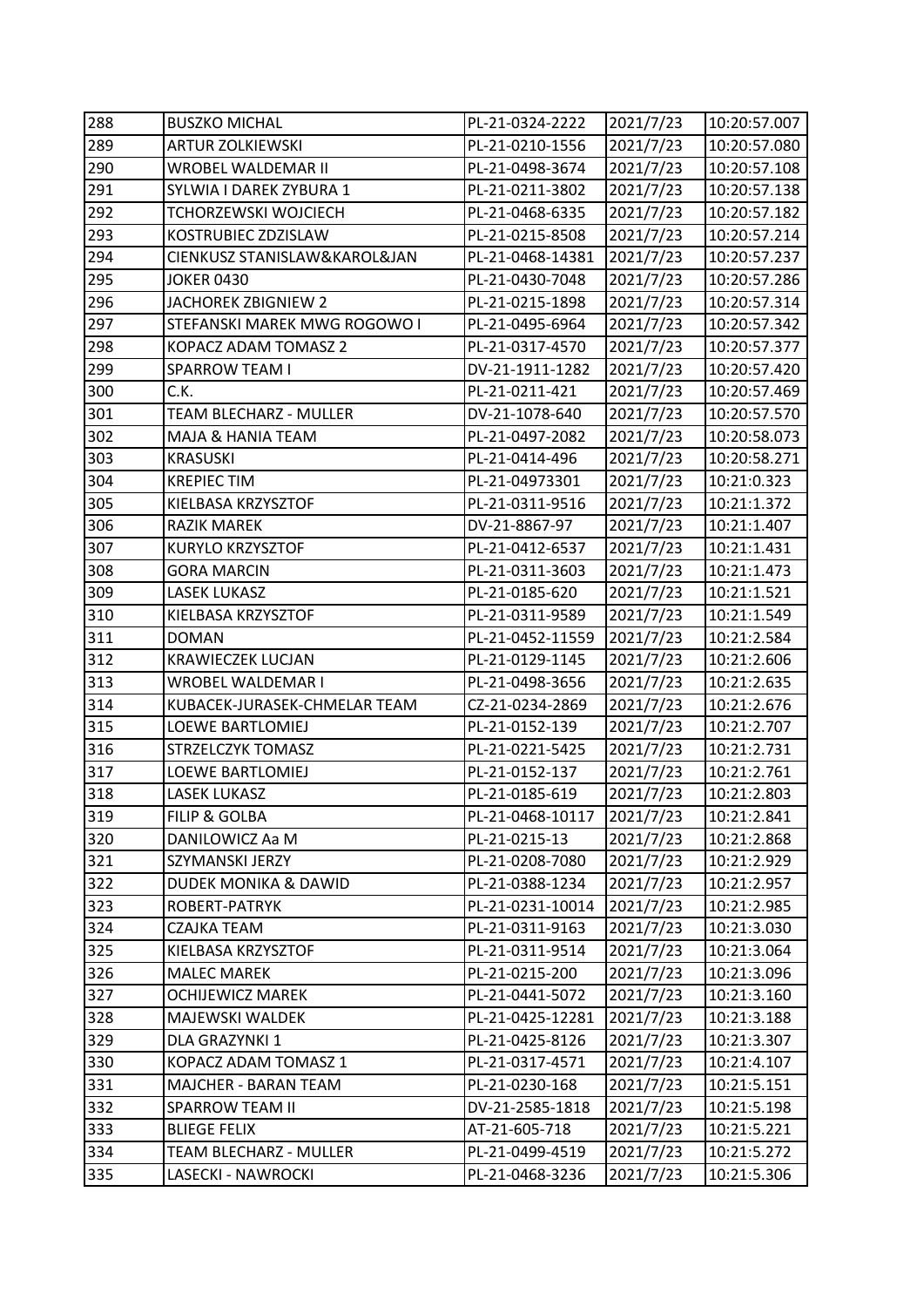| 336 | <b>TCHORZEWSKI WOJCIECH</b>  | PL-21-0468-6316  | 2021/7/23 | 10:21:5.335  |
|-----|------------------------------|------------------|-----------|--------------|
| 337 | <b>WEDZINA WIESLAW</b>       | PL-21-0215-2410  | 2021/7/23 | 10:21:5.371  |
| 338 | <b>WIESLAW &amp; TYMON</b>   | PL-21-0223-12223 | 2021/7/23 | 10:21:5.403  |
| 339 | <b>STYPCZYNSKI DARIUSZ</b>   | PL-21-0473-9601  | 2021/7/23 | 10:21:5.459  |
| 340 | TEAM SIATKA & LIPIAN         | PL-21-0208-8942  | 2021/7/23 | 10:21:6.494  |
| 341 | LEWANDOWSKI TEAM             | PL-21-08-2055    | 2021/7/23 | 10:21:6.526  |
| 342 | AMELKA III                   | PL-21-0424-8103  | 2021/7/23 | 10:21:6.565  |
| 343 | MAJA & HANIA TEAM            | PL-21-0497-2119  | 2021/7/23 | 10:21:6.589  |
| 344 | <b>KRYSTKI</b>               | PL-21-0413-11569 | 2021/7/23 | 10:21:6.612  |
| 345 | AMELIA J.K. IV               | PL-21-0424-8135  | 2021/7/23 | 10:21:6.647  |
| 346 | WAJSZCZUK RYSZARD            | PL-21-0215-1139  | 2021/7/23 | 10:21:6.688  |
| 347 | <b>LESZEK SERAFIN</b>        | PL-21-0250-6101  | 2021/7/23 | 10:21:6.730  |
| 348 | <b>ABBAS PIGEONS</b>         | S-21-04-204      | 2021/7/23 | 10:21:7.034  |
| 349 | L.STOLARSKI- K. SZWED        | PL-21-0380-243   | 2021/7/23 | 10:21:8.110  |
| 350 | <b>KRAJEWSKI GRZEGORZ</b>    | PL-21-0210-2374  | 2021/7/23 | 10:21:8.137  |
| 351 | <b>DUDKIEWICZ - MORAWSKI</b> | PL-21-0211-2021  | 2021/7/23 | 10:21:8.164  |
| 352 | <b>KROPOP TOMASZ</b>         | PL-21-0432-11612 | 2021/7/23 | 10:21:8.201  |
| 353 | ELZBIETA KAMIL LUKASZYK      | PL-21-0295-4038  | 2021/7/23 | 10:21:8.280  |
| 354 | <b>SG SEHNKE-MARZEION</b>    | DV-21-8762-965   | 2021/7/23 | 10:21:8.387  |
| 355 | FLOREK-WOJCIESZAK            | PL-21-0196-1786  | 2021/7/23 | 10:21:9.424  |
| 356 | SPRYCHA NATANIEL             | PL-21-0468-7738  | 2021/7/23 | 10:21:9.465  |
| 357 | <b>BIERNAT &amp; KUSCH 1</b> | DV-21-2522-1829  | 2021/7/23 | 10:21:9.505  |
| 358 | <b>BERNACKI - KOWALISZYN</b> | PL-21-0291-756   | 2021/7/23 | 10:21:9.528  |
| 359 | MAJA & HANIA TEAM            | PL-21-0497-2093  | 2021/7/23 | 10:21:9.558  |
| 360 | P+E TEAM                     | PL-21-0347-8106  | 2021/7/23 | 10:21:9.599  |
| 361 | <b>DEGA MARCIN</b>           | PL-21-208-8818   | 2021/7/23 | 10:21:9.653  |
| 362 | CALUJ WIESLAW                | PL-21-0223-12227 | 2021/7/23 | 10:21:9.763  |
| 363 | <b>KRZYCHOL</b>              | PL-21-0317-1346  | 2021/7/23 | 10:21:10.047 |
| 364 | POPLAWSKI MIECZYSLAW         | PL-21-0441-526   | 2021/7/23 | 10:21:10.514 |
| 365 | <b>LOEWE BARTLOMIEJ</b>      | PL-21-0152-143   | 2021/7/23 | 10:21:10.621 |
| 366 | <b>ZAJAC NORBERT</b>         | PL-21-0208-1964  | 2021/7/23 | 10:21:10.728 |
| 367 | ZURAWSKI JAN dr. 2           | PL-21-0211-9228  | 2021/7/23 | 10:21:11.301 |
| 368 | PIEROG SEBASTIAN             | PL-21-0312-8179  | 2021/7/23 | 10:21:12.336 |
| 369 | <b>GUMIENIAK ARTUR</b>       | GB-21-V-207564   | 2021/7/23 | 10:21:12.388 |
| 370 | DYBKOWSKI SLAWOMIR           | PL-21-0208-5601  | 2021/7/23 | 10:21:12.478 |
| 371 | BOCZKOWSKI-WOSZCZAK          | PL-21-0329-1509  | 2021/7/23 | 10:21:12.584 |
| 372 | NATALKA & ZELAZNIAKI         | PL-21-0468-707   | 2021/7/23 | 10:21:13.628 |
| 373 | <b>GAWRONSKI SLAWOMIR</b>    | PL-21-0209-11340 | 2021/7/23 | 10:21:13.670 |
| 374 | KOPACZ ADAM TOMASZ 1         | PL-21-0317-4555  | 2021/7/23 | 10:21:13.710 |
| 375 | PIEROG SEBASTIAN             | PL-21-0312-8161  | 2021/7/23 | 10:21:13.743 |
| 376 | <b>TORZ SLAWOMIR</b>         | PL-21-0155-6270  | 2021/7/23 | 10:21:14.063 |
| 377 | MICHAL & REMIX               | PL-21-0468-14541 | 2021/7/23 | 10:21:14.170 |
| 378 | <b>SG SEHNKE-MARZEION</b>    | DV-21-8762-735   | 2021/7/23 | 10:21:14.277 |
| 379 | MAZUR KAZIMIERZ              | PL-21-0215-7027  | 2021/7/23 | 10:21:14.383 |
| 380 | MAJA                         | PL-21-053-14748  | 2021/7/23 | 10:21:14.495 |
| 381 | DLA GRAZYNKI 2               | PL-21-0425-8128  | 2021/7/23 | 10:21:14.601 |
| 382 | STYPCZYNSKI DARIUSZ          | PL-21-0473-9619  | 2021/7/23 | 10:21:15.075 |
| 383 | KUSAJ GRZEGORZ               | PL-21-0211-6709  | 2021/7/23 | 10:21:15.182 |
|     |                              |                  |           |              |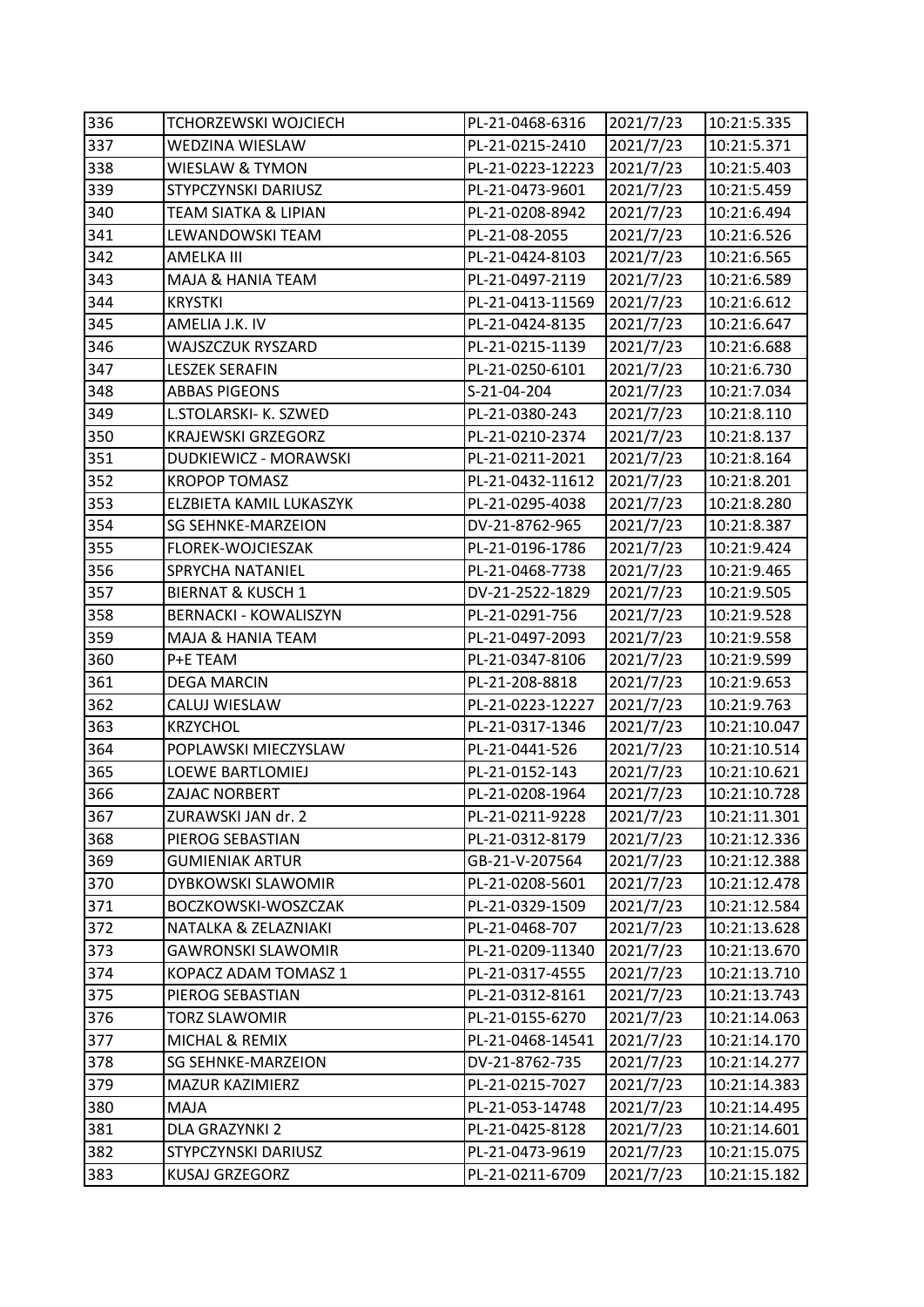| 384 | KUBACEK-JURASEK-CHMELAR TEAM    | CZ-21-0234-2862  | 2021/7/23 | 10:21:15.470 |
|-----|---------------------------------|------------------|-----------|--------------|
| 385 | TCHORZEWSKI WOJCIECH            | PL-21-0468-6320  | 2021/7/23 | 10:21:16.017 |
| 386 | BLYSKAWICA                      | PL-21-07-8749    | 2021/7/23 | 10:21:16.262 |
| 387 | <b>KLECZAJ SLAWOMIR</b>         | PL-21-05-5489    | 2021/7/23 | 10:21:17.293 |
| 388 | KOPACZ ADAM TOMASZ 1            | PL-21-0317-4561  | 2021/7/23 | 10:21:17.508 |
| 389 | KURYLO KRZYSZTOF                | PL-21-0412-6541  | 2021/7/23 | 10:21:18.624 |
| 390 | K&K                             | PL-21-0208-3973  | 2021/7/23 | 10:21:18.653 |
| 391 | KOPACZ ADAM TOMASZ 1            | PL-21-0317-4560  | 2021/7/23 | 10:21:18.688 |
| 392 | <b>MALEC MAREK</b>              | PL-21-0215-241   | 2021/7/23 | 10:21:18.739 |
| 393 | LEWANDOWSKI TEAM                | PL-21-0411-7408  | 2021/7/23 | 10:21:18.789 |
| 394 | STRZELCZYK TOMASZ               | PL-21-0221-5420  | 2021/7/23 | 10:21:18.899 |
| 395 | RAZIK MAREK                     | DV-21-8867-43    | 2021/7/23 | 10:21:19.026 |
| 396 | PO RA PI                        | PL-21-0280-3137  | 2021/7/23 | 10:21:20.095 |
| 397 | MAJA & HANIA TEAM               | PL-21-0497-2106  | 2021/7/23 | 10:21:20.127 |
| 398 | <b>BIERNAT &amp; KUSCH 2</b>    | DV-21-2522-1801  | 2021/7/23 | 10:21:20.165 |
| 399 | LUKASZ I MONIKA LIPIAN          | PL-21-0208-8999  | 2021/7/23 | 10:21:20.307 |
| 400 | <b>HUBEX</b>                    | PL-20-0211-11225 | 2021/7/23 | 10:21:20.414 |
| 401 | CZAJKA TEAM                     | PL-21-0311-9108  | 2021/7/23 | 10:21:20.520 |
| 402 | <b>TORZ SLAWOMIR</b>            | PL-21-0155-6245  | 2021/7/23 | 10:21:21.585 |
| 403 | ZAK & HULAS                     | PL-21-0412-2040  | 2021/7/23 | 10:21:21.624 |
| 404 | WISZNIEWSKI WLODZOMIERZ         | PL-21-0441-3131  | 2021/7/23 | 10:21:21.652 |
| 405 | <b>TEAM SIATKA &amp; LIPIAN</b> | PL-21-0208-8938  | 2021/7/23 | 10:21:22.080 |
| 406 | FLOREK-WOJCIESZAK               | PL-21-0232-2192  | 2021/7/23 | 10:21:23.142 |
| 407 | <b>TCHORZEWSKI WOJCIECH</b>     | PL-21-0468-6319  | 2021/7/23 | 10:21:25.172 |
| 408 | <b>TEAM KACZOR</b>              | PL-21-0412-3261  | 2021/7/23 | 10:21:25.201 |
| 409 | KALUZA TOMASZ 2                 | PL-21-0498-6882  | 2021/7/23 | 10:21:25.240 |
| 410 | <b>BIENIEK DARIUSZ</b>          | S-21-20-1033     | 2021/7/23 | 10:21:25.274 |
| 411 | PATRYCJA I ADRIAN DROZD         | PL-21-0463-7756  | 2021/7/23 | 10:21:25.297 |
| 412 | SZYMANSKI JERZY                 | PL-21-0208-7074  | 2021/7/23 | 10:21:25.336 |
| 413 | PRANAGAL                        | PL-21-0497-3669  | 2021/7/23 | 10:21:26.368 |
| 414 | STEFANSKI MAREK MWG ROGOWO I    | PL-21-0495-6871  | 2021/7/23 | 10:21:26.391 |
| 415 | WIESLAW & TYMON                 | PL-21-0223-12211 | 2021/7/23 | 10:21:26.443 |
| 416 | FLOREK-WOJCIESZAK               | PL-21-0231-11790 | 2021/7/23 | 10:21:26.467 |
| 417 | <b>GORZEL TOMASZ</b>            | PL-21-0497-6255  | 2021/7/23 | 10:21:26.490 |
| 418 | CZAJKA TEAM                     | PL-21-0311-9951  | 2021/7/23 | 10:21:26.559 |
| 419 | KOSTRUBIEC ZDZISLAW             | PL-21-0215-8533  | 2021/7/23 | 10:21:26.587 |
| 420 | MAJA                            | PL-21-053-14740  | 2021/7/23 | 10:21:26.622 |
| 421 | ANDRZEJ i MICHAL BUSZKO         | PL-21-0452-11364 | 2021/7/23 | 10:21:26.678 |
| 422 | <b>J.J KORYCCY</b>              | PL-21-0490-6850  | 2021/7/23 | 10:21:26.721 |
| 423 | P+E TEAM                        | PL-21-0347-8104  | 2021/7/23 | 10:21:26.795 |
| 424 | <b>DUDEK MONIKA &amp; DAWID</b> | PL-21-0388-1226  | 2021/7/23 | 10:21:26.842 |
| 425 | <b>WOLANIN ZBIGNIEW</b>         | PL-21-0248-9759  | 2021/7/23 | 10:21:27.890 |
| 426 | KOPACZ ADAM TOMASZ 2            | PL-21-0317-4556  | 2021/7/23 | 10:21:27.912 |
| 427 | SPRYCHA NATANIEL                | PL-21-0468-7743  | 2021/7/23 | 10:21:27.964 |
| 428 | <b>WLODARCZYK MAREK</b>         | PL-21-065-10209  | 2021/7/23 | 10:21:28.000 |
| 429 | <b>BIENIEK DARIUSZ</b>          | S-21-20-1042     | 2021/7/23 | 10:21:28.033 |
| 430 | KURKOWSKI SLAWOMIR              | PL-21-0321-4970  | 2021/7/23 | 10:21:28.151 |
| 431 | SITARSKI MAREK                  | PL-21-0262-1774  | 2021/7/23 | 10:21:28.259 |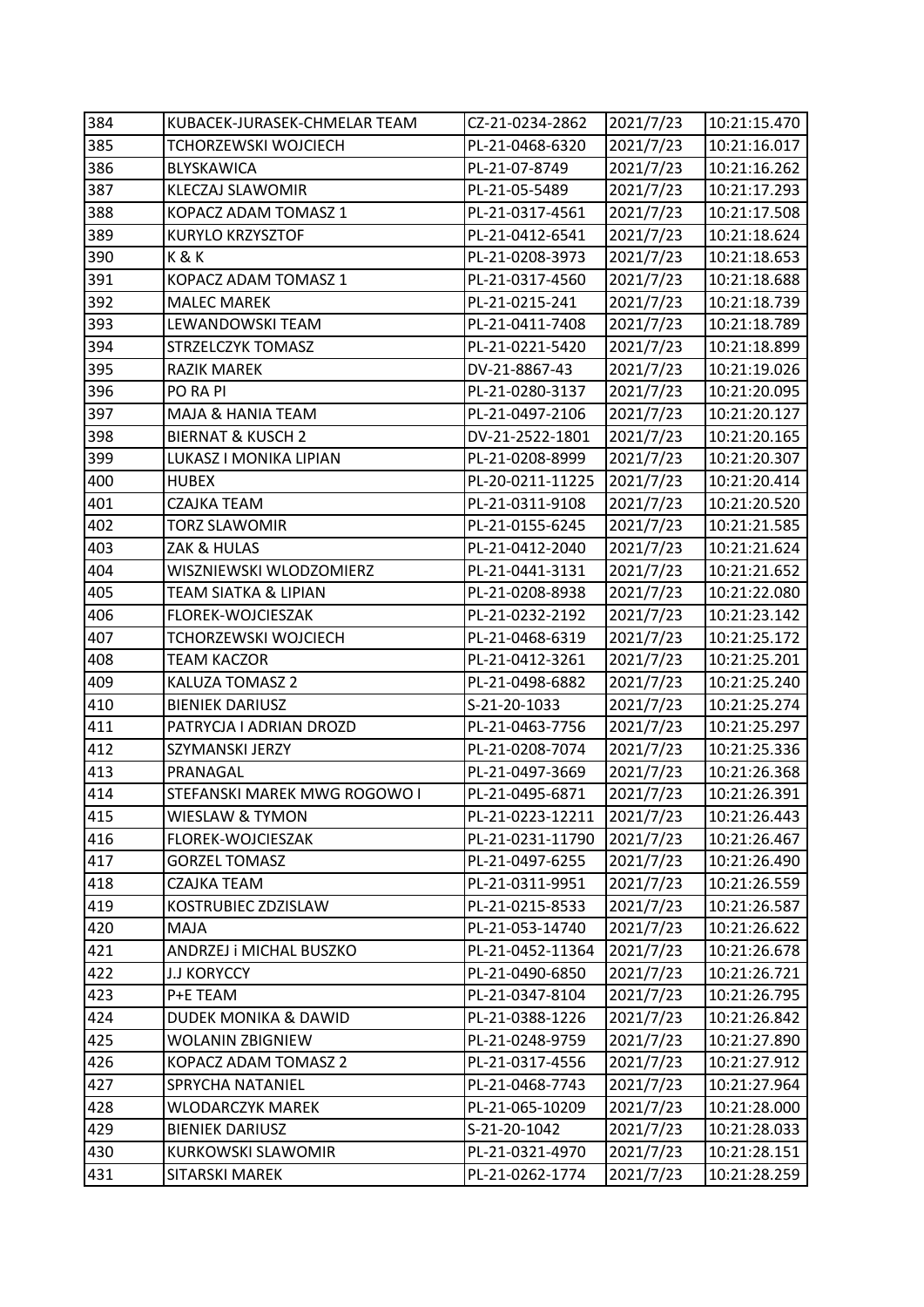| 432 | <b>SPARROW TEAM I</b>       | DV-21-1911-1288  | 2021/7/23 | 10:21:28.831 |
|-----|-----------------------------|------------------|-----------|--------------|
| 433 | STANCZAK DAMIAN             | PL-21-0239-13285 | 2021/7/23 | 10:21:29.863 |
| 434 | <b>KRYSTKI</b>              | PL-21-0413-11571 | 2021/7/23 | 10:21:29.891 |
| 435 | RAF-KAR                     | PL-21-0183-2982  | 2021/7/23 | 10:21:29.972 |
| 436 | <b>GIL JOLANTA</b>          | PL-21-0176-4673  | 2021/7/23 | 10:21:30.004 |
| 437 | <b>LUBIARZ ROBERT</b>       | PL-21-0412-4703  | 2021/7/23 | 10:21:30.299 |
| 438 | WAJSZCZUK RYSZARD           | PL-21-0215-1483  | 2021/7/23 | 10:21:31.334 |
| 439 | POPOWSKA MONIKA             | PL-21-014-5789   | 2021/7/23 | 10:21:31.378 |
| 440 | P+E TEAM                    | PL-21-0347-8107  | 2021/7/23 | 10:21:31.426 |
| 441 | <b>SZYMON</b>               | PL-21-0180-6579  | 2021/7/23 | 10:21:31.471 |
| 442 | P+E TEAM                    | PL-21-0347-8113  | 2021/7/23 | 10:21:32.099 |
| 443 | SOBIERAJ & GALCZYNSKI       | PL-21-0183-7028  | 2021/7/23 | 10:21:32.229 |
| 444 | MISIAK & SMORAWSKI TEAM     | PL-21-0347-11999 | 2021/7/23 | 10:21:33.263 |
| 445 | KORALEWICZ BRACIA           | PL-21-0289-1825  | 2021/7/23 | 10:21:33.299 |
| 446 | <b>GORZEL TOMASZ</b>        | PL-21-0497-6210  | 2021/7/23 | 10:21:33.338 |
| 447 | <b>KRZYCHOL</b>             | AU-21---175      | 2021/7/23 | 10:21:33.375 |
| 448 | LUKASZ I MONIKA LIPIAN      | PL-21-0208-8937  | 2021/7/23 | 10:21:33.414 |
| 449 | <b>ADAMCZYK MARTA</b>       | PL-21-0295-6327  | 2021/7/23 | 10:21:33.457 |
| 450 | SZNAUCNER JAROSLAW          | PL-21-0492-4056  | 2021/7/23 | 10:21:33.485 |
| 451 | WISZNIEWSKI WLODZOMIERZ     | PL-21-07-4991    | 2021/7/23 | 10:21:33.510 |
| 452 | "MADZIAR"                   | PL-21-0463-1817  | 2021/7/23 | 10:21:34.281 |
| 453 | ZAK & HULAS                 | PL-21-0412-2001  | 2021/7/23 | 10:21:35.352 |
| 454 | KOSTRUBIEC ZDZISLAW         | PL-21-0215-8510  | 2021/7/23 | 10:21:35.925 |
| 455 | <b>LESZEK SERAFIN</b>       | PL-21-0250-6108  | 2021/7/23 | 10:21:37.011 |
| 456 | <b>SLAWOMIR WIERZBICKI</b>  | PL-21-0244-7035  | 2021/7/23 | 10:21:38.110 |
| 457 | ZURAWSKI JAN dr. 2          | PL-21-0211-9234  | 2021/7/23 | 10:21:39.168 |
| 458 | POPLAWSKI MIECZYSLAW        | PL-21-0441-516   | 2021/7/23 | 10:21:39.199 |
| 459 | TAYA                        | PL-21-0250-6134  | 2021/7/23 | 10:21:39.236 |
| 460 | KLUCZYNSKI LESZEK I         | PL-21-0463-8085  | 2021/7/23 | 10:21:39.292 |
| 461 | WARDA MIROSLAW              | PL-21-0211-562   | 2021/7/23 | 10:21:39.335 |
| 462 | WASNIEWSKI - DOBIES         | PL-21-0281-2176  | 2021/7/23 | 10:21:39.364 |
| 463 | DUDEK MONIKA & DAWID        | PL-21-0388-1227  | 2021/7/23 | 10:21:39.386 |
| 464 | STUDZINSKI BARTOSZ-ZBIGNIEW | PL-21-0211-10219 | 2021/7/23 | 10:21:39.410 |
| 465 | MAJA                        | PL-21-053-14743  | 2021/7/23 | 10:21:39.431 |
| 466 | <b>LESZEK SERAFIN</b>       | PL-21-0250-6107  | 2021/7/23 | 10:21:39.459 |
| 467 | BLYSKAWICA                  | PL-21-07-8754    | 2021/7/23 | 10:21:39.893 |
| 468 | PIOTROWSKI TOMASZ           | PL-21-0285-1643  | 2021/7/23 | 10:21:40.973 |
| 469 | KOPACZ ADAM TOMASZ 2        | PL-21-0317-4559  | 2021/7/23 | 10:21:41.122 |
| 470 | SROKA-KUSION-KAWA           | PL-21-0318-3424  | 2021/7/23 | 10:21:42.173 |
| 471 | ZAWADA ANDRZEJ              | PL-21-0385-13245 | 2021/7/23 | 10:21:42.196 |
| 472 | <b>KLECZAJ SLAWOMIR</b>     | PL-21-0180-312   | 2021/7/23 | 10:21:42.305 |
| 473 | PALEGA-REMISZ               | PL-21-0153-972   | 2021/7/23 | 10:21:42.501 |
| 474 | <b>CZARDYBON ANDRZEJ</b>    | PL-21-0139-5681  | 2021/7/23 | 10:21:43.783 |
| 475 | CIOS-MAR                    | PL-21-0412-5520  | 2021/7/23 | 10:21:44.863 |
| 476 | RAFAL KAMIL                 | PL-21-03-10157   | 2021/7/23 | 10:21:45.796 |
| 477 | ZAJAC TOMASZ                | PL-21-0215-674   | 2021/7/23 | 10:21:46.050 |
| 478 | <b>GRYGLAS ARTUR</b>        | PL-21-010-5488   | 2021/7/23 | 10:21:47.097 |
| 479 | KORALEWICZ BRACIA           | PL-21-0289-1848  | 2021/7/23 | 10:21:47.119 |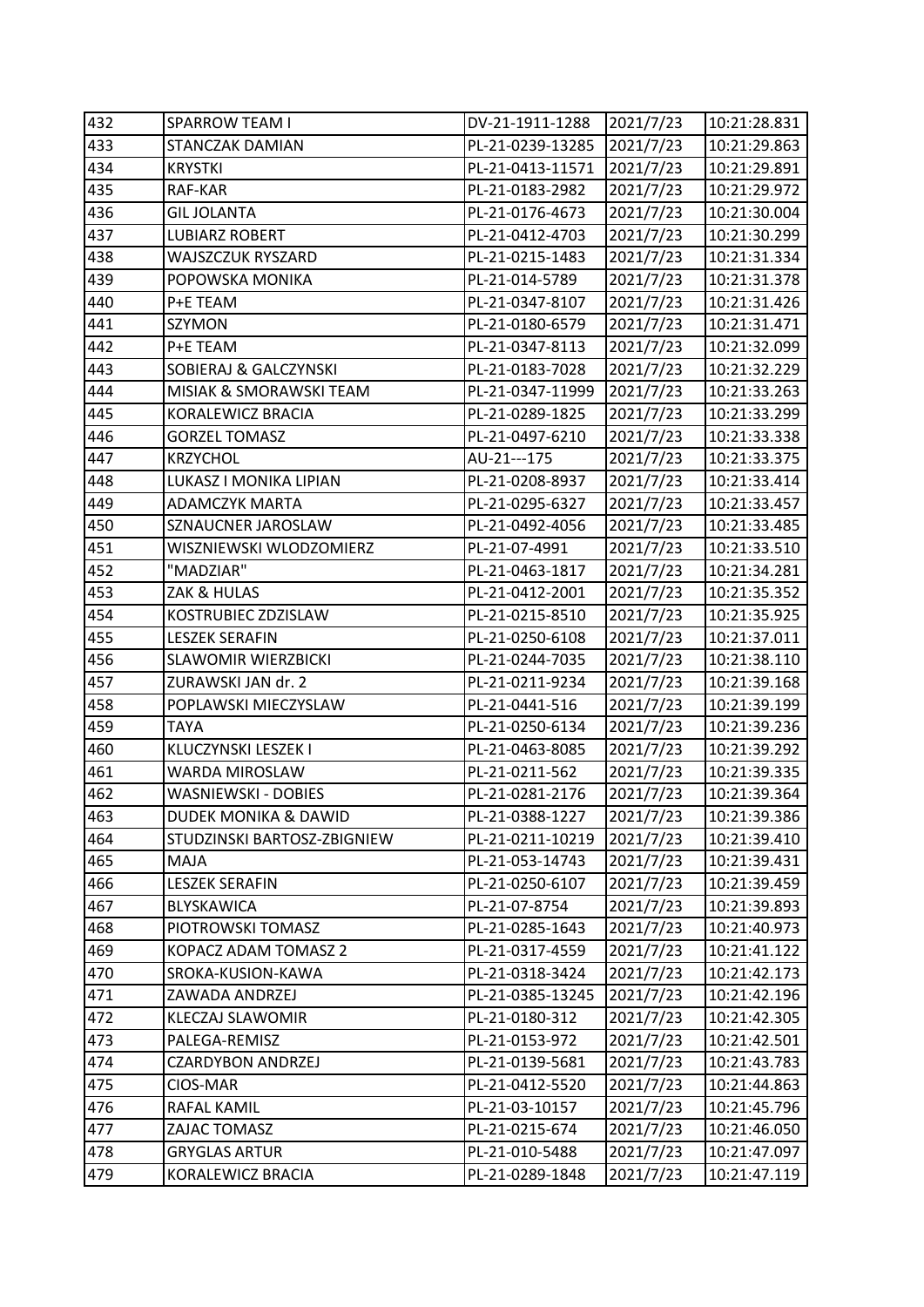| 480 | <b>DUDEK MONIKA &amp; DAWID</b> | PL-21-0388-1229  | 2021/7/23 | 10:21:47.337 |
|-----|---------------------------------|------------------|-----------|--------------|
| 481 | SPRYCHA NATANIEL                | PL-21-0468-7785  | 2021/7/23 | 10:21:47.444 |
| 482 | KOPACZ ADAM TOMASZ 2            | PL-21-0317-4553  | 2021/7/23 | 10:21:47.552 |
| 483 | ZURAWSKI JAN 3                  | PL-21-0211-9231  | 2021/7/23 | 10:21:49.184 |
| 484 | RAF-KAR                         | PL-21-0183-2782  | 2021/7/23 | 10:21:50.217 |
| 485 | "GRUBIORZE"                     | PL-21-0422-7344  | 2021/7/23 | 10:21:50.277 |
| 486 | SYLWIA I DAREK ZYBURA 2         | PL-21-0211-3815  | 2021/7/23 | 10:21:50.334 |
| 487 | KIELBASA KRZYSZTOF              | PL-21-0311-9521  | 2021/7/23 | 10:21:50.366 |
| 488 | K 2                             | PL-21-0497-3065  | 2021/7/23 | 10:21:52.293 |
| 489 | JANUSZ & MARIUSZ ROZPLOCH       | NL-21-1300830    | 2021/7/23 | 10:21:52.315 |
| 490 | KALUZA TOMASZ 1                 | PL-21-0498-6859  | 2021/7/23 | 10:21:52.451 |
| 491 | <b>RAFAL GORSKI</b>             | PL-21-0223-588   | 2021/7/23 | 10:21:53.500 |
| 492 | WASNIEWSKI - DOBIES             | PL-21-0281-2107  | 2021/7/23 | 10:21:53.750 |
| 493 | DLA GRAZYNKI 1                  | PL-21-0425-8151  | 2021/7/23 | 10:21:54.743 |
| 494 | SZYMANSKI JERZY                 | PL-21-0208-7077  | 2021/7/23 | 10:21:54.996 |
| 495 | <b>BIERNAT &amp; KUSCH 1</b>    | DV-21-2522-1759  | 2021/7/23 | 10:21:56.023 |
| 496 | PITAS M.M.-MAJCHER K.TEAM       | PL-21-0315-9813  | 2021/7/23 | 10:21:56.056 |
| 497 | LUBIARZ ROBERT                  | PL-21-0412-4736  | 2021/7/23 | 10:21:56.098 |
| 498 | PRANAGAL                        | PL-21-0497-3662  | 2021/7/23 | 10:21:56.269 |
| 499 | LEWANDOWSKI TEAM                | PL-21-08-2059    | 2021/7/23 | 10:21:56.945 |
| 500 | DANILOWICZ Aa M                 | PL-21-0215-36    | 2021/7/23 | 10:21:59.977 |
| 501 | <b>KLIMAS MIROSLAW</b>          | PL-21-0235-5814  | 2021/7/23 | 10:22:0.029  |
| 502 | MISIAK & SMORAWSKI TEAM         | PL-21-0347-9343  | 2021/7/23 | 10:22:0.056  |
| 503 | CIENKUSZ STANISLAW&KAROL&JAN    | PL-21-0468-14384 | 2021/7/23 | 10:22:0.077  |
| 504 | STUDZINSKI BARTOSZ-ZBIGNIEW     | PL-21-0211-10150 | 2021/7/23 | 10:22:0.104  |
| 505 | <b>JOKER 0430</b>               | PL-21-0430-7052  | 2021/7/23 | 10:22:0.201  |
| 506 | <b>KLECZAJ SLAWOMIR</b>         | PL-21-0180-335   | 2021/7/23 | 10:22:0.246  |
| 507 | PAWEL WARDA & ADALBERT BISCHOF  | PL-21-0497-1454  | 2021/7/23 | 10:22:0.359  |
| 508 | DLA GRAZYNKI 2                  | PL-21-0425-8132  | 2021/7/23 | 10:22:1.420  |
| 509 | ROBERT-PATRYK                   | PL-21-0231-10012 | 2021/7/23 | 10:22:1.453  |
| 510 | WLA@ZLY                         | PL-21-09-9909    | 2021/7/23 | 10:22:1.939  |
| 511 | PATRYCJA I ADRIAN DROZD         | PL-21-0463-7778  | 2021/7/23 | 10:22:2.976  |
| 512 | CALUJ WIESLAW                   | PL-21-0223-12294 | 2021/7/23 | 10:22:3.046  |
| 513 | LASECKI - NAWROCKI              | PL-21-0468-6424  | 2021/7/23 | 10:22:4.136  |
| 514 | <b>BIENIEK DARIUSZ</b>          | S-21-20-1024     | 2021/7/23 | 10:22:4.521  |
| 515 | MDANOLOWICZ                     | PL-21-0215-1497  | 2021/7/23 | 10:22:5.556  |
| 516 | <b>LASEK LUKASZ</b>             | PL-21-0185-512   | 2021/7/23 | 10:22:5.603  |
| 517 | SOBIERAJ & GALCZYNSKI           | PL-21-0183-9934  | 2021/7/23 | 10:22:6.903  |
| 518 | <b>GORA MARCIN</b>              | PL-21-0311-3615  | 2021/7/23 | 10:22:7.954  |
| 519 | <b>TEAM KACZOR</b>              | PL-21-0412-3218  | 2021/7/23 | 10:22:8.014  |
| 520 | <b>GORZEL TOMASZ</b>            | PL-21-0497-6268  | 2021/7/23 | 10:22:8.665  |
| 521 | ZURAWSKI JAN dr.1               | PL-21-0211-9208  | 2021/7/23 | 10:22:9.704  |
| 522 | <b>SCHULZ TEAM</b>              | PL-21-0217-218   | 2021/7/23 | 10:22:9.835  |
| 523 | <b>BERNACKI - KOWALISZYN</b>    | PL-21-0291-4107  | 2021/7/23 | 10:22:10.470 |
| 524 | KUBACEK-JURASEK-CHMELAR TEAM    | CZ-21-0259-3466  | 2021/7/23 | 10:22:10.604 |
| 525 | STEFANSKI MAREK MWG ROGOWO II   | PL-21-0495-6994  | 2021/7/23 | 10:22:11.669 |
| 526 | <b>CZARDYBON ANDRZEJ</b>        | PL-21-0139-5607  | 2021/7/23 | 10:22:12.063 |
| 527 | KUSAJ GRZEGORZ                  | PL-21-0211-6711  | 2021/7/23 | 10:22:12.261 |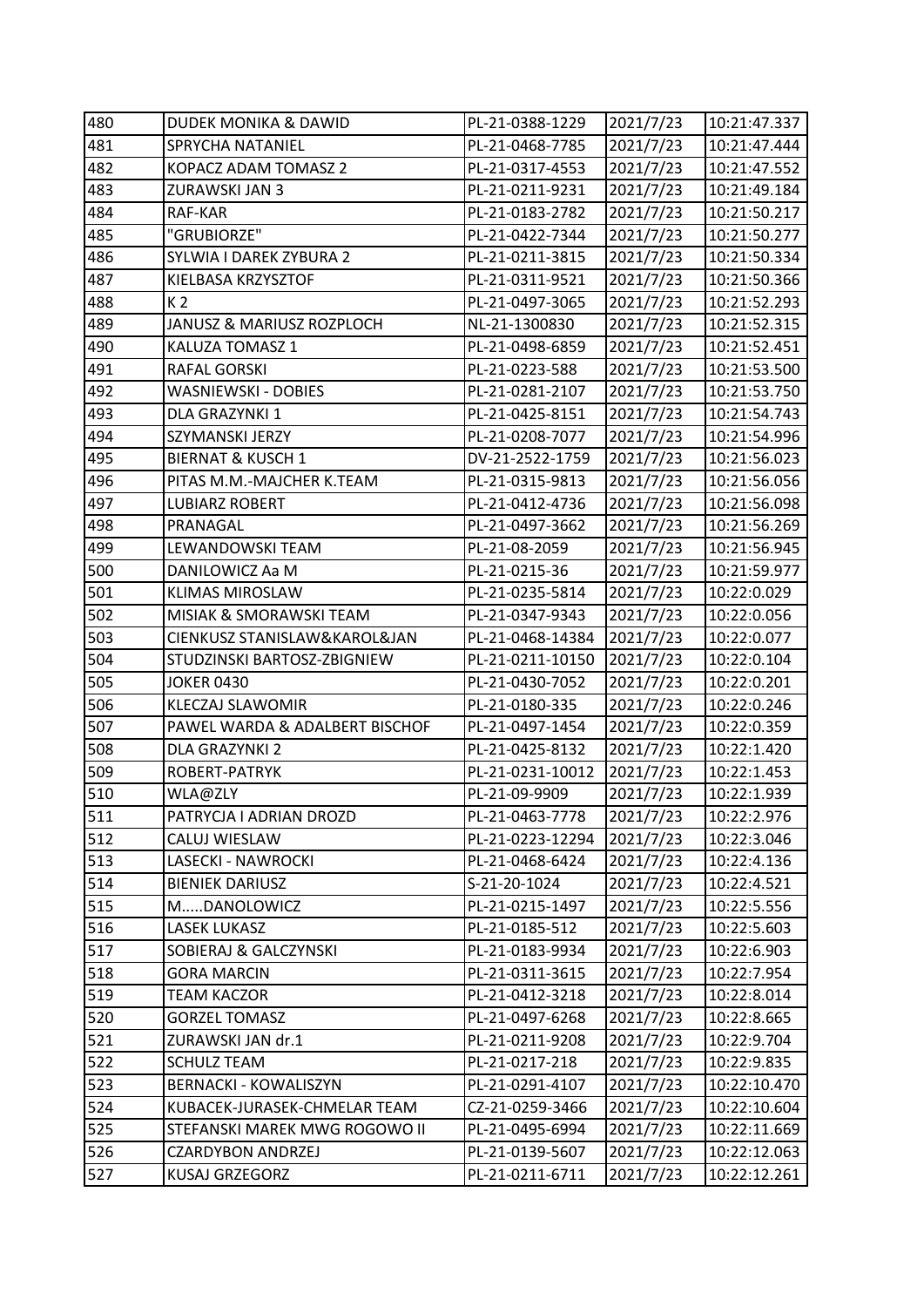| 528 | TEAM BLECHARZ - MULLER             | DV-21-1078-651   | 2021/7/23 | 10:22:12.549 |
|-----|------------------------------------|------------------|-----------|--------------|
| 529 | AMELIA <sub>5</sub>                | PL-21-0424-8123  | 2021/7/23 | 10:22:13.487 |
| 530 | WROBEL WALDEMAR I                  | PL-21-0498-3670  | 2021/7/23 | 10:22:14.274 |
| 531 | KATARZYNA & KRZYSZTOF KORBUS       | PL-21-0211-3007  | 2021/7/23 | 10:22:15.324 |
| 532 | KALYTA +SCZYGIOL NIEMCY            | DV-21-3540-329   | 2021/7/23 | 10:22:15.380 |
| 533 | <b>HANIA &amp; MAJA TEAM</b>       | PL-21-0497-2139  | 2021/7/23 | 10:22:15.409 |
| 534 | <b>BUSZKO MICHAL</b>               | PL-21-0324-2235  | 2021/7/23 | 10:22:15.765 |
| 535 | MAJA & HANIA TEAM                  | PL-21-0497-2135  | 2021/7/23 | 10:22:16.812 |
| 536 | ROBERT-PATRYK                      | PL-21-0231-10027 | 2021/7/23 | 10:22:16.836 |
| 537 | <b>DYBKOWSKI SLAWOMIR</b>          | PL-21-0208-5655  | 2021/7/23 | 10:22:17.125 |
| 538 | KURYLO KRZYSZTOF                   | PL-21-0412-6543  | 2021/7/23 | 10:22:19.196 |
| 539 | NIEDUZAK JOZEF                     | PL-21-0289-5999  | 2021/7/23 | 10:22:20.270 |
| 540 | DYBKOWSKI SLAWOMIR                 | PL-21-0208-5751  | 2021/7/23 | 10:22:21.190 |
| 541 | AMELKA J.K. I                      | PL-21-0424-8102  | 2021/7/23 | 10:22:22.284 |
| 542 | <b>ARTUR ZOLKIEWSKI</b>            | PL-21-0210-1566  | 2021/7/23 | 10:22:22.669 |
| 543 | PITAS M.M.-MAJCHER K.TEAM          | PL-21-0315-9994  | 2021/7/23 | 10:22:25.752 |
| 544 | SZYDLOWIEC-PINCZOW                 | PL-21-0183-9893  | 2021/7/23 | 10:22:25.784 |
| 545 | "GRUBIORZE"                        | PL-21-0422-7325  | 2021/7/23 | 10:22:25.805 |
| 546 | <b>BUSZKO MICHAL &amp; ANDRZEJ</b> | PL-21-0324-2208  | 2021/7/23 | 10:22:27.168 |
| 547 | WARDA MIROSLAW                     | PL-21-0211-556   | 2021/7/23 | 10:22:30.347 |
| 548 | "MADZIAR"                          | PL-21-0463-1812  | 2021/7/23 | 10:22:30.381 |
| 549 | PALEGA-REMISZ                      | PL-21-0153-1296  | 2021/7/23 | 10:22:30.427 |
| 550 | CIOS-MAR                           | PL-21-0412-5518  | 2021/7/23 | 10:22:30.696 |
| 551 | WLODARCZYK MAREK                   | PL-21-065-10201  | 2021/7/23 | 10:22:31.493 |
| 552 | ZAJAC NORBERT                      | PL-21-0208-1963  | 2021/7/23 | 10:22:32.631 |
| 553 | MDANOLOWICZ                        | PL-21-0215-1496  | 2021/7/23 | 10:22:33.029 |
| 554 | WROBEL WALDEMAR I                  | PL-21-0498-3668  | 2021/7/23 | 10:22:34.069 |
| 555 | <b>J.J KORYCCY</b>                 | PL-21-0490-6847  | 2021/7/23 | 10:22:34.961 |
| 556 | <b>ABBAS PIGEONS</b>               | S-21-04-203      | 2021/7/23 | 10:22:37.479 |
| 557 | PAWEL SZTOBNICKI                   | PL-21-0175-1951  | 2021/7/23 | 10:22:38.548 |
| 558 | WROBEL WALDEMAR II                 | PL-21-0498-3672  | 2021/7/23 | 10:22:38.611 |
| 559 | AMELKA J.K. I                      | PL-21-0424-8101  | 2021/7/23 | 10:22:38.905 |
| 560 | <b>KLECZAJ SLAWOMIR</b>            | PL-21-0180-334   | 2021/7/23 | 10:22:40.249 |
| 561 | SOBCZAK 2                          | PL-21-0412-4420  | 2021/7/23 | 10:22:41.730 |
| 562 | LUKASZ I MONIKA LIPIAN             | PL-21-0208-8932  | 2021/7/23 | 10:22:42.756 |
| 563 | <b>BIENIEK DARIUSZ</b>             | S-21-20-1025     | 2021/7/23 | 10:22:45.095 |
| 564 | AMELKA J.K. II                     | PL-21-0424-8116  | 2021/7/23 | 10:22:46.126 |
| 565 | STEFANSKI MAREK MWG ROGOWO II      | PL-21-0495-6965  | 2021/7/23 | 10:22:46.171 |
| 566 | <b>KOZIOLKI</b>                    | PL-21-0414-4185  | 2021/7/23 | 10:22:49.091 |
| 567 | <b>BIERNAT &amp; KUSCH 2</b>       | DV-21-2522-1807  | 2021/7/23 | 10:22:50.148 |
| 568 | KAJKA                              | PL-21-0211-3057  | 2021/7/23 | 10:22:50.176 |
| 569 | WIESLAW & TYMON                    | PL-21-0223-12287 | 2021/7/23 | 10:22:50.250 |
| 570 | WARDA MIROSLAW                     | PL-21-0211-574   | 2021/7/23 | 10:22:50.279 |
| 571 | NATALKA & ZELAZNIAKI               | PL-21-0468-613   | 2021/7/23 | 10:22:50.508 |
| 572 | L.STOLARSKI- K. SZWED              | PL-21-0380-245   | 2021/7/23 | 10:22:51.932 |
| 573 | KAJKA                              | PL-21-0211-3042  | 2021/7/23 | 10:22:52.997 |
| 574 | DLA GRAZYNKI 1                     | PL-21-0425-8115  | 2021/7/23 | 10:22:53.192 |
| 575 | KLUCZYNSKI LESZEK I                | PL-21-0463-8088  | 2021/7/23 | 10:22:54.915 |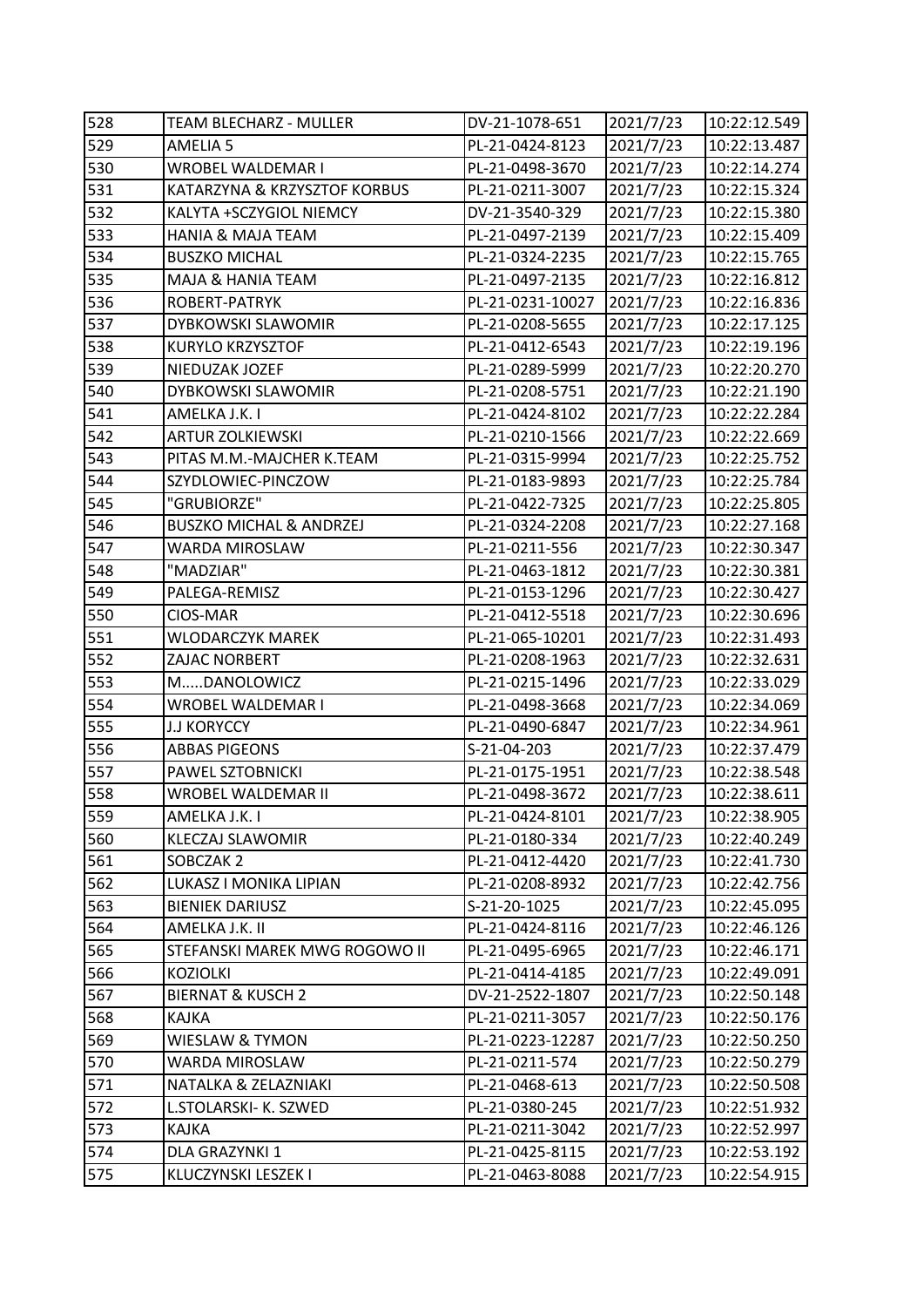| 576 | ZAK & HULAS                        | PL-21-0412-2005  | 2021/7/23 | 10:22:56.643 |
|-----|------------------------------------|------------------|-----------|--------------|
| 577 | <b>TEAM KACZOR</b>                 | PL-21-0412-3268  | 2021/7/23 | 10:22:57.697 |
| 578 | LANDMAN                            | PL-21-0208-7934  | 2021/7/23 | 10:22:57.719 |
| 579 | PRZEDNIKOWSKI WIESLAW              | PL-21-0306-4712  | 2021/7/23 | 10:22:58.298 |
| 580 | <b>BIERNAT &amp; KUSCH 2</b>       | DV-21-2522-1798  | 2021/7/23 | 10:23:0.358  |
| 581 | ELZBIETA KAMIL LUKASZYK            | PL-21-0295-4432  | 2021/7/23 | 10:23:0.487  |
| 582 | <b>GORZEL TOMASZ</b>               | PL-21-0497-6238  | 2021/7/23 | 10:23:0.555  |
| 583 | WARDA MIROSLAW                     | PL-21-0211-564   | 2021/7/23 | 10:23:0.618  |
| 584 | <b>KURYLO KRZYSZTOF</b>            | PL-21-0412-6547  | 2021/7/23 | 10:23:0.721  |
| 585 | SYLWIA I DAREK ZYBURA 1            | PL-21-0211-3805  | 2021/7/23 | 10:23:1.760  |
| 586 | ZAWISLAK ADAM                      | PL-21-0215-6096  | 2021/7/23 | 10:23:1.812  |
| 587 | CIOS-MAR                           | PL-21-0412-5513  | 2021/7/23 | 10:23:1.850  |
| 588 | <b>SMYK TOMASZ</b>                 | PL-21-0497-2195  | 2021/7/23 | 10:23:1.872  |
| 589 | <b>WLODARCZYK MAREK</b>            | PL-21-065-10224  | 2021/7/23 | 10:23:2.111  |
| 590 | ANDRZEJ i MICHAL BUSZKO            | PL-21-0452-11383 | 2021/7/23 | 10:23:2.784  |
| 591 | CALUJ WIESLAW                      | PL-21-0223-12209 | 2021/7/23 | 10:23:3.839  |
| 592 | PITAS M.M.-MAJCHER K.TEAM          | PL-21-0315-8560  | 2021/7/23 | 10:23:3.873  |
| 593 | MODLISZEWICE TEAM                  | CZ-21-0132-3333  | 2021/7/23 | 10:23:3.899  |
| 594 | TEAM G & W                         | PL-21-0208-4267  | 2021/7/23 | 10:23:3.925  |
| 595 | WARDA MIROSLAW                     | PL-21-0211-558   | 2021/7/23 | 10:23:4.195  |
| 596 | GAWRONSKI SLAWOMIR                 | PL-21-0209-11367 | 2021/7/23 | 10:23:4.302  |
| 597 | <b>KUSAJ GRZEGORZ</b>              | PL-21-0211-6717  | 2021/7/23 | 10:23:7.336  |
| 598 | <b>OCHIJEWICZ MAREK</b>            | PL-21-0441-5070  | 2021/7/23 | 10:23:7.365  |
| 599 | MICHAL & REMIX                     | PL-21-0468-13019 | 2021/7/23 | 10:23:7.400  |
| 600 | <b>SPARROW TEAM II</b>             | DV-21-1911-1267  | 2021/7/23 | 10:23:7.432  |
| 601 | <b>HANIA &amp; MAJA TEAM</b>       | PL-21-0497-2136  | 2021/7/23 | 10:23:7.495  |
| 602 | LASECKI - NAWROCKI                 | PL-21-0468-6430  | 2021/7/23 | 10:23:7.536  |
| 603 | <b>BUSZKO JULIA</b>                | PL-21-0324-2309  | 2021/7/23 | 10:23:7.562  |
| 604 | <b>LOEWE BARTLOMIEJ</b>            | PL-21-0152-135   | 2021/7/23 | 10:23:7.585  |
| 605 | <b>BUSZKO MICHAL &amp; ANDRZEJ</b> | PL-21-0324-2210  | 2021/7/23 | 10:23:7.611  |
| 606 | KUBACEK-JURASEK-CHMELAR TEAM       | CZ-21-0234-2867  | 2021/7/23 | 10:23:7.664  |
| 607 | <b>TEAM SIATKA &amp; LIPIAN</b>    | PL-21-0208-8931  | 2021/7/23 | 10:23:8.632  |
| 608 | <b>BUSZKO MICHAL &amp; ANDRZEJ</b> | PL-21-0324-2212  | 2021/7/23 | 10:23:8.763  |
| 609 | PIETRAS & DZIALAK                  | PL-21-0498-2073  | 2021/7/23 | 10:23:9.023  |
| 610 | <b>BLIEGE FELIX</b>                | AT-21-605-711    | 2021/7/23 | 10:23:10.058 |
| 611 | CALUJ WIESLAW                      | PL-21-0223-12291 | 2021/7/23 | 10:23:10.112 |
| 612 | <b>DUBIEL - ROJEK</b>              | PL-21-0311-9026  | 2021/7/23 | 10:23:10.220 |
| 613 | <b>MAJEWSKI WALDEK</b>             | PL-21-0180-4805  | 2021/7/23 | 10:23:10.884 |
| 614 | <b>ARTUR ZOLKIEWSKI</b>            | PL-21-0210-1547  | 2021/7/23 | 10:23:11.926 |
| 615 | SZYMON                             | PL-21-0180-6507  | 2021/7/23 | 10:23:11.950 |
| 616 | <b>RAZIK MAREK</b>                 | DV-21-8867-92    | 2021/7/23 | 10:23:11.973 |
| 617 | <b>KUSAJ GRZEGORZ</b>              | PL-21-0211-6716  | 2021/7/23 | 10:23:11.996 |
| 618 | WISZNIEWSKI WLODZOMIERZ            | PL-21-07-4992    | 2021/7/23 | 10:23:12.034 |
| 619 | <b>HANIA &amp; MAJA TEAM</b>       | PL-21-0497-2164  | 2021/7/23 | 10:23:12.060 |
| 620 | RAFAL KAMIL                        | PL-21-03-10110   | 2021/7/23 | 10:23:12.571 |
| 621 | FILIP & GOLBA                      | PL-21-0468-9836  | 2021/7/23 | 10:23:13.617 |
| 622 | PRANAGAL                           | PL-21-0497-6892  | 2021/7/23 | 10:23:13.653 |
| 623 | STUDZINSKI BARTOSZ-ZBIGNIEW        | PL-21-0211-10155 | 2021/7/23 | 10:23:13.752 |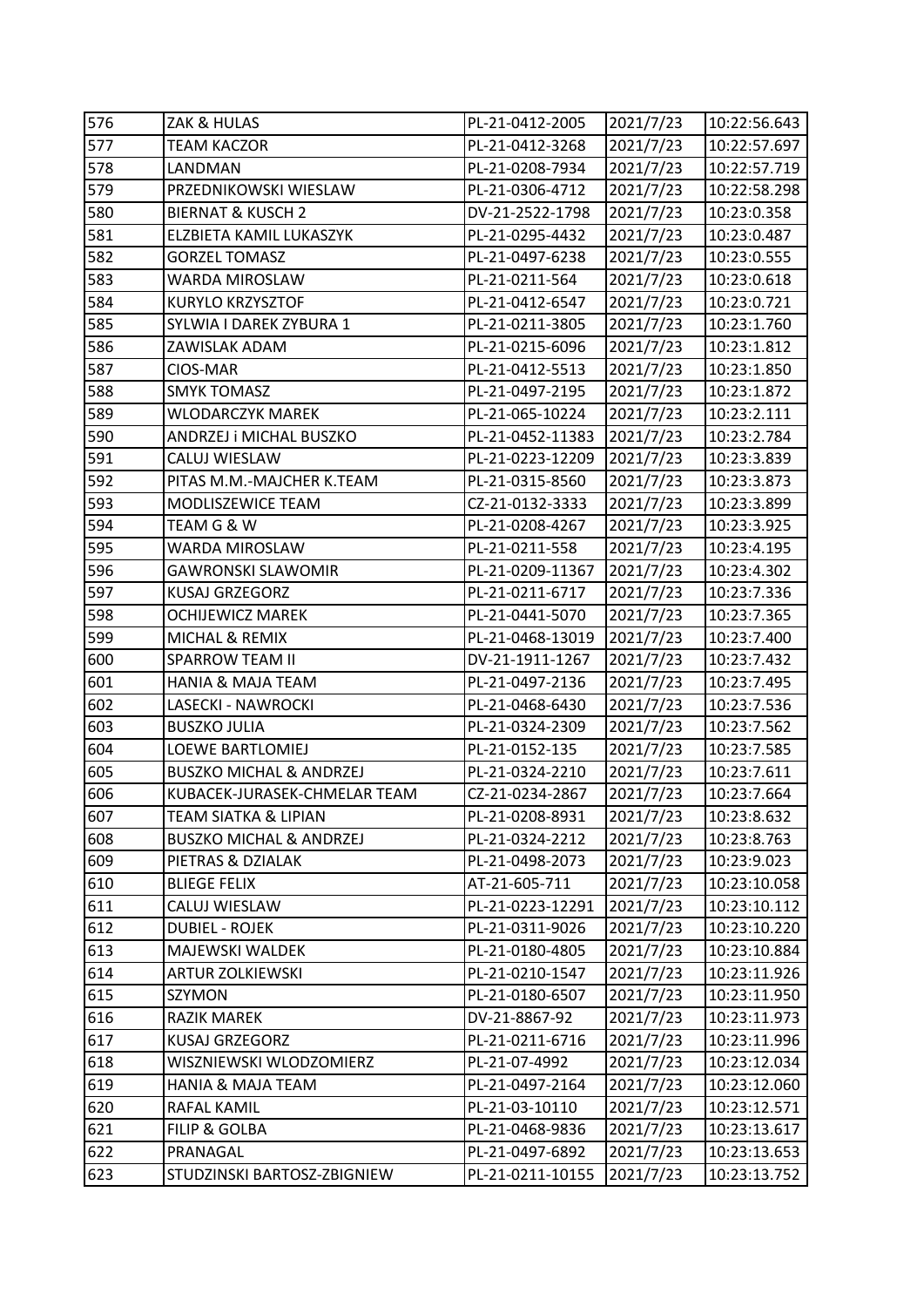| 624 | DUDKIEWICZ - MORAWSKI          | PL-21-0211-6321  | 2021/7/23 | 10:23:13.863 |
|-----|--------------------------------|------------------|-----------|--------------|
| 625 | KLECZAJ SLAWOMIR               | PL-21-0180-332   | 2021/7/23 | 10:23:17.057 |
| 626 | KOPACZ ADAM TOMASZ 2           | PL-21-0317-4566  | 2021/7/23 | 10:23:18.114 |
| 627 | <b>JARCZOK FILIP</b>           | PL-21-047-8514   | 2021/7/23 | 10:23:18.203 |
| 628 | <b>WALKI</b>                   | PL-21-0162-3020  | 2021/7/23 | 10:23:18.226 |
| 629 | RUBINKOWSKI DAMIAN             | PL-21-0397-1193  | 2021/7/23 | 10:23:18.286 |
| 630 | <b>BERNACKI - KOWALISZYN</b>   | PL-21-0291-758   | 2021/7/23 | 10:23:18.310 |
| 631 | BOCZKOWSKI-WOSZCZAK            | PL-21-0329-1512  | 2021/7/23 | 10:23:19.264 |
| 632 | PIETRAS & DZIALAK              | PL-21-0498-2069  | 2021/7/23 | 10:23:20.300 |
| 633 | <b>DUBIEL - ROJEK</b>          | PL-21-0311-9015  | 2021/7/23 | 10:23:20.322 |
| 634 | AMELKA J.K. I                  | PL-21-0424-8109  | 2021/7/23 | 10:23:21.112 |
| 635 | PRZEDNIKOWSKI WIESLAW          | PL-21-0306-4705  | 2021/7/23 | 10:23:22.149 |
| 636 | WARDA MIROSLAW                 | PL-21-0211-538   | 2021/7/23 | 10:23:22.487 |
| 637 | <b>JUSTAN</b>                  | PL-21-0129-3002  | 2021/7/23 | 10:23:23.530 |
| 638 | CALUJ WIESLAW                  | PL-21-0223-12205 | 2021/7/23 | 10:23:23.563 |
| 639 | MAJCHER - BARAN TEAM           | PL-21-0230-131   | 2021/7/23 | 10:23:23.608 |
| 640 | <b>RAZIK MAREK</b>             | DV-21-8867-53    | 2021/7/23 | 10:23:23.630 |
| 641 | <b>TORZ SLAWOMIR</b>           | PL-21-0155-6206  | 2021/7/23 | 10:23:23.654 |
| 642 | NIEDUZAK JOZEF                 | PL-21-0289-6511  | 2021/7/23 | 10:23:24.394 |
| 643 | <b>BLIEGE FELIX</b>            | AT-21-605-721    | 2021/7/23 | 10:23:25.087 |
| 644 | RUBINKOWSKI DAMIAN             | PL-21-0397-1103  | 2021/7/23 | 10:23:25.233 |
| 645 | <b>SMERFY</b>                  | PL-21-0441-1853  | 2021/7/23 | 10:23:26.287 |
| 646 | DLA GRAZYNKI 2                 | PL-21-0425-8116  | 2021/7/23 | 10:23:26.320 |
| 647 | ELZBIETA KAMIL LUKASZYK        | PL-21-0295-4440  | 2021/7/23 | 10:23:26.524 |
| 648 | <b>SG SEHNKE-MARZEION</b>      | DV-21-8762-1000  | 2021/7/23 | 10:23:26.631 |
| 649 | <b>KRASUSKI</b>                | PL-21-0414-497   | 2021/7/23 | 10:23:27.216 |
| 650 | MDANOLOWICZ                    | PL-21-0215-1135  | 2021/7/23 | 10:23:28.265 |
| 651 | <b>BANDA SWIROFFF</b>          | SU-21-R-700      | 2021/7/23 | 10:23:28.290 |
| 652 | MISIAK & SMORAWSKI TEAM        | PL-21-0347-9344  | 2021/7/23 | 10:23:28.353 |
| 653 | <b>DLA JOASI</b>               | PL-21-0208-5642  | 2021/7/23 | 10:23:29.376 |
| 654 | KOPACZ ADAM TOMASZ 1           | PL-21-0317-4562  | 2021/7/23 | 10:23:30.417 |
| 655 | <b>ROJEK &amp; DUBIEL</b>      | PL-21-0311-9009  | 2021/7/23 | 10:23:30.455 |
| 656 | SROKA-KUSION-KAWA              | PL-21-0318-3444  | 2021/7/23 | 10:23:30.675 |
| 657 | <b>BUSZKO MICHAL</b>           | PL-21-0324-2203  | 2021/7/23 | 10:23:31.814 |
| 658 | PAWEL WARDA & ADALBERT BISCHOF | PL-21-0497-1457  | 2021/7/23 | 10:23:33.223 |
| 659 | <b>JOKER 0430</b>              | PL-21-0430-7045  | 2021/7/23 | 10:23:34.257 |
| 660 | <b>BLYSKAWICA</b>              | PL-21-07-8746    | 2021/7/23 | 10:23:35.175 |
| 661 | <b>BANDA SWIROFFF</b>          | GB-21-Z-61600    | 2021/7/23 | 10:23:36.372 |
| 662 | JANUSZ & MARIUSZ ROZPLOCH      | NL-21-1300829    | 2021/7/23 | 10:23:37.437 |
| 663 | STRZELCZYK TOMASZ              | PL-21-0221-5431  | 2021/7/23 | 10:23:37.466 |
| 664 | PERLA ROZTOCZA                 | PL-21-0215-766   | 2021/7/23 | 10:23:37.498 |
| 665 | KLUCZYNSKI LESZEK I            | PL-21-0463-8083  | 2021/7/23 | 10:23:37.611 |
| 666 | WEDZINA JAROSLAW               | PL-21-0215-1491  | 2021/7/23 | 10:23:38.675 |
| 667 | CIENKUSZ STANISLAW&KAROL&JAN   | PL-21-0468-14386 | 2021/7/23 | 10:23:38.701 |
| 668 | DYBKOWSKI SLAWOMIR             | PL-21-0208-5610  | 2021/7/23 | 10:23:39.567 |
| 669 | PIEROG SEBASTIAN               | PL-21-0312-8146  | 2021/7/23 | 10:23:39.913 |
| 670 | <b>KRYSTKI</b>                 | PL-21-0413-11574 | 2021/7/23 | 10:23:40.971 |
| 671 | KORALEWICZ BRACIA              | PL-21-0289-1778  | 2021/7/23 | 10:23:42.705 |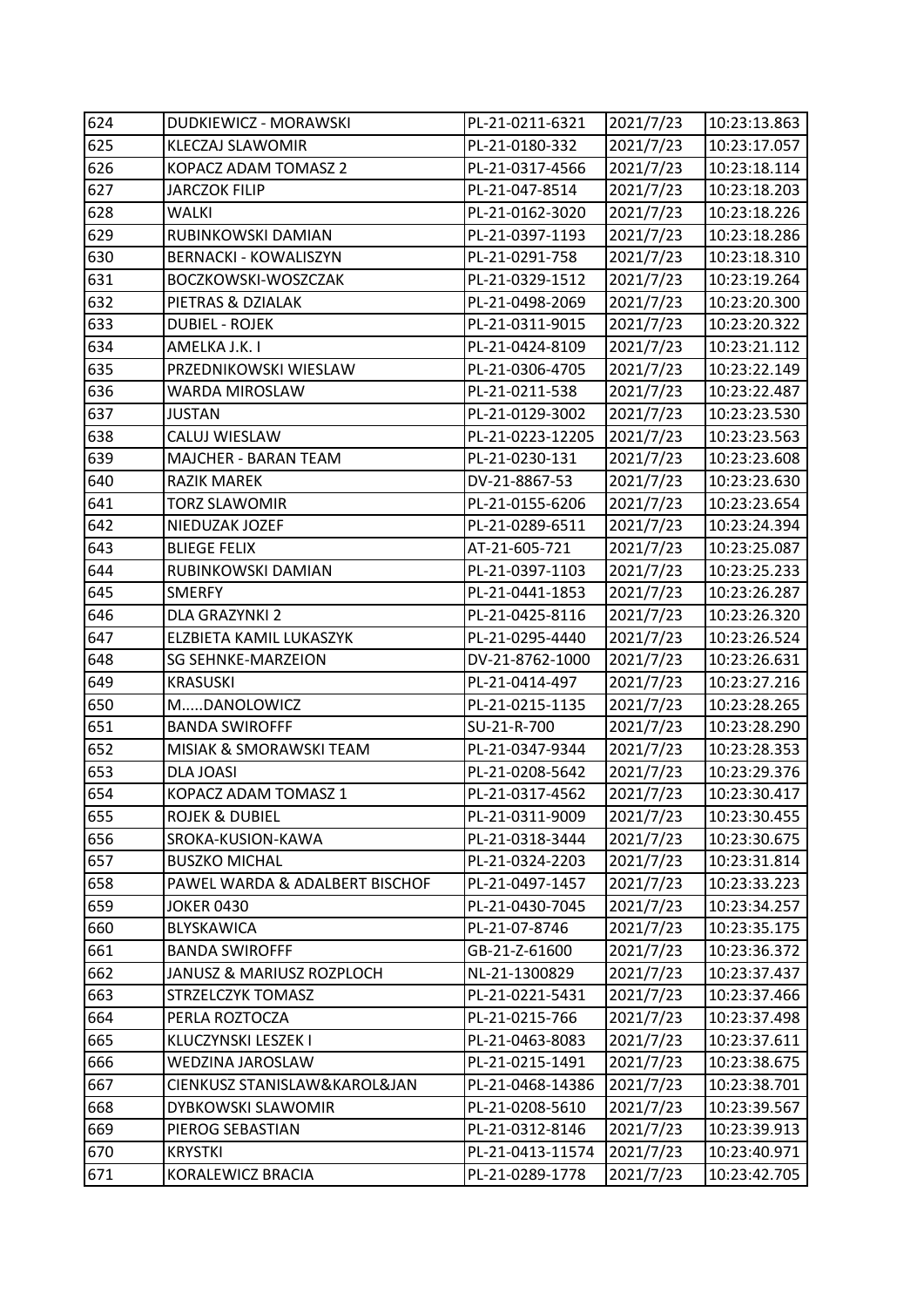| 672 | <b>SPARROW TEAM II</b>       | DV-21-2585-1835  | 2021/7/23 | 10:23:43.287 |
|-----|------------------------------|------------------|-----------|--------------|
| 673 | <b>KRAWIECZEK LUCJAN</b>     | PL-21-0129-1143  | 2021/7/23 | 10:23:47.825 |
| 674 | <b>GOZDUR TOMASZ</b>         | PL-21-0185-727   | 2021/7/23 | 10:23:48.880 |
| 675 | SYLWIA I DAREK ZYBURA 2      | PL-21-0211-3816  | 2021/7/23 | 10:23:49.450 |
| 676 | <b>JARCZOK FILIP</b>         | PL-21-047-8508   | 2021/7/23 | 10:23:50.492 |
| 677 | <b>KREPIECTIM</b>            | PL-21-0211-6059  | 2021/7/23 | 10:23:50.527 |
| 678 | MISIAK & SMORAWSKI TEAM      | PL-21-0347-11971 | 2021/7/23 | 10:23:51.111 |
| 679 | MAJA                         | PL-21-053-14750  | 2021/7/23 | 10:23:53.460 |
| 680 | <b>BOCHENCZAK JAN</b>        | PL-21-0236-884   | 2021/7/23 | 10:23:53.918 |
| 681 | <b>BLUE TEAM</b>             | PL-21-02-3241    | 2021/7/23 | 10:23:56.559 |
| 682 | <b>BARTOSZ</b>               | CZ-21-0132-3215  | 2021/7/23 | 10:23:56.583 |
| 683 | WROBEL WALDEMAR II           | PL-21-0498-3692  | 2021/7/23 | 10:23:57.634 |
| 684 | RAFAL KAMIL                  | PL-21-03-10159   | 2021/7/23 | 10:23:58.955 |
| 685 | LUKASZ I MONIKA LIPIAN       | PL-21-0208-8949  | 2021/7/23 | 10:24:0.016  |
| 686 | DANILOWICZ Aa M              | PL-21-0215-65    | 2021/7/23 | 10:24:1.927  |
| 687 | STEFANSKI MAREK MWG ROGOWO I | PL-21-0495-6830  | 2021/7/23 | 10:24:2.841  |
| 688 | SZNAUCNER JAROSLAW           | PL-21-0492-4008  | 2021/7/23 | 10:24:9.048  |
| 689 | SZKOLNY-KROLIKOWSKI          | PL-21-0355-393   | 2021/7/23 | 10:24:10.100 |
| 690 | O.I.S. KRAWCZAK              | PL-21-07-11712   | 2021/7/23 | 10:24:10.121 |
| 691 | <b>ARTUR ZOLKIEWSKI</b>      | PL-21-0210-1563  | 2021/7/23 | 10:24:12.215 |
| 692 | WROBEL WALDEMAR II           | PL-21-0498-3695  | 2021/7/23 | 10:24:13.788 |
| 693 | C.K.                         | PL-21-0211-6910  | 2021/7/23 | 10:24:18.506 |
| 694 | WISZNIEWSKI WLODZOMIERZ      | PL-21-07-4993    | 2021/7/23 | 10:24:24.219 |
| 695 | <b>DREAM TEAM</b>            | PL-21-0173-12914 | 2021/7/23 | 10:24:25.335 |
| 696 | <b>SPARROW TEAM I</b>        | DV-21-1911-1275  | 2021/7/23 | 10:24:26.815 |
| 697 | SOBCZAK 2                    | PL-21-0412-4416  | 2021/7/23 | 10:24:29.761 |
| 698 | WEDZINA JAROSLAW             | PL-21-0215-1091  | 2021/7/23 | 10:24:32.529 |
| 699 | JANUSZ & MARIUSZ ROZPLOCH    | NL-21-1300837    | 2021/7/23 | 10:24:37.298 |
| 700 | <b>DLA JOASI</b>             | PL-21-0208-5632  | 2021/7/23 | 10:24:40.526 |
| 701 | <b>HUBEX</b>                 | PL-20-0211-6704  | 2021/7/23 | 10:24:48.147 |
| 702 | WAJSZCZUK RYSZARD            | PL-21-0215-1138  | 2021/7/23 | 10:24:50.889 |
| 703 | <b>BOCHENCZAK JAN</b>        | PL-21-0236-869   | 2021/7/23 | 10:24:57.684 |
| 704 | <b>CZARDYBON ANDRZEJ</b>     | PL-21-0139-5689  | 2021/7/23 | 10:25:3.313  |
| 705 | <b>LOEWE BARTLOMIEJ</b>      | PL-21-0152-145   | 2021/7/23 | 10:25:7.640  |
| 706 | <b>KREPIECTIM</b>            | PL-21-0211-979   | 2021/7/23 | 10:25:11.908 |
| 707 | <b>FILIP &amp; GOLBA</b>     | PL-21-0468-9837  | 2021/7/23 | 10:25:32.550 |
| 708 | WEDZINA WIESLAW              | PL-21-0215-2406  | 2021/7/23 | 10:25:48.787 |
| 709 | <b>RED TEAM</b>              | PL-21-02-3261    | 2021/7/23 | 10:25:53.031 |
| 710 | <b>KRAJEWSKI GRZEGORZ</b>    | PL-21-0210-2372  | 2021/7/23 | 10:25:55.749 |
| 711 | CIESLAK - KRAWCZYK           | PL-21-0463-7331  | 2021/7/23 | 10:25:56.825 |
| 712 | <b>ARTUR ZOLKIEWSKI</b>      | PL-21-0210-1546  | 2021/7/23 | 10:25:57.753 |
| 713 | <b>WOZNY KONRAD</b>          | PL-21-0208-4556  | 2021/7/23 | 10:25:59.871 |
| 714 | <b>HUBEX</b>                 | PL-20-0211-11224 | 2021/7/23 | 10:26:0.924  |
| 715 | KALUZA TOMASZ 1              | PL-21-0498-6847  | 2021/7/23 | 10:26:0.987  |
| 716 | PITAS M.M.-MAJCHER K.TEAM    | PL-21-0315-9802  | 2021/7/23 | 10:26:3.181  |
| 717 | SEYKOPOL JERZY SERZYSKO      | PL-21-0482-2123  | 2021/7/23 | 10:26:7.883  |
| 718 | <b>SMERFY</b>                | PL-21-0441-1833  | 2021/7/23 | 10:26:8.911  |
| 719 | <b>TEAM KACZOR</b>           | PL-21-0412-3210  | 2021/7/23 | 10:26:13.328 |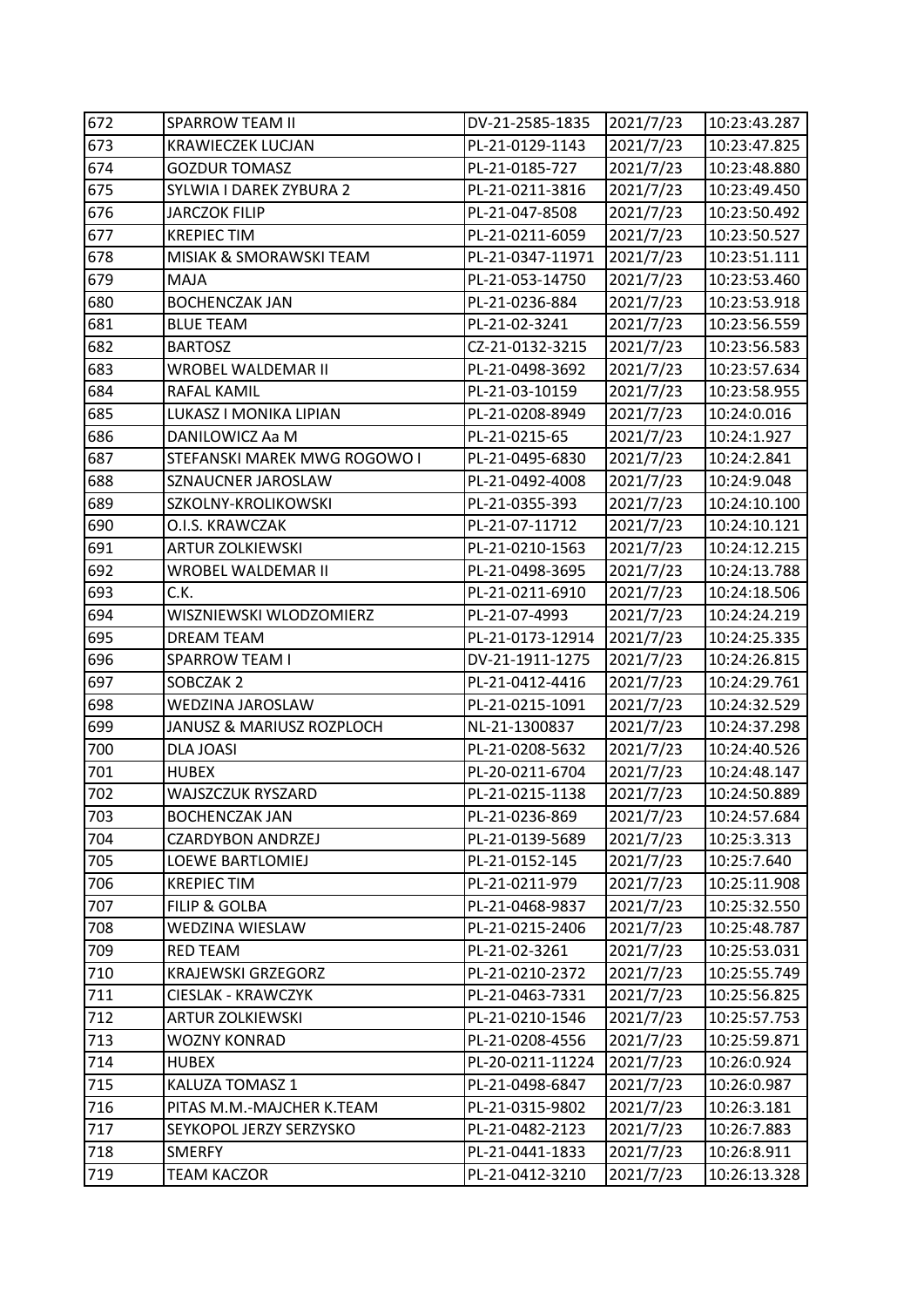| 720 | ZAK & HULAS                    | PL-21-0412-2011  | 2021/7/23 | 10:26:14.850 |
|-----|--------------------------------|------------------|-----------|--------------|
| 721 | FLOREK-WOJCIESZAK              | PL-21-0231-9909  | 2021/7/23 | 10:26:18.981 |
| 722 | <b>BOCHENCZAK JAN</b>          | PL-21-0236-868   | 2021/7/23 | 10:26:20.036 |
| 723 | <b>JURECZKA KRZYSZTOF</b>      | PL-21-0352-1680  | 2021/7/23 | 10:26:20.066 |
| 724 | L.STOLARSKI- K. SZWED          | PL-21-0380-829   | 2021/7/23 | 10:26:22.991 |
| 725 | <b>KLIMAS MIROSLAW</b>         | PL-21-0235-5899  | 2021/7/23 | 10:26:25.250 |
| 726 | TCHORZEWSKI WOJCIECH           | PL-21-0468-6334  | 2021/7/23 | 10:26:26.807 |
| 727 | <b>JURECZKA KRZYSZTOF</b>      | PL-21-0352-1667  | 2021/7/23 | 10:26:27.646 |
| 728 | SPRYCHA LUKASZ                 | PL-21-0468-100   | 2021/7/23 | 10:26:29.567 |
| 729 | PAWELEC ARTUR                  | PL-21-0275-14363 | 2021/7/23 | 10:26:31.826 |
| 730 | <b>KRAJEWSKI GRZEGORZ</b>      | PL-21-0210-2371  | 2021/7/23 | 10:26:33.213 |
| 731 | <b>BUSZKO JULIA</b>            | PL-21-0324-1757  | 2021/7/23 | 10:26:40.343 |
| 732 | SZNAUCNER JAROSLAW             | PL-21-0492-4068  | 2021/7/23 | 10:26:41.150 |
| 733 | <b>DOMAN</b>                   | PL-21-0452-11666 | 2021/7/23 | 10:26:42.795 |
| 734 | <b>ESCHKE ARTUR</b>            | PL-21-0207-3890  | 2021/7/23 | 10:26:45.624 |
| 735 | <b>KROPOP TOMASZ</b>           | PL-21-0432-11619 | 2021/7/23 | 10:26:46.378 |
| 736 | L.STOLARSKI- K. SZWED          | PL-21-0380-244   | 2021/7/23 | 10:26:50.458 |
| 737 | <b>KRAJEWSKI GRZEGORZ</b>      | PL-21-0210-2373  | 2021/7/23 | 10:26:51.499 |
| 738 | BOCZKOWSKI-WOSZCZAK            | PL-21-0329-1518  | 2021/7/23 | 10:26:53.584 |
| 739 | STANCZAK DAMIAN                | PL-21-0239-13262 | 2021/7/23 | 10:26:54.608 |
| 740 | JANUSZ & MARIUSZ ROZPLOCH      | NL-21-1300730    | 2021/7/23 | 10:26:54.986 |
| 741 | <b>RED TEAM</b>                | PL-21-02-3252    | 2021/7/23 | 10:26:56.028 |
| 742 | <b>KROLICZAK JANUSZ</b>        | PL-21-021-6086   | 2021/7/23 | 10:26:56.056 |
| 743 | <b>DUBIEL - ROJEK</b>          | PL-21-0311-9008  | 2021/7/23 | 10:26:56.634 |
| 744 | <b>GAWRONSKI SLAWOMIR</b>      | PL-21-0209-11357 | 2021/7/23 | 10:26:57.803 |
| 745 | DYBKOWSKI SLAWOMIR             | PL-21-0208-5748  | 2021/7/23 | 10:26:59.276 |
| 746 | <b>DOMAN</b>                   | PL-21-0452-11573 | 2021/7/23 | 10:27:0.264  |
| 747 | WIESLAW & TYMON                | PL-21-0223-12221 | 2021/7/23 | 10:27:1.321  |
| 748 | BOCZKOWSKI-WOSZCZAK            | PL-21-0329-1595  | 2021/7/23 | 10:27:1.364  |
| 749 | ZAJAC NORBERT                  | PL-21-0208-1909  | 2021/7/23 | 10:27:1.390  |
| 750 | SZYMANSKI JERZY                | PL-21-0208-7069  | 2021/7/23 | 10:27:2.172  |
| 751 | IREK K.                        | PL-21-0424-8140  | 2021/7/23 | 10:27:5.224  |
| 752 | O.I.S. KRAWCZAK                | PL-21-07-11793   | 2021/7/23 | 10:27:6.257  |
| 753 | <b>BUSZKO JULIA</b>            | PL-21-0324-2305  | 2021/7/23 | 10:27:6.307  |
| 754 | LEWANDOWSKI TEAM               | PL-21-0411-7436  | 2021/7/23 | 10:27:6.329  |
| 755 | MAT-BUD                        | PL-21-0430-4585  | 2021/7/23 | 10:27:7.264  |
| 756 | <b>HUBEX</b>                   | PL-20-0211-6707  | 2021/7/23 | 10:27:8.583  |
| 757 | DUDEK MONIKA & DAWID           | PL-21-0388-1220  | 2021/7/23 | 10:27:9.040  |
| 758 | <b>LACH STANISLAW</b>          | PL-21-0465-7313  | 2021/7/23 | 10:27:9.173  |
| 759 | <b>LESZEK SERAFIN</b>          | PL-21-0250-6110  | 2021/7/23 | 10:27:11.894 |
| 760 | ELZBIETA KAMIL LUKASZYK        | PL-21-0295-4439  | 2021/7/23 | 10:27:12.946 |
| 761 | KROLIKOWSKI & MOREL TEAM       | PL-21-0493-15112 | 2021/7/23 | 10:27:14.866 |
| 762 | <b>KLIMAS MIROSLAW</b>         | PL-21-0235-5804  | 2021/7/23 | 10:27:16.281 |
| 763 | <b>KASKA</b>                   | PL-21-0424-8146  | 2021/7/23 | 10:27:17.080 |
| 764 | PANAS TEAM                     | PL-21-0210-743   | 2021/7/23 | 10:27:18.108 |
| 765 | PAWEL WARDA & ADALBERT BISCHOF | PL-21-0497-1458  | 2021/7/23 | 10:27:19.457 |
| 766 | PO RA PI                       | PL-21-0280-3124  | 2021/7/23 | 10:27:21.558 |
| 767 | PATRYCJA I ADRIAN DROZD        | PL-21-0463-7761  | 2021/7/23 | 10:27:25.358 |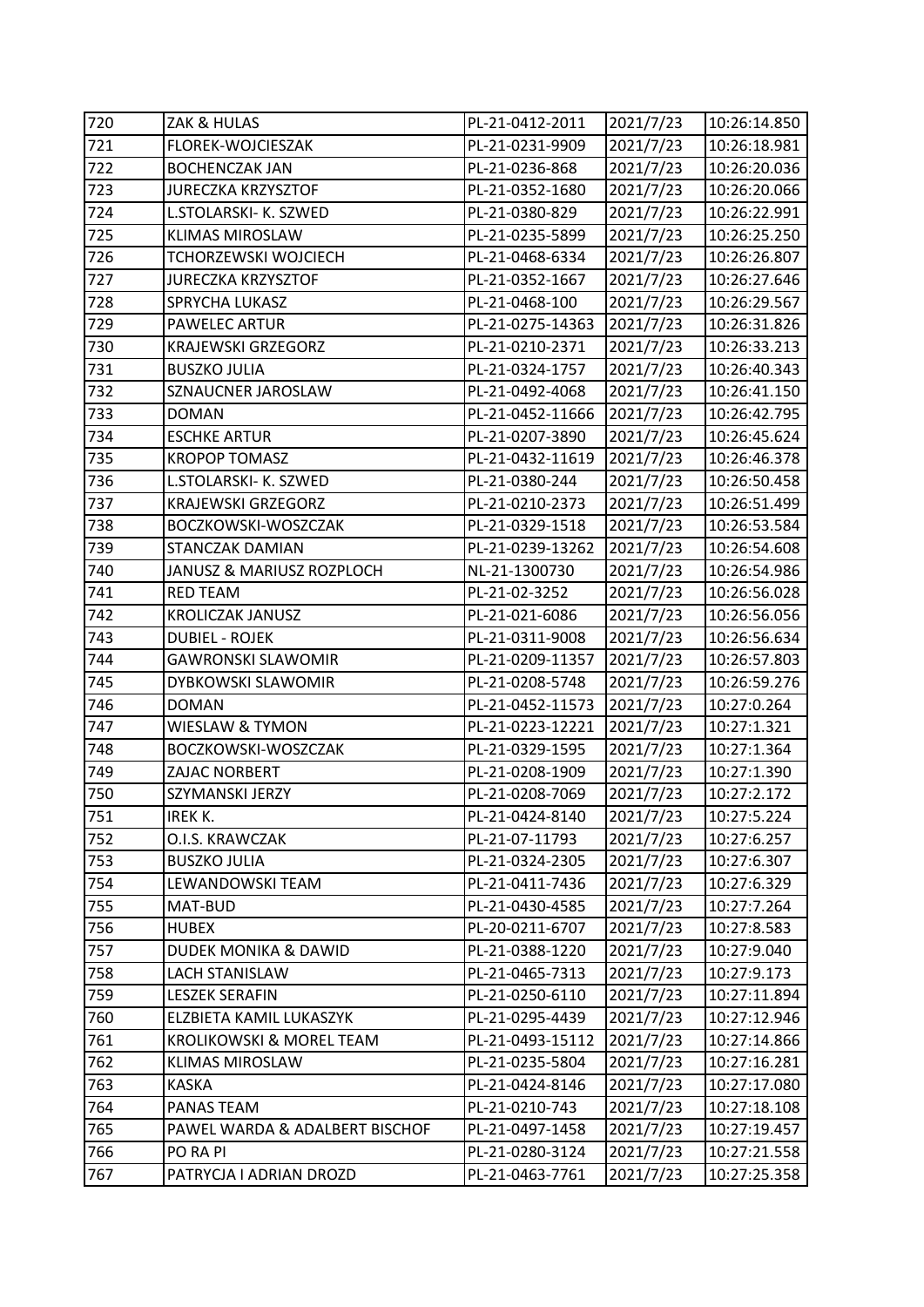| 768 | <b>BIENIEK DARIUSZ</b>              | S-21-20-1022     | 2021/7/23 | 10:27:26.471 |
|-----|-------------------------------------|------------------|-----------|--------------|
| 769 | MAJA                                | PL-21-053-14742  | 2021/7/23 | 10:27:27.039 |
| 770 | <b>SITARSKI MAREK</b>               | PL-21-0262-1770  | 2021/7/23 | 10:27:33.336 |
| 771 | WOLANIN ZBIGNIEW                    | PL-21-0436-6449  | 2021/7/23 | 10:27:34.387 |
| 772 | <b>BUSZKO MICHAL</b>                | PL-21-0324-2231  | 2021/7/23 | 10:27:34.911 |
| 773 | STRZELCZYK TOMASZ                   | PL-21-0221-5435  | 2021/7/23 | 10:27:38.682 |
| 774 | AMELKA J.K. II                      | PL-21-0424-8117  | 2021/7/23 | 10:27:40.945 |
| 775 | RAFAL GORSKI                        | PL-21-0223-593   | 2021/7/23 | 10:27:41.419 |
| 776 | NIEDUZAK JOZEF                      | PL-21-0289-5986  | 2021/7/23 | 10:27:45.842 |
| 777 | <b>TEAM "RICHI"</b>                 | DV-21-6339-435   | 2021/7/23 | 10:27:48.549 |
| 778 | ROBERT-PATRYK                       | PL-21-0231-10062 | 2021/7/23 | 10:27:49.147 |
| 779 | <b>KROLIKOWSKI &amp; MOREL TEAM</b> | PL-21-0493-15153 | 2021/7/23 | 10:27:50.848 |
| 780 | PO RA PI                            | PL-21-0280-3119  | 2021/7/23 | 10:27:51.428 |
| 781 | DLA GRAZYNKI 2                      | PL-21-0425-8149  | 2021/7/23 | 10:27:51.771 |
| 782 | <b>CZARDYBON ANDRZEJ</b>            | PL-21-0139-5700  | 2021/7/23 | 10:27:52.802 |
| 783 | SMERFY                              | PL-21-0441-1805  | 2021/7/23 | 10:27:53.392 |
| 784 | MIROSLAW OSOWSKI                    | PL-21-0245-6909  | 2021/7/23 | 10:27:54.424 |
| 785 | STEFANSKI MAREK MWG ROGOWO I        | PL-21-0495-6991  | 2021/7/23 | 10:27:54.446 |
| 786 | <b>DROMADER</b>                     | PL-21-0414-651   | 2021/7/23 | 10:27:54.505 |
| 787 | "GRUBIORZE"                         | PL-21-0422-7356  | 2021/7/23 | 10:27:58.025 |
| 788 | TEAM SIATKA & LIPIAN                | PL-21-0208-8997  | 2021/7/23 | 10:27:59.657 |
| 789 | <b>KURYLO KRZYSZTOF</b>             | PL-21-0412-6553  | 2021/7/23 | 10:28:0.730  |
| 790 | KOPACZ ADAM TOMASZ 1                | PL-21-0317-4567  | 2021/7/23 | 10:28:1.731  |
| 791 | O.I.S. KRAWCZAK                     | PL-21-07-11721   | 2021/7/23 | 10:28:2.969  |
| 792 | MELA                                | PL-21-0424-8150  | 2021/7/23 | 10:28:4.750  |
| 793 | SOBIERAJ & GALCZYNSKI               | PL-21-0183-7007  | 2021/7/23 | 10:28:5.804  |
| 794 | SOBCZAK 1                           | PL-21-0412-4419  | 2021/7/23 | 10:28:10.129 |
| 795 | KOSTRUBIEC ZDZISLAW                 | PL-21-0215-8541  | 2021/7/23 | 10:28:11.162 |
| 796 | SOBCZAK 2                           | PL-21-0412-4430  | 2021/7/23 | 10:28:11.194 |
| 797 | PAWEL WARDA & ADALBERT BISCHOF      | PL-21-0497-1456  | 2021/7/23 | 10:28:12.920 |
| 798 | SYLWIA I DAREK ZYBURA 2             | PL-21-0215-4983  | 2021/7/23 | 10:28:12.943 |
| 799 | PALEGA-REMISZ                       | PL-21-0153-1291  | 2021/7/23 | 10:28:17.845 |
| 800 | SZKOLNY-KROLIKOWSKI                 | PL-21-0355-253   | 2021/7/23 | 10:28:23.189 |
| 801 | <b>GUMIENIAK ARTUR</b>              | GB-21-V-207565   | 2021/7/23 | 10:28:24.262 |
| 802 | DREAM TEAM                          | PL-21-0173-12964 | 2021/7/23 | 10:28:24.294 |
| 803 | DLA GRAZYNKI 1                      | PL-21-0425-8096  | 2021/7/23 | 10:28:25.873 |
| 804 | <b>KURKOWSKI SLAWOMIR</b>           | PL-21-0321-4983  | 2021/7/23 | 10:28:32.665 |
| 805 | <b>DOMAN</b>                        | PL-21-0452-11557 | 2021/7/23 | 10:28:34.021 |
| 806 | <b>BLASZCZYK LEON</b>               | PL-21-0352-1668  | 2021/7/23 | 10:28:37.670 |
| 807 | <b>OCHIJEWICZ MAREK</b>             | PL-21-0441-5038  | 2021/7/23 | 10:28:39.364 |
| 808 | RAFAL KWIETNIOWSKI                  | PL-21-0215-5328  | 2021/7/23 | 10:28:40.407 |
| 809 | <b>WIESLAW &amp; TYMON</b>          | PL-21-0223-12225 | 2021/7/23 | 10:28:44.032 |
| 810 | C.K.                                | PL-21-0211-451   | 2021/7/23 | 10:28:44.390 |
| 811 | PALEGA-REMISZ                       | PL-21-0153-1288  | 2021/7/23 | 10:28:45.458 |
| 812 | LOBODA ADAM                         | PL-21-033-1333   | 2021/7/23 | 10:28:45.524 |
| 813 | PAWELEC ARTUR                       | PL-21-0275-14375 | 2021/7/23 | 10:28:49.852 |
| 814 | NIKODEM LYJAK                       | PL-21-0424-5619  | 2021/7/23 | 10:28:50.894 |
| 815 | WASNIEWSKI - DOBIES                 | PL-21-0281-10701 | 2021/7/23 | 10:28:50.935 |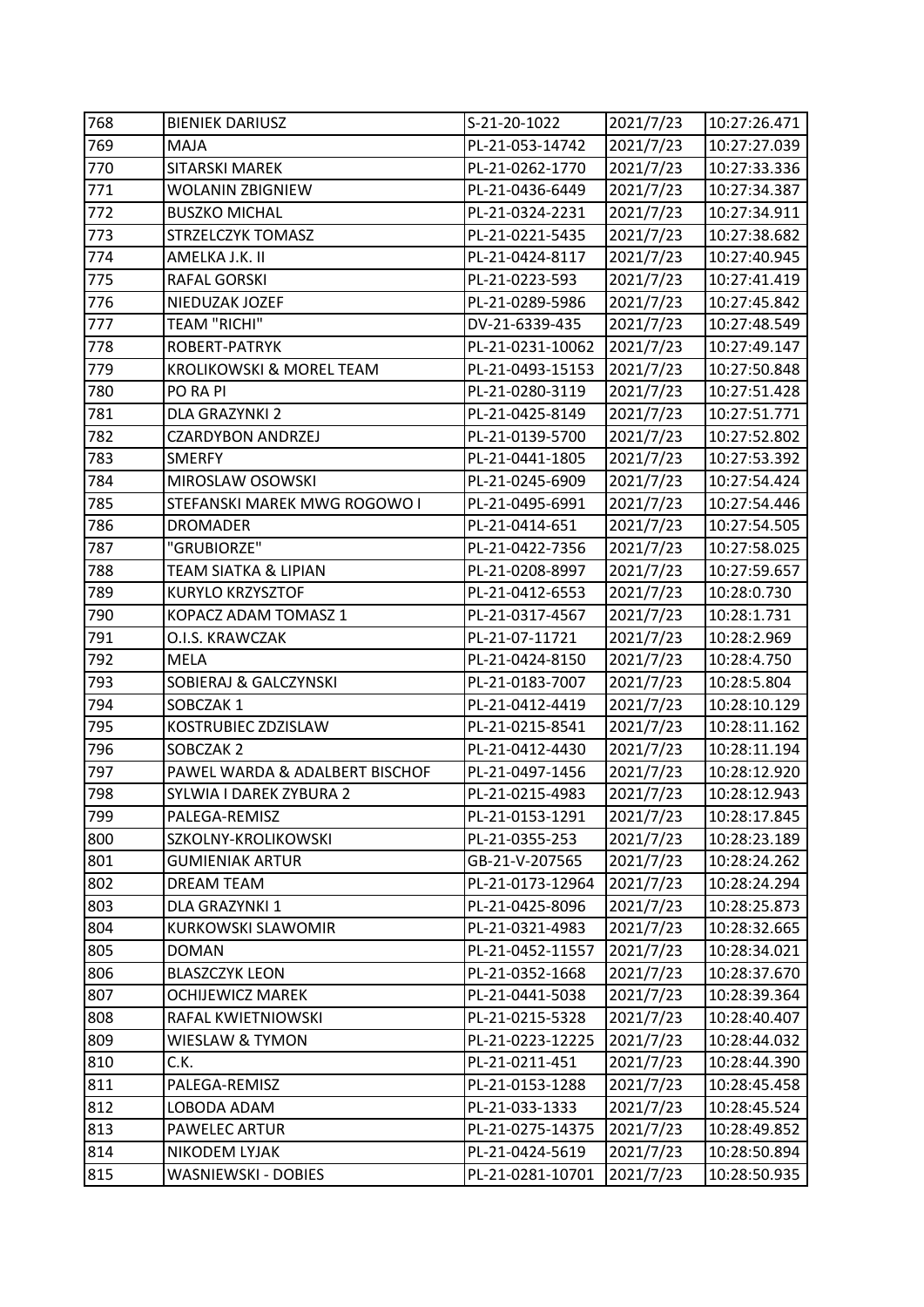| 816 | IREK K.                             | PL-21-0424-8137  | 2021/7/23 | 10:28:51.733 |
|-----|-------------------------------------|------------------|-----------|--------------|
| 817 | TEAM G & W                          | PL-21-0208-4278  | 2021/7/23 | 10:28:53.598 |
| 818 | SEYKOPOL JERZY SERZYSKO             | PL-21-0482-2105  | 2021/7/23 | 10:28:56.926 |
| 819 | <b>KOZIOLKI</b>                     | PL-21-0414-4197  | 2021/7/23 | 10:28:59.860 |
| 820 | NATALKA & ZELAZNIAKI                | PL-21-0468-739   | 2021/7/23 | 10:29:3.189  |
| 821 | MAZUR KAZIMIERZ                     | PL-21-0215-7021  | 2021/7/23 | 10:29:4.258  |
| 822 | PASTUSZAK MICHAL                    | PL-21-0497-5816  | 2021/7/23 | 10:29:7.688  |
| 823 | <b>SMERFY</b>                       | PL-21-0441-1829  | 2021/7/23 | 10:29:9.848  |
| 824 | <b>STANCZAK DAMIAN</b>              | PL-21-0239-13286 | 2021/7/23 | 10:29:11.266 |
| 825 | <b>STRZELCZYK TOMASZ</b>            | PL-21-0221-5438  | 2021/7/23 | 10:29:12.299 |
| 826 | PERLA ROZTOCZA                      | PL-21-0215-731   | 2021/7/23 | 10:29:16.826 |
| 827 | <b>KASKA</b>                        | PL-21-0424-8131  | 2021/7/23 | 10:29:17.853 |
| 828 | <b>RED TEAM</b>                     | PL-21-02-3239    | 2021/7/23 | 10:29:17.887 |
| 829 | WROBEL WALDEMAR I                   | PL-21-0498-3652  | 2021/7/23 | 10:29:19.781 |
| 830 | K <sub>2</sub>                      | PL-21-0497-3031  | 2021/7/23 | 10:29:24.347 |
| 831 | <b>AMELIA 5</b>                     | PL-21-0424-8148  | 2021/7/23 | 10:29:29.895 |
| 832 | <b>TORZ SLAWOMIR</b>                | PL-21-0155-6241  | 2021/7/23 | 10:29:30.921 |
| 833 | ZURAWSKI JAN 3                      | PL-21-0211-9209  | 2021/7/23 | 10:29:33.577 |
| 834 | <b>KALUZA TOMASZ 1</b>              | PL-21-0498-6869  | 2021/7/23 | 10:29:35.015 |
| 835 | <b>GIL JOLANTA</b>                  | PL-21-0176-4605  | 2021/7/23 | 10:29:36.079 |
| 836 | <b>SCHULZ TEAM</b>                  | PL-21-0217-206   | 2021/7/23 | 10:29:36.453 |
| 837 | <b>AMELIA 5</b>                     | PL-21-0424-8144  | 2021/7/23 | 10:29:43.733 |
| 838 | AMELIA J.K. IV                      | PL-21-0424-8110  | 2021/7/23 | 10:29:44.426 |
| 839 | <b>LESZEK SERAFIN</b>               | PL-21-0250-6158  | 2021/7/23 | 10:29:47.181 |
| 840 | KATARZYNA & KRZYSZTOF KORBUS        | PL-21-0211-3014  | 2021/7/23 | 10:29:50.891 |
| 841 | SOBCZAK 2                           | PL-21-0412-4422  | 2021/7/23 | 10:29:51.974 |
| 842 | <b>BIERNAT &amp; KUSCH 1</b>        | DV-21-2522-1711  | 2021/7/23 | 10:29:55.692 |
| 843 | SEYKOPOL JERZY SERZYSKO             | PL-21-0482-2104  | 2021/7/23 | 10:30:0.204  |
| 844 | "MADZIAR"                           | PL-21-0463-1810  | 2021/7/23 | 10:30:5.544  |
| 845 | KUBACEK-JURASEK-CHMELAR TEAM        | CZ-21-0259-3455  | 2021/7/23 | 10:30:8.027  |
| 846 | ANDRZEJ i MICHAL BUSZKO             | PL-21-0452-11376 | 2021/7/23 | 10:30:11.454 |
| 847 | <b>KROLICZAK JANUSZ</b>             | PL-21-021-6097   | 2021/7/23 | 10:30:12.505 |
| 848 | PRANAGAL                            | PL-21-0497-3667  | 2021/7/23 | 10:30:17.373 |
| 849 | PIETRASZEK TOMASZ                   | PL-21-05-10744   | 2021/7/23 | 10:30:18.407 |
| 850 | <b>GWOSDZ WALDEMAR</b>              | DV-21-4973-207   | 2021/7/23 | 10:30:25.555 |
| 851 | ZURAWSKI JAN dr.1                   | PL-21-0211-9205  | 2021/7/23 | 10:30:26.159 |
| 852 | SYLWIA I DAREK ZYBURA 1             | PL-21-0211-3807  | 2021/7/23 | 10:30:32.385 |
| 853 | <b>KUSAJ GRZEGORZ</b>               | PL-21-0211-6703  | 2021/7/23 | 10:30:47.910 |
| 854 | PIETRAS & DZIALAK                   | PL-21-0498-2058  | 2021/7/23 | 10:31:22.209 |
| 855 | WEDZINA JAROSLAW                    | PL-21-0215-1093  | 2021/7/23 | 10:31:27.183 |
| 856 | <b>KURKOWSKI SLAWOMIR</b>           | PL-21-0321-4990  | 2021/7/23 | 10:32:10.315 |
| 857 | WAJSZCZUK RYSZARD                   | PL-21-0215-1485  | 2021/7/23 | 10:32:12.690 |
| 858 | OLR POLISH MASTER KACPER MAK        | PL-21-083-11420  | 2021/7/23 | 10:32:28.642 |
| 859 | TEAM A.A.                           | PL-21-0411-3722  | 2021/7/23 | 10:33:42.608 |
| 860 | DUDKIEWICZ - MORAWSKI               | PL-21-0211-6322  | 2021/7/23 | 10:33:55.814 |
| 861 | PRANAGAL                            | PL-21-0497-3668  | 2021/7/23 | 10:36:4.622  |
| 862 | <b>KROLIKOWSKI &amp; MOREL TEAM</b> | PL-21-0493-15026 | 2021/7/23 | 10:36:19.575 |
| 863 | PAWEL SZTOBNICKI                    | PL-21-0175-1956  | 2021/7/23 | 10:37:15.100 |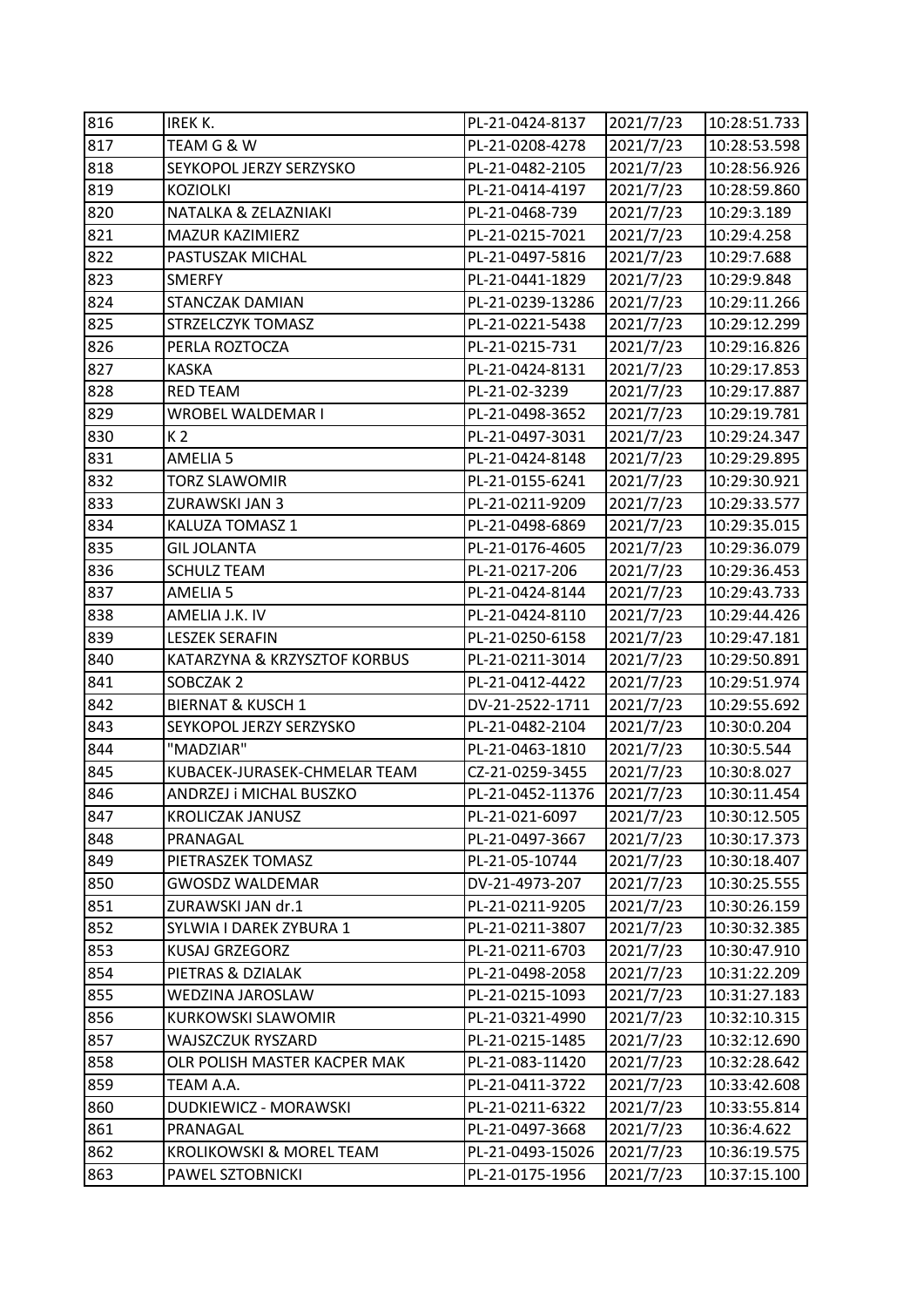| 864 | <b>KAJKA</b>                 | DV-21-7360-224   | 2021/7/23 | 10:38:35.633 |
|-----|------------------------------|------------------|-----------|--------------|
| 865 | STUDZINSKI BARTOSZ-ZBIGNIEW  | PL-21-0211-10214 | 2021/7/23 | 10:40:3.726  |
| 866 | <b>CZARDYBON ANDRZEJ</b>     | PL-21-0139-5604  | 2021/7/23 | 10:40:30.864 |
| 867 | <b>BLASZCZYK LEON</b>        | PL-21-0352-1671  | 2021/7/23 | 10:41:15.795 |
| 868 | C.K.                         | PL-21-0211-443   | 2021/7/23 | 10:41:20.877 |
| 869 | SOBIERAJ & GALCZYNSKI        | PL-21-0183-9888  | 2021/7/23 | 10:41:24.441 |
| 870 | DANILOWICZ Aa M              | PL-21-0215-1122  | 2021/7/23 | 10:41:31.203 |
| 871 | TAYA                         | PL-21-0250-6179  | 2021/7/23 | 10:41:34.685 |
| 872 | <b>OCHIJEWICZ MAREK</b>      | PL-21-0441-5099  | 2021/7/23 | 10:41:39.348 |
| 873 | AMELIA J.K. IV               | PL-21-0424-8136  | 2021/7/23 | 10:41:40.387 |
| 874 | MIROSLAW OSOWSKI             | PL-21-0245-6912  | 2021/7/23 | 10:41:45.626 |
| 875 | SYLWIA I DAREK ZYBURA 1      | PL-21-0211-3801  | 2021/7/23 | 10:41:48.746 |
| 876 | ELZBIETA KAMIL LUKASZYK      | PL-21-0295-4438  | 2021/7/23 | 10:41:53.073 |
| 877 | <b>RAFAL GORSKI</b>          | PL-21-0223-592   | 2021/7/23 | 10:41:56.539 |
| 878 | MDANOLOWICZ                  | PL-21-0215-1020  | 2021/7/23 | 10:42:0.637  |
| 879 | <b>PAWELEC ARTUR</b>         | PL-21-0275-14391 | 2021/7/23 | 10:42:8.099  |
| 880 | SROKA-KUSION-KAWA            | PL-21-0235-8252  | 2021/7/23 | 10:42:13.331 |
| 881 | <b>LUBIARZ ROBERT</b>        | PL-21-0412-4705  | 2021/7/23 | 10:42:18.779 |
| 882 | <b>DOMAN</b>                 | PL-21-0452-11511 | 2021/7/23 | 10:42:19.120 |
| 883 | <b>BLUE TEAM</b>             | PL-21-02-3245    | 2021/7/23 | 10:42:24.697 |
| 884 | SOBCZAK 2                    | PL-21-0412-4424  | 2021/7/23 | 10:42:25.742 |
| 885 | AMELKA J.K. I                | PL-21-0424-8106  | 2021/7/23 | 10:42:28.801 |
| 886 | OLR POLISH MASTER KACPER MAK | PL-21-083-11429  | 2021/7/23 | 10:42:31.094 |
| 887 | SOBCZAK1                     | PL-21-0412-4421  | 2021/7/23 | 10:42:37.369 |
| 888 | FLOREK-WOJCIESZAK            | PL-21-0232-2110  | 2021/7/23 | 10:42:38.403 |
| 889 | TEAM "RICHI"                 | DV-21-6339-137   | 2021/7/23 | 10:42:44.768 |
| 890 | ZAWISLAK ADAM                | PL-21-0215-6087  | 2021/7/23 | 10:42:46.538 |
| 891 | SPRYCHA LUKASZ               | PL-21-0468-7707  | 2021/7/23 | 10:42:52.682 |
| 892 | <b>KRAWIECZEK LUCJAN</b>     | PL-21-0129-2984  | 2021/7/23 | 10:42:53.270 |
| 893 | STUDZINSKI BARTOSZ-ZBIGNIEW  | PL-21-0211-10167 | 2021/7/23 | 10:42:58.792 |
| 894 | <b>DEGA MARCIN</b>           | PL-21-208-8817   | 2021/7/23 | 10:43:7.130  |
| 895 | WLODARCZYK MAREK             | PL-21-065-10235  | 2021/7/23 | 10:43:10.311 |
| 896 | <b>KROPOP TOMASZ</b>         | PL-21-0432-11606 | 2021/7/23 | 10:43:14.973 |
| 897 | PIEROG SEBASTIAN             | PL-21-0312-8165  | 2021/7/23 | 10:43:15.324 |
| 898 | STEFANSKI MAREK MWG ROGOWO I | PL-21-0495-6974  | 2021/7/23 | 10:43:16.353 |
| 899 | KALUZA TOMASZ 2              | PL-21-0498-6881  | 2021/7/23 | 10:43:21.458 |
| 900 | <b>GIL JOLANTA</b>           | PL-21-0176-4664  | 2021/7/23 | 10:43:24.873 |
| 901 | LANDMAN                      | PL-21-0208-7903  | 2021/7/23 | 10:43:29.748 |
| 902 | ZAJAC NORBERT                | PL-21-0208-1997  | 2021/7/23 | 10:43:31.059 |
| 903 | <b>GWOSDZ WALDEMAR</b>       | DV-21-4973-211   | 2021/7/23 | 10:43:36.883 |
| 904 | <b>BUSZKO JULIA</b>          | PL-21-0324-2245  | 2021/7/23 | 10:43:38.688 |
| 905 | <b>FILIP &amp; GOLBA</b>     | PL-21-0468-10051 | 2021/7/23 | 10:43:43.241 |
| 906 | PIETRASZEK TOMASZ            | PL-21-05-10740   | 2021/7/23 | 10:43:44.175 |
| 907 | <b>ESCHKE ARTUR</b>          | PL-21-0207-3893  | 2021/7/23 | 10:43:51.549 |
| 908 | ZAWISLAK ADAM                | PL-21-0215-6081  | 2021/7/23 | 10:43:52.242 |
| 909 | SYLWIA I DAREK ZYBURA 1      | PL-21-0211-3806  | 2021/7/23 | 10:43:53.313 |
| 910 | MICHAL & REMIX               | PL-21-0468-13045 | 2021/7/23 | 10:43:58.663 |
| 911 | KALUZA TOMASZ 2              | PL-21-0498-6878  | 2021/7/23 | 10:44:0.216  |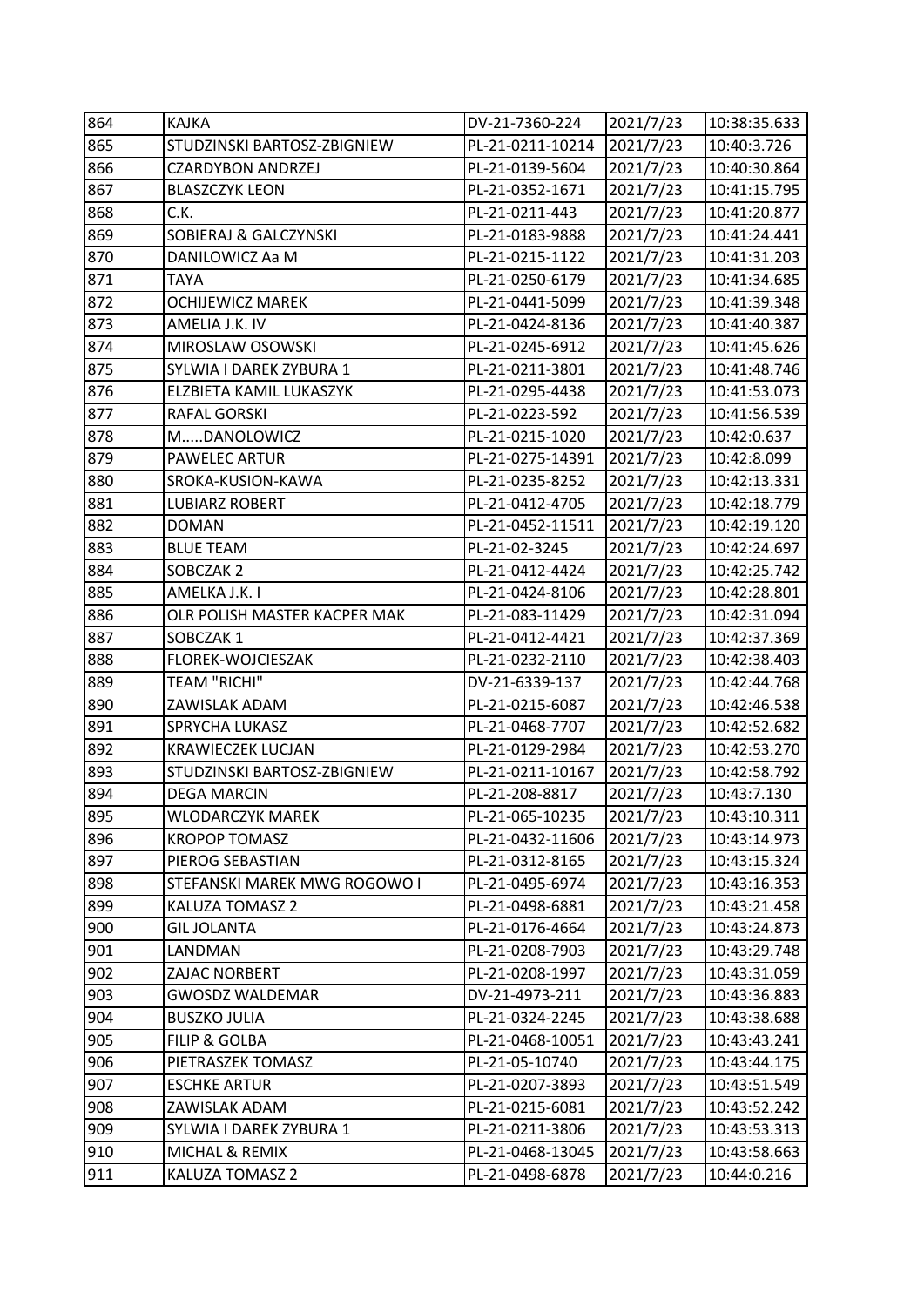| 912 | LIS ANDRZEJ                    | PL-21-09-8562    | 2021/7/23 | 10:44:5.361  |
|-----|--------------------------------|------------------|-----------|--------------|
| 913 | ZURAWSKI JAN dr.1              | PL-21-0211-9214  | 2021/7/23 | 10:44:7.137  |
| 914 | WLA@ZLY                        | PL-21-09-9900    | 2021/7/23 | 10:44:11.697 |
| 915 | <b>BLYSKAWICA</b>              | PL-21-07-8772    | 2021/7/23 | 10:44:13.470 |
| 916 | AMELKA J.K. I                  | PL-21-0424-8108  | 2021/7/23 | 10:44:13.818 |
| 917 | MAZUR KAZIMIERZ                | PL-21-0215-7020  | 2021/7/23 | 10:44:16.237 |
| 918 | MIROSLAW OSOWSKI               | PL-21-0245-6910  | 2021/7/23 | 10:44:17.275 |
| 919 | MAJCHER - BARAN TEAM           | PL-21-0230-130   | 2021/7/23 | 10:44:21.794 |
| 920 | <b>SMYK TOMASZ</b>             | PL-21-0497-2187  | 2021/7/23 | 10:44:27.346 |
| 921 | <b>SPARROW TEAM I</b>          | DV-21-1911-1248  | 2021/7/23 | 10:44:27.692 |
| 922 | <b>ABBAS PIGEONS</b>           | S-21-04-215      | 2021/7/23 | 10:44:32.376 |
| 923 | SEYKOPOL JERZY SERZYSKO        | PL-21-0482-2102  | 2021/7/23 | 10:44:33.773 |
| 924 | <b>KRZYCHOL</b>                | AU-21---180      | 2021/7/23 | 10:44:35.744 |
| 925 | <b>JARCZOK FILIP</b>           | PL-21-047-8505   | 2021/7/23 | 10:44:36.926 |
| 926 | MDANOLOWICZ                    | PL-21-0207-1488  | 2021/7/23 | 10:44:38.990 |
| 927 | <b>GWOSDZ WALDEMAR</b>         | DV-21-4973-208   | 2021/7/23 | 10:44:42.212 |
| 928 | DYBKOWSKI SLAWOMIR             | PL-21-0208-5747  | 2021/7/23 | 10:44:42.558 |
| 929 | IREK K.                        | PL-21-0424-8139  | 2021/7/23 | 10:44:47.981 |
| 930 | SOBCZAK1                       | PL-21-0412-4418  | 2021/7/23 | 10:44:48.327 |
| 931 | <b>KROLICZAK JANUSZ</b>        | PL-21-021-6092   | 2021/7/23 | 10:44:52.641 |
| 932 | RAF-KAR                        | PL-21-0183-2931  | 2021/7/23 | 10:44:53.680 |
| 933 | DANILOWICZ Aa M                | PL-21-0215-2     | 2021/7/23 | 10:45:4.003  |
| 934 | P+E TEAM                       | PL-21-0347-8118  | 2021/7/23 | 10:45:5.528  |
| 935 | ZURAWSKI JAN dr.1              | PL-21-0211-9243  | 2021/7/23 | 10:45:6.941  |
| 936 | <b>KURYLO KRZYSZTOF</b>        | PL-21-0412-6556  | 2021/7/23 | 10:45:11.463 |
| 937 | TEAM A.A.                      | PL-21-0139-448   | 2021/7/23 | 10:45:14.245 |
| 938 | LIS ANDRZEJ                    | PL-21-09-8569    | 2021/7/23 | 10:45:18.441 |
| 939 | <b>KASKA</b>                   | PL-21-0424-8132  | 2021/7/23 | 10:45:20.599 |
| 940 | ORLOF KRZYSZTOF                | PL-21-0500-6076  | 2021/7/23 | 10:45:25.797 |
| 941 | PIETRASZEK TOMASZ              | PL-21-05-10743   | 2021/7/23 | 10:45:29.179 |
| 942 | SZKOLNY-KROLIKOWSKI            | PL-21-0355-398   | 2021/7/23 | 10:45:34.194 |
| 943 | <b>GOZDUR TOMASZ</b>           | PL-21-0185-713   | 2021/7/23 | 10:45:35.225 |
| 944 | L.STOLARSKI- K. SZWED          | PL-21-0380-825   | 2021/7/23 | 10:45:47.218 |
| 945 | SYLWIA I DAREK ZYBURA 2        | PL-21-0215-4985  | 2021/7/23 | 10:45:48.896 |
| 946 | IREK K.                        | PL-21-0424-8138  | 2021/7/23 | 10:45:54.206 |
| 947 | SOBIERAJ & GALCZYNSKI          | PL-21-0183-9900  | 2021/7/23 | 10:45:56.836 |
| 948 | <b>SCHULZ TEAM</b>             | PL-21-0217-205   | 2021/7/23 | 10:46:1.924  |
| 949 | ZAJAC TOMASZ                   | PL-21-0215-607   | 2021/7/23 | 10:46:7.651  |
| 950 | <b>MAZUR KAZIMIERZ</b>         | PL-21-0215-7026  | 2021/7/23 | 10:46:8.832  |
| 951 | ZURAWSKI JAN dr. 2             | PL-21-0211-9222  | 2021/7/23 | 10:46:12.310 |
| 952 | PAWELEC ARTUR                  | PL-21-0275-14386 | 2021/7/23 | 10:46:13.837 |
| 953 | STEFANSKI MAREK MWG ROGOWO I   | PL-21-0495-6829  | 2021/7/23 | 10:46:14.893 |
| 954 | PAWELEC ARTUR                  | PL-21-0275-14398 | 2021/7/23 | 10:46:17.470 |
| 955 | <b>DOMAN</b>                   | PL-21-0452-11565 | 2021/7/23 | 10:46:19.513 |
| 956 | PATRYCJA I ADRIAN DROZD        | PL-21-0463-7746  | 2021/7/23 | 10:46:19.552 |
| 957 | <b>AMELIA 5</b>                | PL-21-0424-8147  | 2021/7/23 | 10:46:19.618 |
| 958 | <b>MASTER TEAM PILICHOWICE</b> | CZ-21-0132-3212  | 2021/7/23 | 10:46:22.913 |
| 959 | SZKOLNY-KROLIKOWSKI            | PL-21-0355-395   | 2021/7/23 | 10:46:26.314 |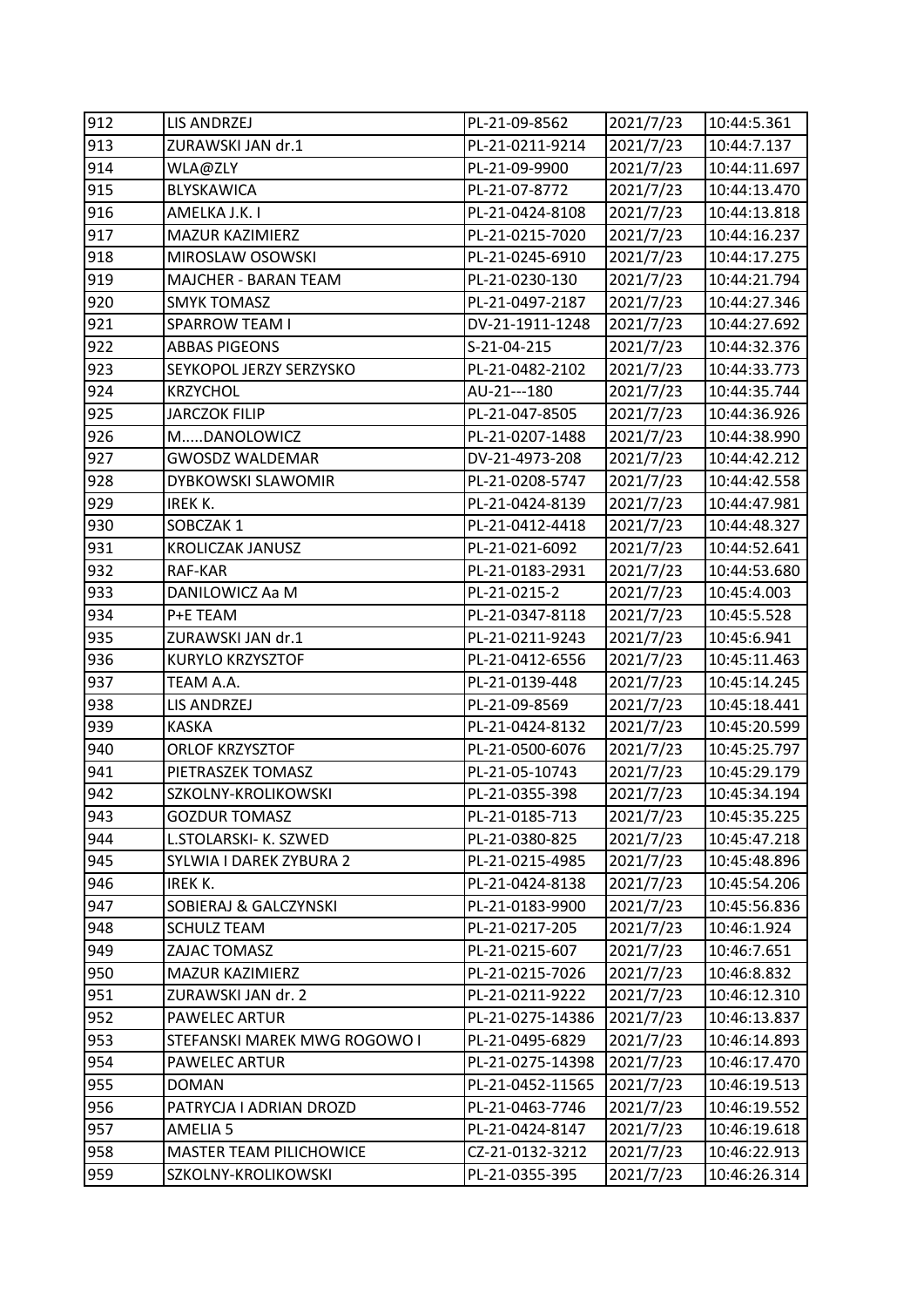| 960  | <b>J.J KORYCCY</b>             | PL-21-0490-6852  | 2021/7/23 | 10:46:26.789 |
|------|--------------------------------|------------------|-----------|--------------|
| 961  | <b>FILIP &amp; GOLBA</b>       | PL-21-0468-10056 | 2021/7/23 | 10:46:27.937 |
| 962  | PAWEL WARDA & ADALBERT BISCHOF | PL-21-0497-1455  | 2021/7/23 | 10:46:29.413 |
| 963  | <b>BIERNAT &amp; KUSCH 1</b>   | DV-21-2522-1799  | 2021/7/23 | 10:46:30.445 |
| 964  | <b>GAWRONSKI SLAWOMIR</b>      | PL-21-0209-11812 | 2021/7/23 | 10:46:31.051 |
| 965  | TEAM SIATKA & LIPIAN           | PL-21-0208-8987  | 2021/7/23 | 10:46:32.093 |
| 966  | ORLOF KRZYSZTOF                | PL-21-0500-6067  | 2021/7/23 | 10:46:32.115 |
| 967  | <b>KRAWIECZEK LUCJAN</b>       | PL-21-0129-1150  | 2021/7/23 | 10:46:33.083 |
| 968  | <b>KASKA</b>                   | PL-21-0424-8145  | 2021/7/23 | 10:46:33.205 |
| 969  | <b>OLIVIER KRAWCZAK</b>        | PL-21-07-11727   | 2021/7/23 | 10:46:33.782 |
| 970  | RAFAL KAMIL                    | PL-21-03-10115   | 2021/7/23 | 10:46:37.419 |
| 971  | STUDZINSKI BARTOSZ-ZBIGNIEW    | PL-21-0211-10151 | 2021/7/23 | 10:46:37.452 |
| 972  | ZAJAC TOMASZ                   | PL-21-0215-616   | 2021/7/23 | 10:46:37.508 |
| 973  | MIROSLAW OSOWSKI               | PL-21-0245-6903  | 2021/7/23 | 10:46:38.942 |
| 974  | <b>SMYK TOMASZ</b>             | PL-21-0497-2197  | 2021/7/23 | 10:46:40.047 |
| 975  | WAJSZCZUK RYSZARD              | PL-21-0215-1132  | 2021/7/23 | 10:46:42.429 |
| 976  | LUKASZ I MONIKA LIPIAN         | PL-21-0208-8946  | 2021/7/23 | 10:46:43.434 |
| 977  | <b>BLUE TEAM</b>               | PL-21-02-3255    | 2021/7/23 | 10:46:44.466 |
| 978  | <b>SPRYCHA NATANIEL</b>        | PL-21-0468-7774  | 2021/7/23 | 10:46:44.506 |
| 979  | STEFANSKI MAREK MWG ROGOWO II  | PL-21-0495-10425 | 2021/7/23 | 10:46:45.443 |
| 980  | <b>WIESLAW &amp; TYMON</b>     | PL-21-0223-12218 | 2021/7/23 | 10:46:45.896 |
| 981  | <b>KRYSTKI</b>                 | PL-21-0413-11575 | 2021/7/23 | 10:46:46.928 |
| 982  | IREK K.                        | PL-21-0424-5685  | 2021/7/23 | 10:46:46.962 |
| 983  | RAF-KAR                        | PL-21-0183-2926  | 2021/7/23 | 10:46:47.010 |
| 984  | PITAS M.M.-MAJCHER K.TEAM      | PL-21-0315-8559  | 2021/7/23 | 10:46:48.451 |
| 985  | <b>DLA JOASI</b>               | PL-21-0208-5668  | 2021/7/23 | 10:46:48.486 |
| 986  | ORLOF KRZYSZTOF                | PL-21-0500-6086  | 2021/7/23 | 10:46:48.517 |
| 987  | <b>KAJKA</b>                   | DV-21-7360-221   | 2021/7/23 | 10:46:49.955 |
| 988  | TEAM A.A.                      | PL-21-0139-446   | 2021/7/23 | 10:46:50.655 |
| 989  | PIETRAS & DZIALAK              | PL-21-0287-4079  | 2021/7/23 | 10:46:52.507 |
| 990  | KALYTA +SCZYGIOL NIEMCY        | DV-21-3540-332   | 2021/7/23 | 10:46:53.537 |
| 991  | KATARZYNA & KRZYSZTOF KORBUS   | PL-21-0211-3097  | 2021/7/23 | 10:46:53.561 |
| 992  | PANAS TEAM                     | PL-21-0210-1116  | 2021/7/23 | 10:46:54.026 |
| 993  | SOBCZAK1                       | PL-21-0412-4431  | 2021/7/23 | 10:46:55.109 |
| 994  | SYLWIA I DAREK ZYBURA 2        | PL-21-0211-3809  | 2021/7/23 | 10:46:56.136 |
| 995  | WEDZINA JAROSLAW               | PL-21-0215-1471  | 2021/7/23 | 10:46:56.159 |
| 996  | <b>DLA JOASI</b>               | PL-21-0208-5635  | 2021/7/23 | 10:46:56.515 |
| 997  | ELZBIETA KAMIL LUKASZYK        | PL-21-0295-4032  | 2021/7/23 | 10:46:58.549 |
| 998  | WASNIEWSKI - DOBIES            | PL-21-0281-10724 | 2021/7/23 | 10:46:58.649 |
| 999  | TEAM A.A.                      | PL-21-0139-449   | 2021/7/23 | 10:46:59.648 |
| 1000 | <b>KOMOR TEAM</b>              | PL-21-0496-7793  | 2021/7/23 | 10:47:0.718  |
| 1001 | ZAWISLAK ADAM                  | PL-21-0215-6014  | 2021/7/23 | 10:47:3.502  |
| 1002 | SZYMON                         | PL-21-0180-6575  | 2021/7/23 | 10:47:3.630  |
| 1003 | TEAM A.A.                      | PL-21-0139-460   | 2021/7/23 | 10:47:4.778  |
| 1004 | KATARZYNA & KRZYSZTOF KORBUS   | PL-21-0211-3098  | 2021/7/23 | 10:47:6.313  |
| 1005 | WROBEL WALDEMAR II             | PL-21-0498-3669  | 2021/7/23 | 10:47:6.789  |
| 1006 | SOBCZAK1                       | PL-21-0412-4425  | 2021/7/23 | 10:47:7.854  |
| 1007 | STEFANSKI MAREK MWG ROGOWO II  | PL-21-0495-6949  | 2021/7/23 | 10:47:9.186  |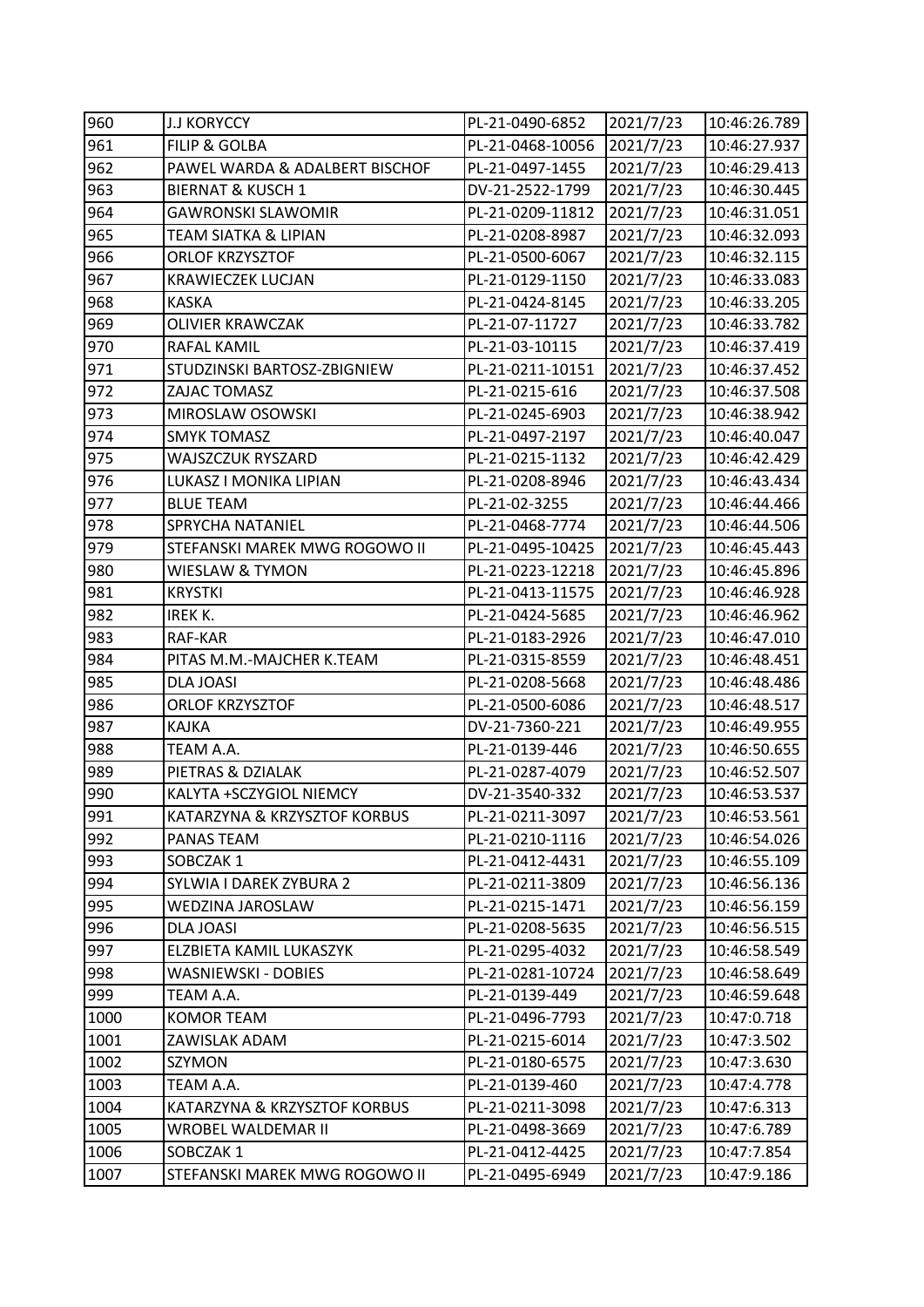| 1008 | <b>BLYSKAWICA</b>             | PL-21-07-8780    | 2021/7/23 | 10:47:9.537  |
|------|-------------------------------|------------------|-----------|--------------|
| 1009 | WEDZINA WIESLAW               | PL-21-0215-1495  | 2021/7/23 | 10:47:10.677 |
| 1010 | DLA JOASI                     | PL-21-0208-5639  | 2021/7/23 | 10:47:12.524 |
| 1011 | <b>MALEC MAREK</b>            | PL-21-0215-191   | 2021/7/23 | 10:47:12.556 |
| 1012 | PASTUSZAK MICHAL              | PL-21-0497-5818  | 2021/7/23 | 10:47:16.250 |
| 1013 | <b>LASEK LUKASZ</b>           | PL-21-0185-633   | 2021/7/23 | 10:47:17.684 |
| 1014 | RAF-KAR                       | PL-21-0183-2991  | 2021/7/23 | 10:47:18.038 |
| 1015 | AMELKA III                    | PL-21-0424-8111  | 2021/7/23 | 10:47:19.082 |
| 1016 | MAT-BUD                       | PL-21-0430-4587  | 2021/7/23 | 10:47:20.041 |
| 1017 | PIETRAS & DZIALAK             | PL-21-0314-7514  | 2021/7/23 | 10:47:20.968 |
| 1018 | PERLA ROZTOCZA                | PL-21-0215-791   | 2021/7/23 | 10:47:27.477 |
| 1019 | AB WOZNIAK                    | PL-21-0308-7365  | 2021/7/23 | 10:47:27.617 |
| 1020 | <b>HANIA &amp; MAJA TEAM</b>  | PL-21-0497-2122  | 2021/7/23 | 10:47:29.319 |
| 1021 | TEAM A.A.                     | PL-21-0139-459   | 2021/7/23 | 10:47:29.665 |
| 1022 | STANCZAK DAMIAN               | PL-21-0239-13289 | 2021/7/23 | 10:47:31.840 |
| 1023 | SITARSKI MAREK                | PL-21-0280-12862 | 2021/7/23 | 10:47:38.429 |
| 1024 | <b>J.J KORYCCY</b>            | PL-21-0490-6841  | 2021/7/23 | 10:47:42.542 |
| 1025 | SYLWIA I DAREK ZYBURA 2       | PL-21-0211-3810  | 2021/7/23 | 10:47:43.168 |
| 1026 | <b>AMELKA III</b>             | PL-21-0424-8104  | 2021/7/23 | 10:47:54.253 |
| 1027 | <b>ABBAS PIGEONS</b>          | S-21-04-206      | 2021/7/23 | 10:48:1.167  |
| 1028 | WROBEL WALDEMAR II            | PL-21-0498-3696  | 2021/7/23 | 10:48:11.343 |
| 1029 | <b>SPARROW TEAM II</b>        | DV-21-1911-1296  | 2021/7/23 | 10:48:17.791 |
| 1030 | DLA JOASI                     | PL-21-0208-5625  | 2021/7/23 | 10:48:33.002 |
| 1031 | <b>GIL JOLANTA</b>            | NL-21-1332315    | 2021/7/23 | 10:48:35.034 |
| 1032 | PAWEL SZTOBNICKI              | PL-21-0175-1953  | 2021/7/23 | 10:48:47.456 |
| 1033 | <b>MELA</b>                   | PL-21-0424-8149  | 2021/7/23 | 10:49:13.979 |
| 1034 | STEFANSKI MAREK MWG ROGOWO II | PL-21-0495-6952  | 2021/7/23 | 10:49:17.750 |
| 1035 | LANDMAN                       | PL-21-0208-7908  | 2021/7/23 | 10:54:20.089 |
| 1036 | JANUSZ & MARIUSZ ROZPLOCH     | NL-21-1300823    | 2021/7/23 | 10:57:24.498 |
| 1037 | CALUJ WIESLAW                 | PL-21-0223-12226 | 2021/7/23 | 11:01:1.733  |
| 1038 | ROBERT-PATRYK                 | PL-21-0231-10091 | 2021/7/23 | 11:01:9.806  |
| 1039 | <b>BERNACKI - KOWALISZYN</b>  | PL-21-0291-754   | 2021/7/23 | 11:03:26.435 |
| 1040 | KALYTA +SCZYGIOL NIEMCY       | DV-21-7243-1094  | 2021/7/23 | 11:05:5.263  |
| 1041 | SROKA-KUSION-KAWA             | PL-21-0235-8251  | 2021/7/23 | 11:05:32.404 |
| 1042 | <b>JURECZKA KRZYSZTOF</b>     | PL-21-0352-1672  | 2021/7/23 | 11:10:50.172 |
| 1043 | CZAJKA TEAM                   | PL-21-0311-9949  | 2021/7/23 | 11:16:20.180 |
| 1044 | AB WOZNIAK                    | PL-21-0308-1799  | 2021/7/23 | 11:17:11.628 |
| 1045 | <b>GRYGLAS ARTUR</b>          | PL-21-010-5458   | 2021/7/23 | 11:17:42.713 |
| 1046 | AB WOZNIAK                    | PL-21-0308-1787  | 2021/7/23 | 11:27:39.885 |
| 1047 | <b>KLIMAS MIROSLAW</b>        | PL-21-0235-5806  | 2021/7/23 | 11:30:22.831 |
| 1048 | CALUJ WIESLAW                 | PL-21-0223-12283 | 2021/7/23 | 11:30:38.998 |
| 1049 | WLA@ZLY                       | PL-21-09-9901    | 2021/7/23 | 11:38:2.565  |
| 1050 | PRZEDNIKOWSKI WIESLAW         | PL-21-0306-4703  | 2021/7/23 | 11:38:10.009 |
| 1051 | WLA@ZLY                       | PL-21-09-9896    | 2021/7/23 | 11:38:22.535 |
| 1052 | OLR POLISH MASTER KACPER MAK  | PL-21-083-11428  | 2021/7/23 | 11:38:25.688 |
| 1053 | SYLWIA I DAREK ZYBURA 1       | PL-21-0211-3804  | 2021/7/23 | 11:38:29.356 |
| 1054 | <b>LACH STANISLAW</b>         | PL-21-0465-7317  | 2021/7/23 | 11:38:34.401 |
|      |                               |                  |           |              |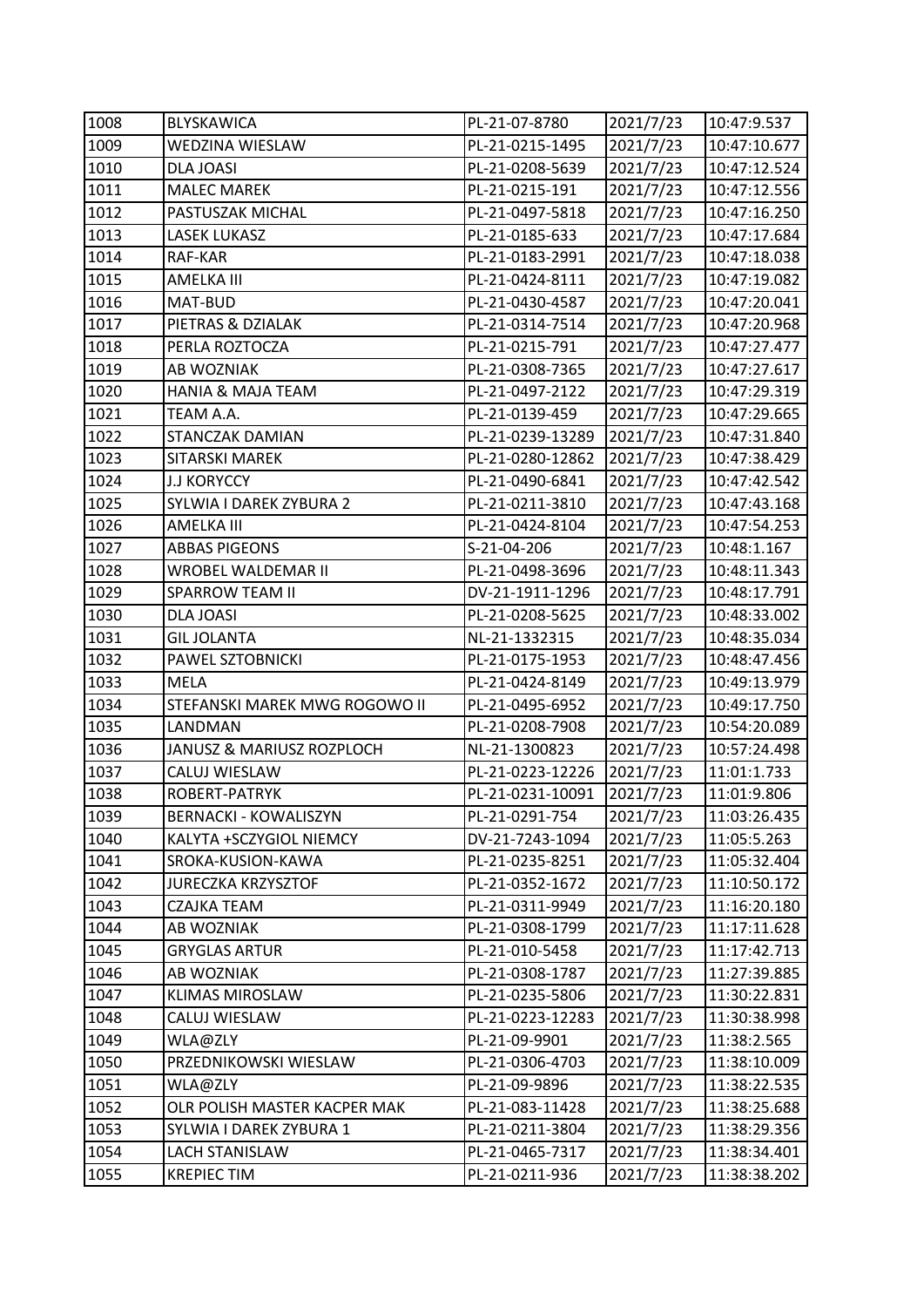| 1056 | ZAWADA ANDRZEJ               | PL-21-0385-13240 | 2021/7/23 | 11:38:41.385 |
|------|------------------------------|------------------|-----------|--------------|
| 1057 | K 2                          | PL-21-0497-3021  | 2021/7/23 | 11:38:44.387 |
| 1058 | <b>LUBIARZ ROBERT</b>        | PL-21-0412-4739  | 2021/7/23 | 11:38:47.358 |
| 1059 | DANILOWICZ Aa M              | PL-21-0215-1124  | 2021/7/23 | 11:38:55.781 |
| 1060 | ZURAWSKI JAN dr. 2           | PL-21-0211-9220  | 2021/7/23 | 11:39:0.454  |
| 1061 | <b>BLUE TEAM</b>             | PL-21-02-3249    | 2021/7/23 | 11:39:3.340  |
| 1062 | SZKOLNY-KROLIKOWSKI          | PL-21-0355-389   | 2021/7/23 | 11:39:7.549  |
| 1063 | SPRYCHA LUKASZ               | PL-21-0468-7723  | 2021/7/23 | 11:39:10.514 |
| 1064 | SPRYCHA NATANIEL             | PL-21-0468-7747  | 2021/7/23 | 11:39:19.360 |
| 1065 | <b>SPARROW TEAM II</b>       | DV-21-1911-1273  | 2021/7/23 | 11:39:22.150 |
| 1066 | PRZEDNIKOWSKI WIESLAW        | PL-21-0306-4713  | 2021/7/23 | 11:39:25.258 |
| 1067 | PIETRAS & DZIALAK            | PL-21-0314-7513  | 2021/7/23 | 11:39:28.606 |
| 1068 | WOZNY KONRAD                 | PL-21-0208-4558  | 2021/7/23 | 11:39:32.513 |
| 1069 | <b>KROLICZAK JANUSZ</b>      | PL-21-021-6096   | 2021/7/23 | 11:39:36.578 |
| 1070 | SOBCZAK 2                    | PL-21-0412-4417  | 2021/7/23 | 11:39:41.060 |
| 1071 | SPRYCHA NATANIEL             | PL-21-0468-7756  | 2021/7/23 | 11:39:44.406 |
| 1072 | MAJEWSKI WALDEK              | PL-21-0180-4808  | 2021/7/23 | 11:39:50.203 |
| 1073 | RAFAL GORSKI                 | PL-21-0223-596   | 2021/7/23 | 11:39:52.831 |
| 1074 | CIENKUSZ STANISLAW&KAROL&JAN | PL-21-0468-14394 | 2021/7/23 | 11:39:58.373 |
| 1075 | JANUSZ & MARIUSZ ROZPLOCH    | NL-21-1300834    | 2021/7/23 | 11:40:1.364  |
| 1076 | OLR POLISH MASTER KACPER MAK | PL-21-083-11415  | 2021/7/23 | 11:40:3.823  |
| 1077 | <b>KAJKA</b>                 | PL-21-0211-3003  | 2021/7/23 | 11:40:7.615  |
| 1078 | IREK K.                      | PL-21-0424-8114  | 2021/7/23 | 11:40:10.621 |
| 1079 | <b>KASKA</b>                 | PL-21-0424-8142  | 2021/7/23 | 11:40:13.481 |
| 1080 | <b>BIERNAT &amp; KUSCH 2</b> | DV-21-2522-1835  | 2021/7/23 | 11:40:19.060 |
| 1081 | <b>SMERFY</b>                | PL-21-0441-1845  | 2021/7/23 | 11:40:21.969 |
| 1082 | ZAJAC TOMASZ                 | PL-21-0215-642   | 2021/7/23 | 11:40:24.795 |
| 1083 | SOBCZAK1                     | PL-21-0412-4423  | 2021/7/23 | 11:40:27.480 |
| 1084 | PALEGA-REMISZ                | PL-21-0153-1293  | 2021/7/23 | 11:40:30.354 |
| 1085 | POPLAWSKI MIECZYSLAW         | PL-21-0441-506   | 2021/7/23 | 11:40:33.153 |
| 1086 | <b>KROPOP TOMASZ</b>         | PL-21-0432-11603 | 2021/7/23 | 11:40:36.484 |
| 1087 | <b>BLUE TEAM</b>             | PL-21-02-3243    | 2021/7/23 | 11:40:39.476 |
| 1088 | WLA@ZLY                      | PL-21-09-9897    | 2021/7/23 | 11:40:42.468 |
| 1089 | <b>GOZDUR TOMASZ</b>         | PL-21-0185-710   | 2021/7/23 | 11:40:57.379 |
| 1090 | PAWELEC ARTUR                | PL-21-0275-14372 | 2021/7/23 | 11:41:17.597 |
| 1091 | AMELIA J.K. IV               | PL-21-04248141   | 2021/7/23 | 11:41:23.989 |
| 1092 | AMELKA III                   | PL-21-0424-8107  | 2021/7/23 | 11:41:28.144 |
| 1093 | MICHAL & REMIX               | PL-21-0468-14520 | 2021/7/23 | 11:43:43.502 |
| 1094 | ZURAWSKI JAN dr. 2           | PL-21-0211-9244  | 2021/7/23 | 12:33:54.429 |
| 1095 | <b>J.J KORYCCY</b>           | PL-21-0490-6858  | 2021/7/23 | 12:42:4.415  |
| 1096 | WROBEL WALDEMAR I            | PL-21-0498-3675  | 2021/7/23 | 14:14:5.587  |
| 1097 | <b>GORA MARCIN</b>           | PL-21-0311-3662  | 2021/7/23 | 15:27:35.814 |
| 1098 | <b>SPARROW TEAM I</b>        | DV-21-1911-1256  | 2021/7/24 | 06:02:37.089 |
| 1099 | MAJEWSKI WALDEK              | PL-21-0425-12279 | 2021/7/24 | 06:30:51.576 |
| 1100 | NIEDUZAK JOZEF               | PL-21-0289-6561  | 2021/7/24 | 06:51:44.490 |
| 1101 | AMELKA J.K. II               | PL-21-0424-8119  | 2021/7/24 | 07:12:39.982 |
| 1102 | JACHOREK ZBIGNIEW 2          | PL-21-0215-1883  | 2021/7/24 | 07:58:54.697 |
| 1103 | PANAS TEAM                   | PL-21-0210-1012  | 2021/7/24 | 07:59:2.083  |